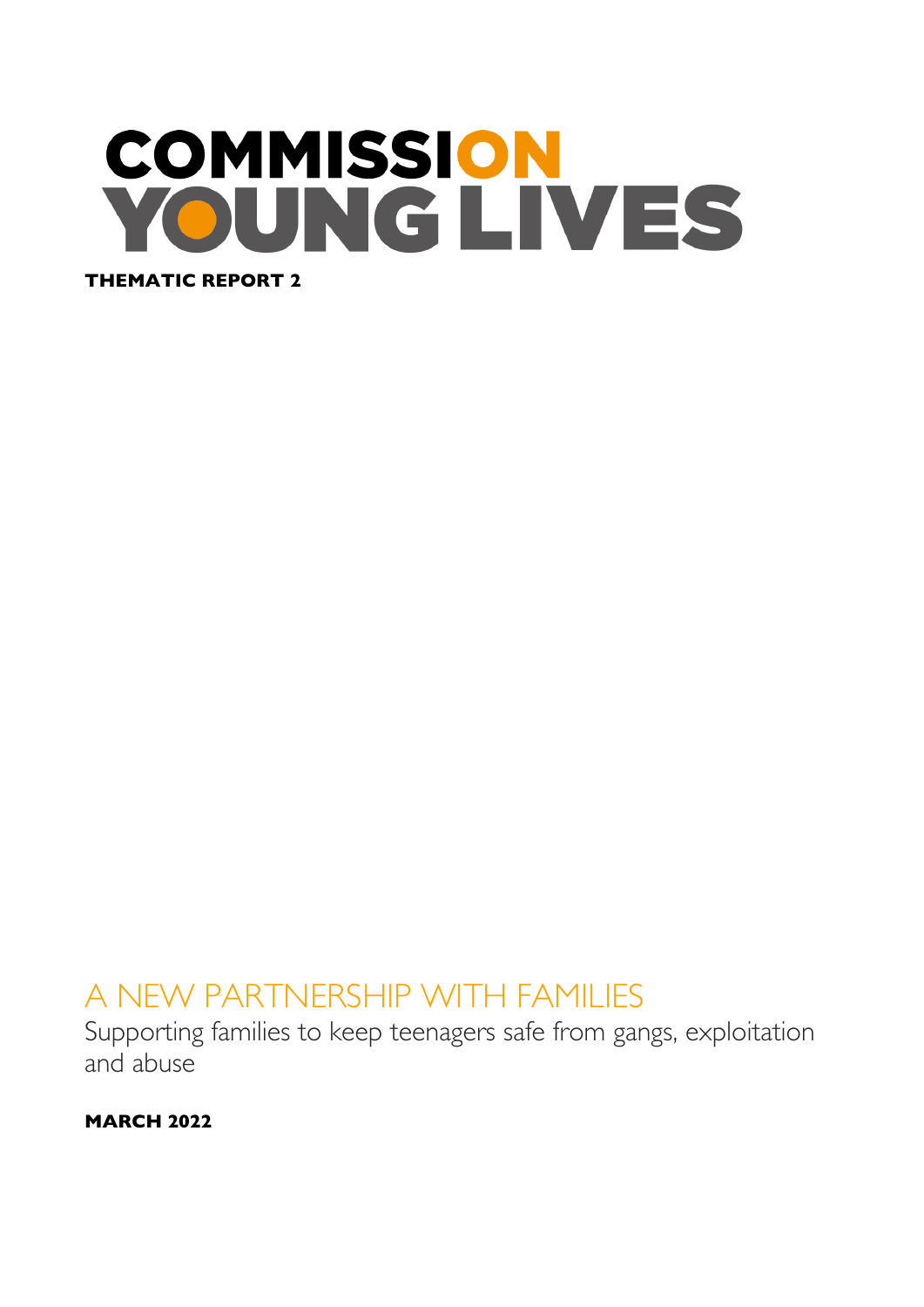#### **THE COMMISSION ON YOUNG LIVES**

The Commission on Young Lives, launched in September 2021, will propose a new settlement to prevent marginalised children and young people from falling into violence, exploitation and the criminal justice system, and to support them to thrive. Its national action plan will include ambitious practical, affordable proposals that government, councils, police, social services and communities can put into place. We are engaging with those in government and system leaders who have the power to create change, making the case for them to do so. Taking a public health approach focused on prevention, inclusion and supportive relationships, its work is steered by its commissioners, alongside panels of young people and practitioners.

The Commission is supported and hosted by Oasis Charitable Trust, a national charity that has been pioneering models of sustainable and holistic community development for 35 years, and now works in over 40 neighbourhoods in England, delivering schools, housing, health and a wide range of other projects with young people and their families. The Commission is also funded by the Passion Project Foundation, a charitable social impact aggregator and investor, which brings scaled investment to tackle perennial social problems.

Given the subject of this second thematic report is the relationship between family resilience and support and the risks of exploitation, we inevitably focus on the system failures and shortcomings and how these are being tackled. But we also want to champion the excellent work being done and the Commission is grateful to the individuals and organisations who provided examples of existing practice and emerging projects included in this report. We would particularly like to thank those parents and young people who agreed to speak to us and/or share their expertise and – often very difficult – experiences. Names and some details have been changed to protect people's identity.

The authors would also like to thank our practitioners' panel, Young Lives Panel, our expert witnesses, and everyone who responded to our call for evidence. We have had 75 detailed responses to date and have drawn on these in this paper and will continue to use these insights in our future reports.

Our first thematic report, *Out of Harm's Way*, focused on teenagers at risk of exploitation, harm, and criminalisation within the care system and on the 'edge of care', making a series of recommendations, including a new framework for supporting families of vulnerable teenagers. Our next report will focus on education, exploring key issues highlighted already, including the experiences of children with special educational needs and the risks facing many who, for one reason or another are not in school (the number of which has risen during the pandemic).

The Commission's final action plan, to be published towards the end of the year, will bring all of our themes together, setting out the policy framework and investment needed to support these children and their families. This process will build our case for change – including 'invest to save' approaches – and will present ambitious practical proposals for what this could look like and how it could be achieved.

More information about our work and commissioners is available on our website: https://thecommissiononyounglives.co.uk

¾ *Out of Harm's Way: A new care system to protect vulnerable teenagers at risk of exploitation and crime* can be found here: https://thecommissiononyounglives.co.uk/wp-content/uploads/2021/12/OUT-OF-HARMS-WAY-CYL-DEC-29-2021-1-4.pdf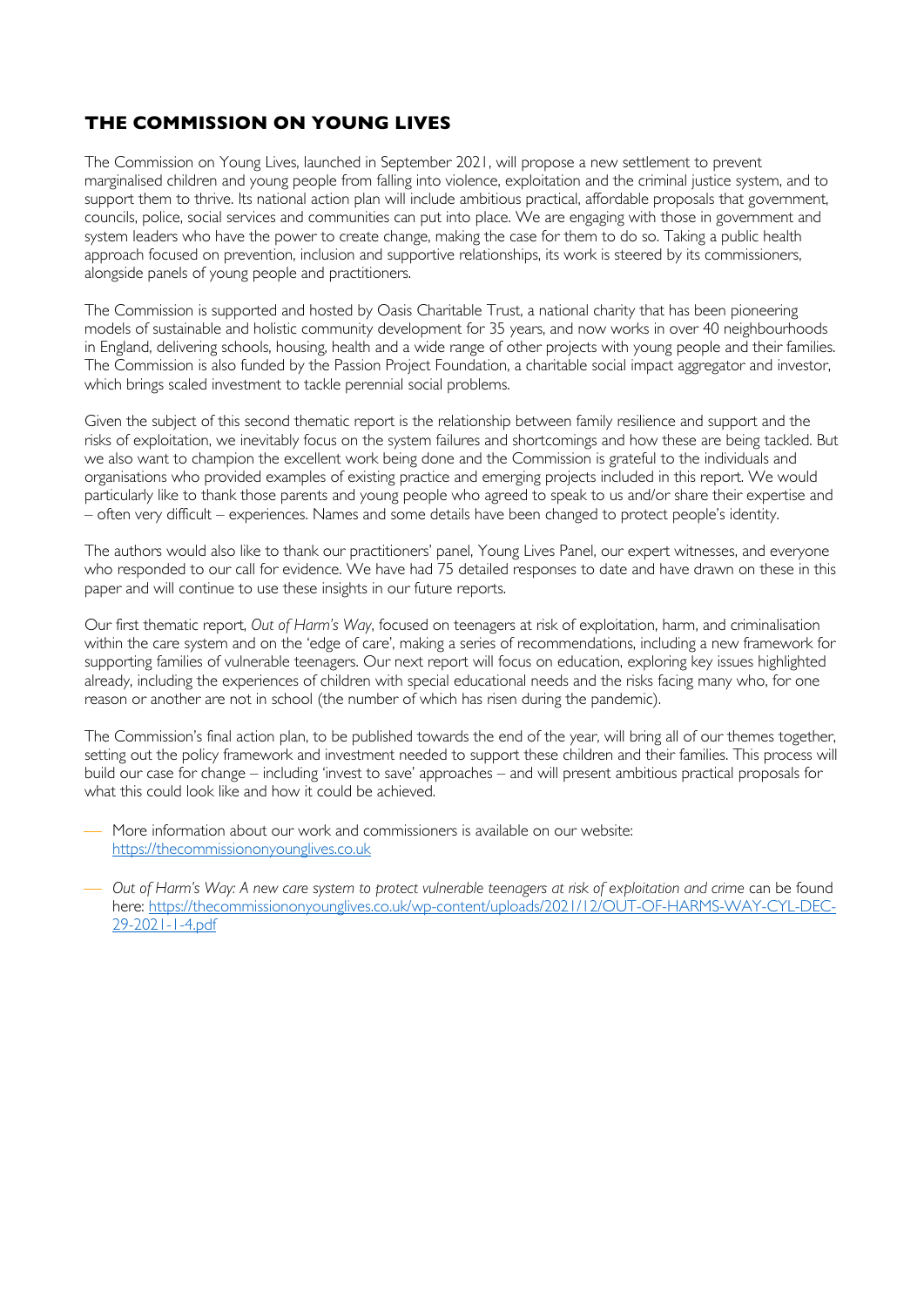### FOREWORD

# ANNE LONGFIELD CBE, CHAIR OF THE COMMISSION ON YOUNG LIVES

This is the second report to be published by the Commission on Young Lives. Our first report, *Out of Harm's Way*, focused on teenagers at risk of exploitation, harm and criminalisation within the care system and on the 'edge of care'.<sup>1</sup> Citing evidence around adverse childhood experiences, we showed that many problems could have been contained or avoided. This report further explores some of the kinds of interventions that are needed very early on. Some of the parents and young people we spoke to talked powerfully about the impact of lack of support in the early years. Others identified the need for more targeted help when children started school, particularly when they had special educational needs and/or were at risk of dropping out of school or being excluded.

For most teenagers, including those taken into care, their family and extended family is going to be an important ongoing aspect of their lives. It is something that could, with better help, provide the stability and support needed to progress. That is why our first report argued for new and creative models of longterm wrap around support for teenagers and their families – including shared care with families, kinship care and wider community support – to prevent problems escalating but also for intense interventions that respond when things reach crisis point. These specific offers for teenagers and their families need to be at the heart of a reformed care system.

As we acknowledged in *Out of Harm's Way*, there has been innovation in this area, including the creation of Violence Reduction Units (VRUs), first developed in Scotland in 2005, and the greater use of contextual safeguarding, an approach to understanding and responding to young people's experiences of significant harm beyond their families. <sup>2</sup> Despite this, we showed that trends around these issues are going in the wrong direction.

Criminal justice-led interventions and budgets – however important – home in on crime reduction, while what is needed are consistent and integrated welfare-led approaches to teenagers at risk, including far more local authorities embedding contextual safeguarding approaches in their leadership and operational models.

We heard how parents are struggling to get the help they need when things begin to get out of hand and/or when things reach crisis point: when they find that burner phone, or unexplained amounts of money, or knives in their children's bedrooms. Some teenagers suddenly start behaving very differently, spending a lot of time with an unknown group of friends, or long and unpredictable periods of time away from home. Some go missing. The NSPCC reported that more children were being groomed online during lockdown.<sup>3</sup> While many parents remain unaware that their child is being targeted, some may notice changes in their mood, friendship group and in device use, including more time being spent online.

We heard how sometimes parents call the police and social services desperate for help, only to be told that this does not exist or to be given ineffective responses and/or contradictory advice. If children are excluded or out of school things can often get much worse, as they lose access to support from teachers and spend more time without structure and supervision. *Out of Harm's Way* showed that referrals to children's social care services – often made by teachers – had reduced since the arrival of school lockdowns, while the drivers of risk were increasing.

Some parents described having to become 'instant experts', trying to navigate issues around grooming, exploitation and county lines and access services new to them. For families already struggling, this is more difficult; many have fewer resources and lower levels of confidence and trust in statutory services.

<sup>1</sup> Commission on Young Lives (2021) *Out of Harm's Way: A new care system to protect vulnerable teenagers at risk of exploitation and crime.* <sup>2</sup> This approach developed and championed by Dr Carlene Fermin (https://www.beds.ac.uk/iasr/about/staff/carlene-firmin/)

See also the Contextual Safeguarding Network

https://contextualsafeguarding.org.uk

<sup>3</sup> NSPCC (24 August 2021). "Record high number of recorded grooming crimes lead to calls for stronger online safety legislation."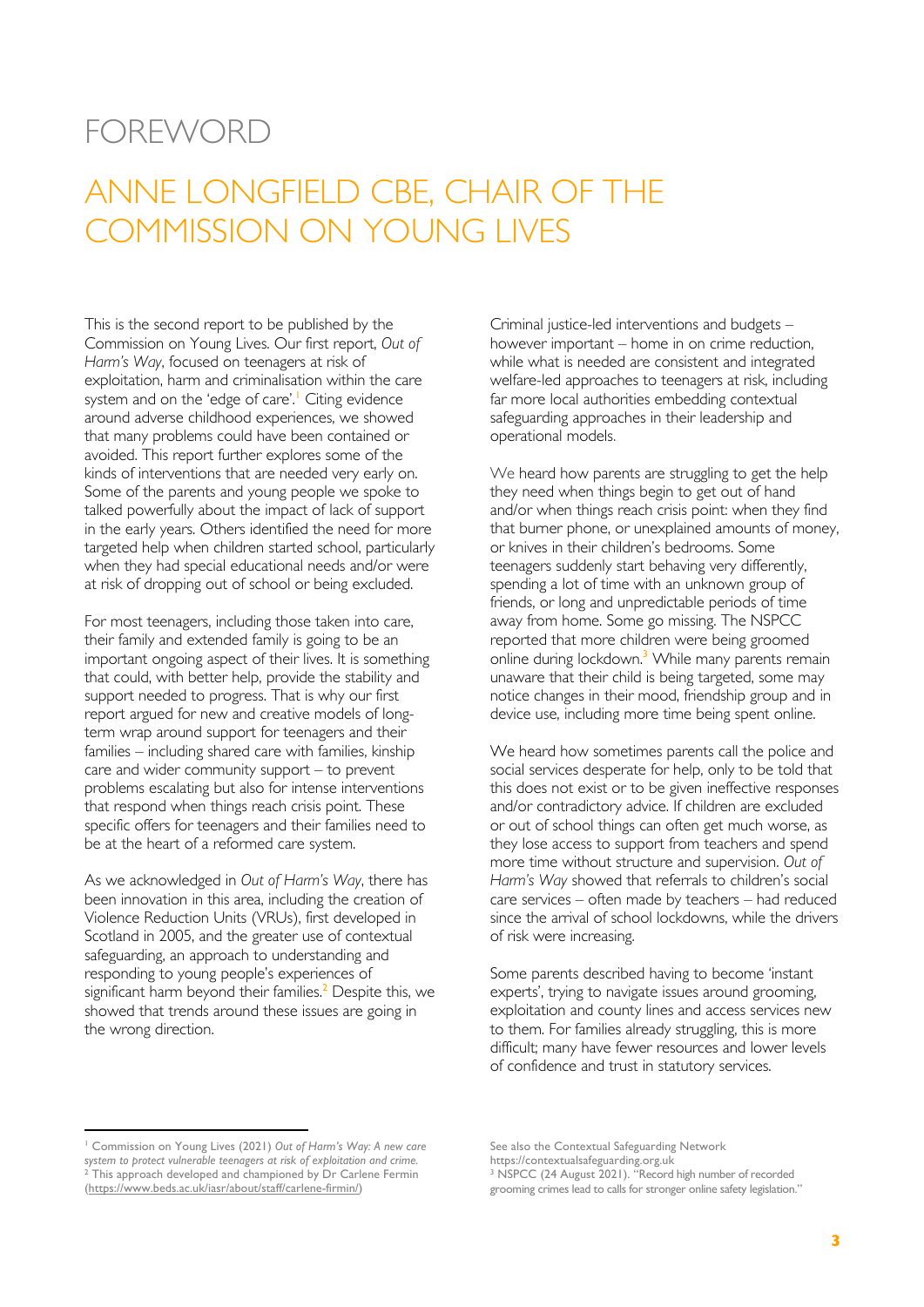For most of the parents we spoke to it was evident that services are either not geared up to, or have the capacity to, respond when problems develop. That is why – amongst other proposals – our first report recommended the establishment of a specialist helpline to provide a guaranteed response to families where there are concerns about extrafamilial harm.

Sadly, we found that for too many parents, the situation gets worse and that, while there are examples of good practice, there remains a dearth of effective joined up family-focused support for teenagers at risk of extrafamilial harm. This can leave parents at a loss to know what to do, clutching for fragments of help where it exists, whilst often feeling powerless as bad situations become increasingly out of control. Where there is contact with services, this can be sporadic and functional, with each agency seeing the child through a different lens: involving the police if children are missing or where there are concerns about crime; the school if there are behaviour concerns; or social services if there is a referral.

As we showed in our previous report, many of these stresses are felt particularly acutely by Black, Brown and Minority Ethnic children. However, we recognise that the experiences already described by families in this introduction can affect those from many different backgrounds. Since launching the Commission, we have been contacted by a number of middle-class families who have experienced the same fears and the same lack of meaningful early intervention or support when their child has become involved in county lines or serious violence.

In this report we highlight some of the brilliant programmes that are making a difference at the grassroots level to support families and to divert young people away from crime, including our Commission host, Oasis.

We welcome the Government's pledge to spend £492m on early help services over the next three years. Our initial proposals included recommendations for new requirements for coordinated support for teenagers at risk through the Supporting Families Programme and a new offer for families with teenagers with the Family Hubs roll out. We reemphasise the importance of early intervention and the long-term damage done by reduced public spending in these areas, combined with a rise in child poverty and a continued lack of affordable housing; factors, which put strains on many families.

<sup>4</sup> House of Lords Public Services Committee, First Report of Session 2021/22 (November 2021). *Children in Crisis: the role of public services in overcoming childhood vulnerabilities.*

5 *Ibid* 6 *Ibid* As the House of Lords Public Services Committee set out in its report into childhood vulnerability last year,<sup>4</sup> spending on early intervention support in areas of England with the highest levels of child poverty fell by 53% (£766 million) between 2010 and 2019, including a drop of 81% in Walsall, 83% in Sunderland and 65% in Liverpool. The Committee stressed how underinvestment has created worse outcomes for children and higher costs for the public purse: "Between 2010 and 2020, local government spending on early intervention fell 48% to £1.8 billion, while money spent on later, costlier and higher-intensity interventions – such as youth justice, looked after children's services and safeguarding – increased by 34% to £7.6 billion."<sup>5</sup>

The massive reduction in funding for Sure Start centres, which provided family support, was a huge historic mistake; one that not only resulted in many children and families paying a heavy price, but which also proved to be a false economy. The current plans for Family Hubs are nowhere near ambitious enough to reverse this trend and the Government needs to take a determined and ambitious approach to funding if it is to reverse this.

This report shows why that long-term – sometimes intense – support is vital and that this is being delivered successfully in some areas. It makes recommendations around early intervention and family support for children of all ages, focusing on what is needed by families when the problems that place teenagers at risk of extrafamilial harm emerge, as well as interventions at crisis point. Together, these services could provide the much-needed comprehensive support for families as their children grow up, from birth through to their late teens. This would not just reduce the number of children at risk and families devasted by the impacts of this but – as the Lords' report showed – is also more cost-effective. $6$ 

As the Independent Review of Children's Social Care identified, there is often confusion between services for teenagers and a lack of clarity about roles or responsibilities.<sup>7</sup> We heard repeatedly from families who feel they are passed from service to service, over-assessed and offered no practical help, other than short-term interventions that lead to a case closing. This contributes to distrust of statutory services. For some families this can be a catastrophe and results in the kinds of tragedies to be found in serious case review after review.<sup>8</sup>

<sup>7</sup> Independent Review of Children's Social Care (2021). *Case for Change*. https://childrenssocialcare.independent-review.uk/wp-

content/uploads/2021/0-change.pdf <sup>8</sup> The Child Safeguarding Practice Review Panel (2020). *It Was Hard to Escape: safeguarding children at risk from criminal exploitation*.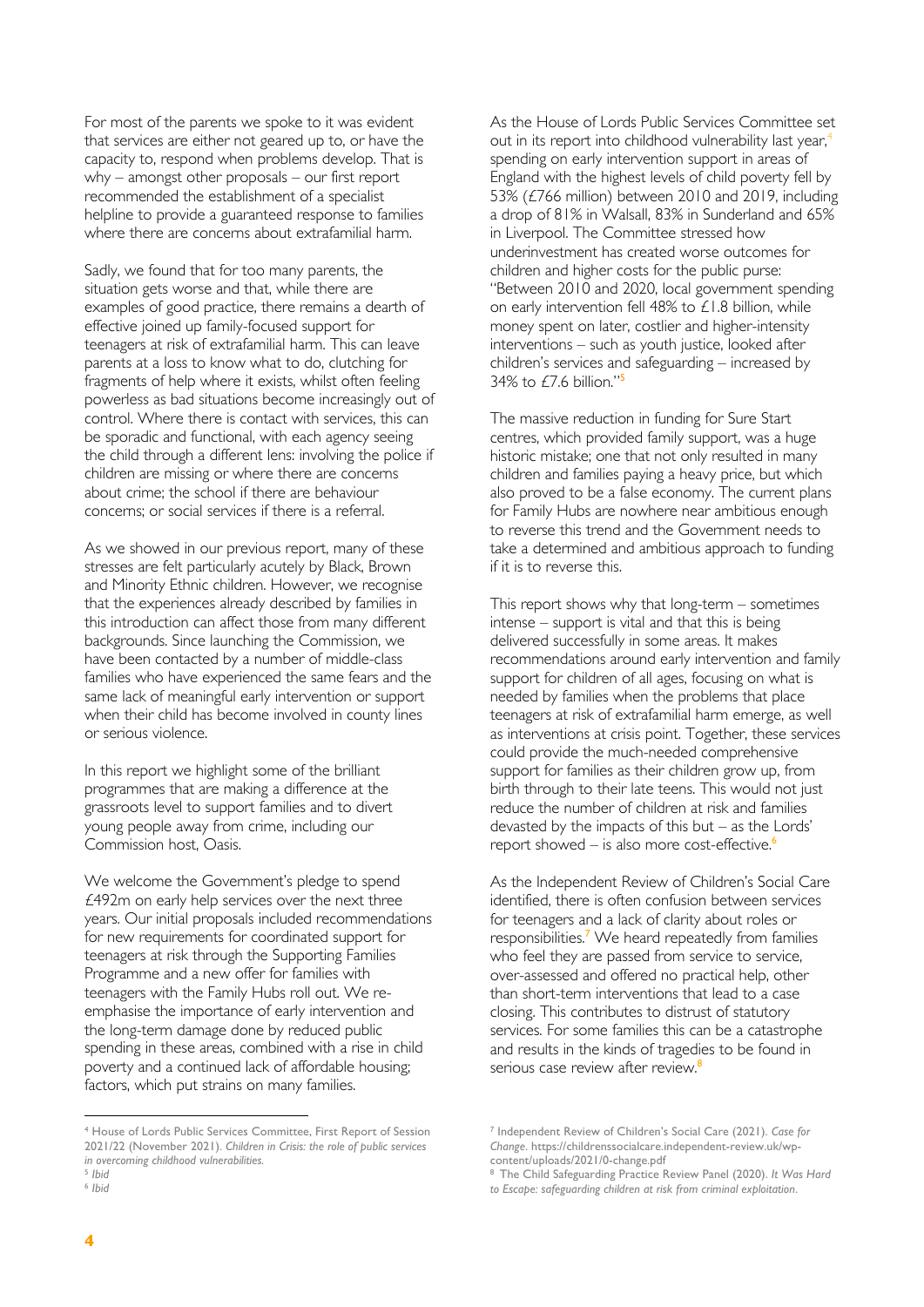The conveyor belt of vulnerable children available to county lines, gangs, and abusers will continue to roll on for as long as there is a fractured, piecemeal and variable support, where families don't know where to turn for help and/or are seen as the problem. Our ambition must be for a new approach that provides statutory services, early help providers and voluntary and charitable groups with the armoury they need to fight back. As Nigel Richardson, the former Director of Children's Services for Leeds told us: "The key ingredient towards making change like this happen is having a willingness to see 'family' as probably the most important but most forgotten, ignored, underfunded, unrecognised and underused utility of the 21<sup>st</sup> Century and then working to change that."

Restoring and improving family support that helps divert vulnerable children away from exploitation or the criminal justice system is urgent. We need to stop making it so easy for those who seek to recruit and exploit vulnerable children and if we are to succeed in doing so, we need to take a new approach based on partnership with families, engaging them in the design of solutions and providing them with the help they need. Providing parents with the right information, building their confidence and family resilience, and giving them the support they need, creates protective factors that make it harder for children to be groomed, coerced, exploited and harmed. Those who seek to exploit children know it and policymakers and services need to catch up fast.

Anne Longfield CBE March 2022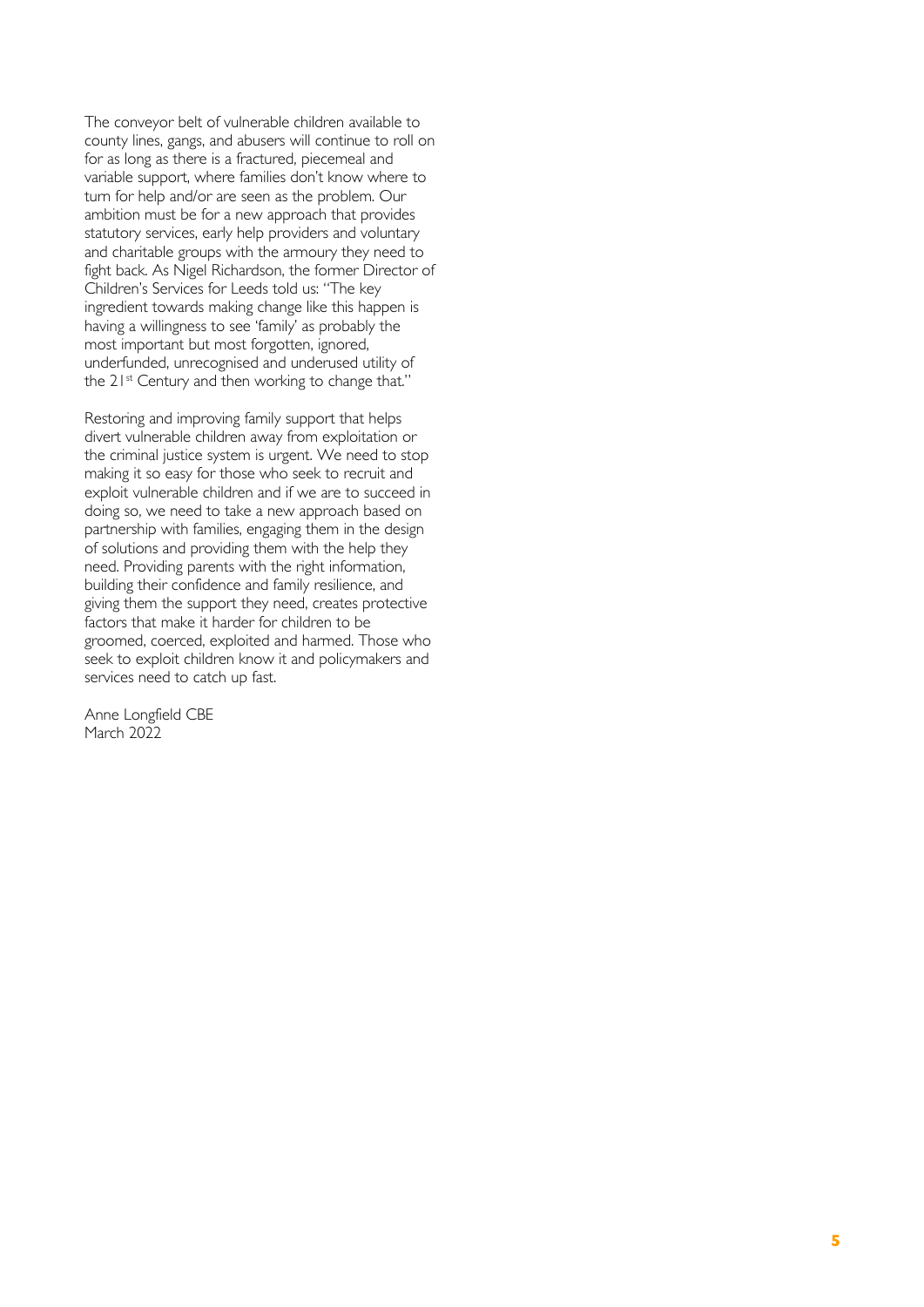#### **JACK**

*Jack finds it easy to talk to people, has a great smile and can be charming and lovely. But he can also be destructive and is abusive towards his mother, Sian, and often puts himself at risk. Now 17 and living in residential care, Jack's additional needs were identified when he was at primary school. His parents sought out a parenting class hoping this would help them meet his needs. Although the school supported him and his family, Jack – one of the youngest in his year – suffered early on from low self-esteem. Despite this and being diagnosed with attention deficit hyperactivity disorder (ADHD) and oppositional defiance disorder (ODD), Jack's parents battled for two years before they managed to secure an Education and Health Care Plan (EHCP). By this time Jack was in Year 6 and was coming home from school saying that he was stupid and was being rejected by his peers.*

*When Jack moved to secondary school, he became more difficult and refused to engage with help offered by his parents and the school. Jack was assigned a social worker, but Sian says the assumption was that her and Jack's father and her were "bad parents" and that the social worker said as much in front of Jack. She feels this empowered Jack* without providing the support they needed to deal with his behaviour, which was escalating and impacting on the *whole family. They pleaded with social workers – Jack has had five – to provide the family with a break but, despite offering respite foster care, this never happened. Jack was referred to CAMHS who promised visits but again this did not happen. Nor did the promise of "daily interventions" or transport to school (to try and improve Jack's attendance).* 

*Jack started smoking cannabis at about 13 and Sian believes that this has made things much worse for him. By this time, his parents had split up and Jack had become increasingly abusive towards his mother. He continued to live with Sian until he was 14. "I found a large stash of weed in his room and when I challenged him, he was very distressed and said he would be 'hurt'. I disposed of it and tried to educate Jack on the whole drug thing."* 

*Jack went to live with his dad. But things went from bad to worse and he returned to Sian aged 15. For a few months things went OK. Jack was referred to a drugs intervention programme but his behaviour deteriorated and he became destructive. While he could be violent, mostly he was verbally abusive, would kick in doors and punch walls and would not engage in support. The social worker just seemed to pacify him and was desperate to try and keep the status quo. Meanwhile CAMHS said they could not support Jack as he was using cannabis.* 

*Unable to get the support needed, Sian had to make the hugely difficult decision to make Jack homeless as this was the only way she felt he would get help. He was placed in a hostel for 16 to 30-year-olds that Sian says was totally inappropriate. He was evicted after an altercation with an older resident and was then moved a few times, including*  to one private care home that went into liquidation and another which was miles away from *Jack's friendship group*. *He would go missing most nights. Sian does not know whether the different homes were regulated or not. In one placement, Sian discovered that Jack's allowance would be paid in arrears, so he was suddenly being handed £200/£300 in one go, a disaster given his drug habit which had escalated. By now Jack was 16 and had not attended school for a year. Sian became increasingly concerned that he was involved in dealing, confirmed when she found a burner phone in his room at the home. The support staff said that social services knew Jack was involved in selling drugs for a young girl and this has been reported to the police but there was no follow up. "He was also turning up with new things such as jewellery and clothing which I knew he didn't have money for and which he could not really explain. He was also pressurising us for a moped at this time but obviously we would not support that."*

*Jack is now in another children's home and has a key worker who Sian feels is really helping. She helps him to manage his budget, staggering payments and is able to get support from the police when Jack disappears. Sian keeps in touch*  with Jack but he continues to reject her and be "incredibly abusive". She hopes that he will settle and change his *behaviour. Sian feels guilty about "giving up too soon" but also believes that things could have been different if the family had been able to get the support they needed earlier. "We are supportive parents and our other children have* done well. The interventions we were promised just did not materialise. We have had a very poor relationship with *social services and the social workers did not seem particularly capable and are extremely judgemental and prejudiced. All apart from one used their own parenting experiences to tell us how we should manage Jack, including one who told me as I had breast fed him, I should hold him to my breast and to allow him to smoke weed outside. It has been hell and so incredibly damaging to our family."*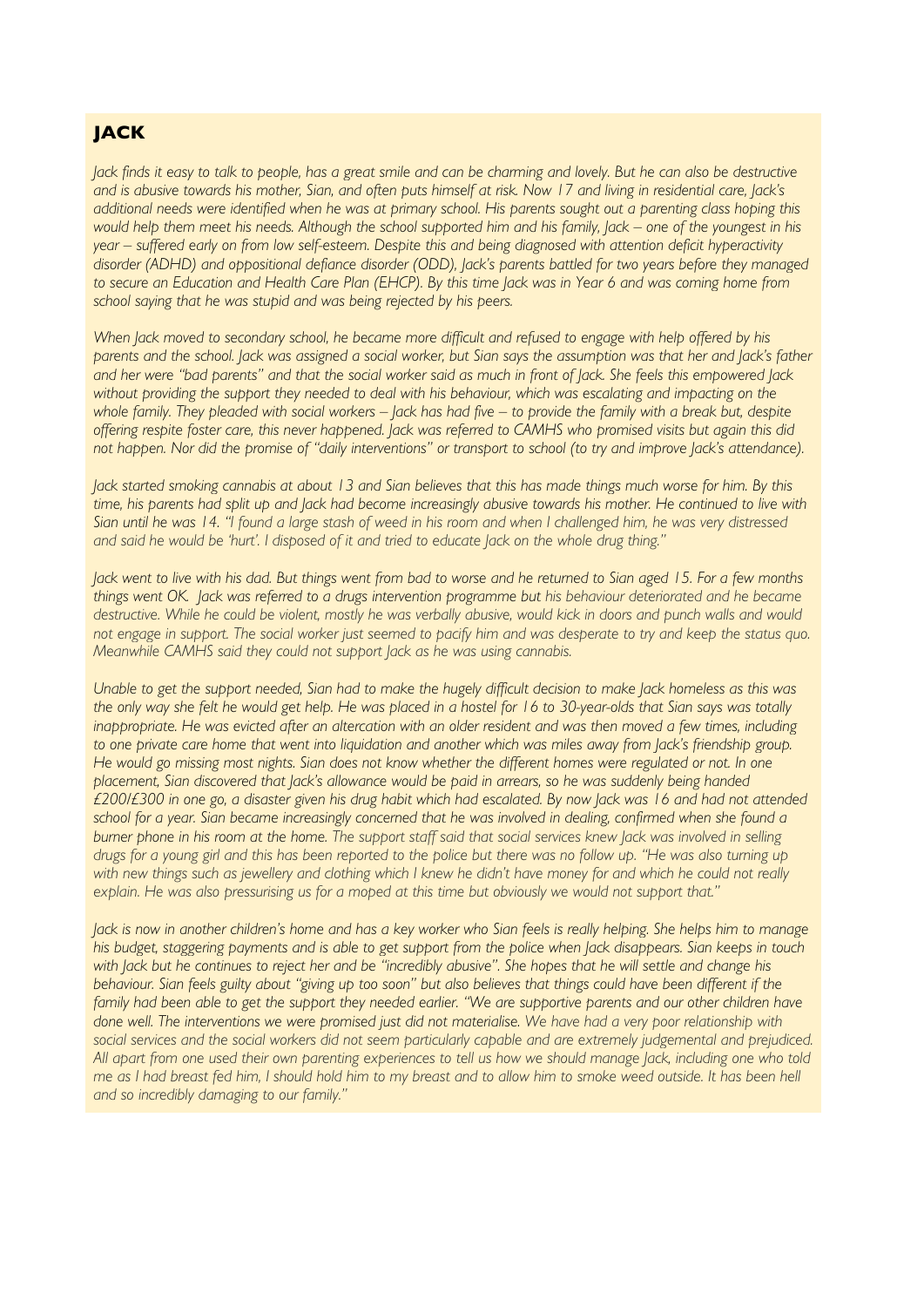# 1 A NEW PARTNERSHIP WITH FAMILIES: **OVERVIEW**

This is the second thematic report to be published by the Commission on Young Lives. It sits alongside our first report, *Out of Harm's Way*, which was published in December last year and which argued for a new approach to social care for teenagers, the fastest group of children entering care. With 16 and 17-yearolds now making up 23% of the care population and the average costs of care for many of these children at £200,000 per year, the care system is under severe financial pressure. A focus on dealing with crisis has also meant less funding for early intervention.<sup>9</sup>

At the same time, there has been an over-reliance on a limited number of residential places where demand significantly outstrips supply, inadequate early identification of those children at risk of exploitation, cuts to funding for early intervention programmes, outdated fostering models, a broken children's home 'market' and the frequent criminalisation of children in the care system. A model that was largely designed for small children is struggling to adapt to the needs of older children, including operating inflexible hours and work practices that are not suited to the often-chaotic lives of vulnerable teenagers.

Our first report makes recommendations to central and local government, aimed at improving the children's social care system and keeping teenagers safe from county lines, drug gangs and criminal exploitation. This includes urgent action to protect and support older children in care by rapidly improving access to good local care homes and new specialist 'youth' foster carers. It is clear that much greater attention needs to be paid to working with families to help them deal with the challenges they are facing and to increase their ability to protect and support their teenage children. This includes the under-utilisation of communities in supporting families to avoid crisis that emerged in the findings of the Independent Review of Children's Social Care. We welcome the recognition in the review's *Case for Change* report that parents' frustration about their thwarted attempts to secure support is compounded by a confused multi-agency response to teenagers.<sup>10</sup>

neighbourhood social cohesion in child abuse and neglect". *Child* 

We echo the review's conclusion that: "Community is the first line of defence but we do not utilise its full potential to help families enough. There is a role for all of us to play in helping children grow up in happy and healthy homes, and not all families will require or want state intervention."<sup>11</sup> The pandemic demonstrated that sometimes state-run services can have a limited impact, and that community organisations are often well-placed to step-up and deliver for neighbours in need. Research by Ipsos MORI found that, overall, communities are felt to have become more supportive during the pandemic (although this feeling was lower in deprived areas).<sup>12</sup> The public's response to the pandemic was also characterised by a greater level of empathy for families who were struggling.

Whilst we must acknowledge that the community can be a source of harm for some children (which we return to later in this report), we need to recognise that strong community and family ties go hand-inhand. Increasing the strength of communities could play a key role in supporting families, in some cases removing the need for blunt and at times undignified statutory interventions. In Northern Ireland, strong family and community ties seem to play a role in rates of foster and residential care by strangers being lower than you may expect given the levels of social disadvantage. In particular, extended family and strong community bonds have been referenced as increasing capacity to care for children, alongside greater awareness of and access to community services.<sup>13</sup> Research in the US found that wider neighbourhood social cohesion is associated with lower levels of neglect (while levels of abuse remained the same).<sup>14</sup> Another study found that people with stronger social relationships show a dramatic reduction in their risk of mortality beyond reductions seen through quitting smoking; the evidence suggests that socially connected individuals have a 50% increased likelihood of survival from cardiovascular disease compared to those with weaker social networks.<sup>15</sup>

<sup>9</sup> *Op cit.* Commission on Young Lives (2021).

<sup>10</sup> *Op cit.* Independent Review of Children's Social Care (2021). <sup>11</sup> *Ibid.*

<sup>12</sup> Ipsos MORI (2021). *Impact Evaluation of the Coronavirus Community Support Fund: Final Report.*

<sup>13</sup> Bywater P. *et al (*2020). *The Child Welfare Inequality Project: Final Report.* University of Huddersfield.

<sup>&</sup>lt;sup>14</sup> Maguire-Jack K, Showalter K. "The protective effect of

*Abuse Negl.* 2016 Feb;52:29-37. doi: 10.1016/j.chiabu.2015.12.011. Epub 2016 Jan 11. PMID: 26774530.

<sup>&</sup>lt;sup>15</sup> Holt-Lunstad, J., & Smith, T. B. (2016). Loneliness and social isolation as risk factors for CVD: implications for evidence-based patient care and scientific inquiry. *Heart* (British Cardiac Society), 102(13), 987–989. https://doi.org/10.1136/heartjnl-2015- 309242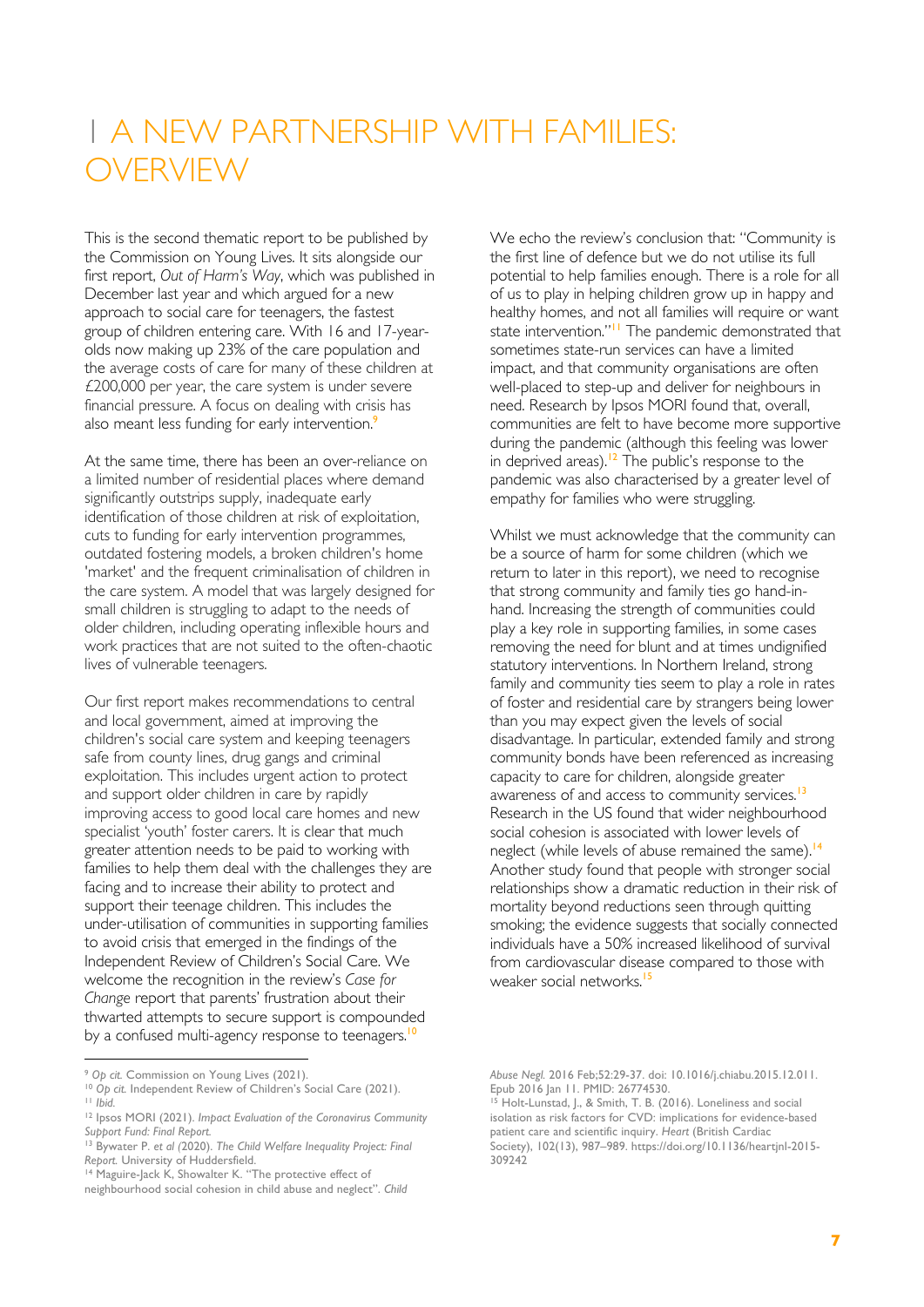Our places and communities can positively affect our health through services and resources, as well as through the development of 'social capital', the networks and social trust that facilitate cooperation for mutual benefit, <sup>16</sup> cohesion and feelings of safety, all of which are associated with lower stress and better physical and mental health.<sup>17</sup> Many of these notions are features of the Government's Levelling Up agenda.

This report explores the potential for a 'New Partnership with Families' approach, focusing solutions to these problems in three broad areas. Firstly, a wholescale shift to early intervention services; spotting problems quickly and intervening swiftly to resolve them for all families. Secondly, the development or expansion of models of long-term support for families, including help to develop parenting strategies, which support and protect teenagers who are vulnerable to harm. Thirdly, the provision of intensive high-level support for families to protect, support and safeguard their teenage children if they are involved in violence, gangs, are being exploited or are at risk of becoming involved in the criminal justice system. Presently, there are too few examples of long-term, intensive support a solution to high-risk and complex situations of exploitation and threats of violence.

In *Out of Harm's Way*, we underlined how, although teenagers from a range of backgrounds can be exploited outside the home, these risks fall unevenly. We showed how an increasing number of Black boys – already disproportionately affected by criminal exploitation and criminalisation – are entering care as teenagers and that, for some, the risks they face are increased, partly because they are less likely to be seen as vulnerable. Indeed, the issue of the disproportionate numbers of Black, Brown and Minority Ethnic children, not just in the justice system but in every part of the social care landscape, was raised throughout our evidence sessions, suggesting systemic racial bias in the system.<sup>18</sup> This included evidence of services that were mistrusted and/or unaware of the specific range of issues facing teenagers and their families. This suggests a far greater need for culturally competent interventions such as the Royal Borough of Windsor and Maidenhead Innovation Pilot Project, designed to work directly with families, with a particular focus on ensuring help is culturally attuned.

In our first report we included evidence that suggests that more girls are involved in gangs than previously thought and that the relationship between sex and different types of exploitation, such as sexual exploitation or county lines, are more complex than often assumed (the Commission will further explore these issues later in its programme). An investigation by the *Times* also found that almost all local authorities who had children in their care who arrived in the UK as refugees have had some gone missing.<sup>1</sup>

#### **THE WIDER LANDSCAPE**

It is important to note that of the thousands of children in England growing up in contexts that leave them particularly vulnerable, most are not in care, do not receive adequate support or are not being helped at all. $^{20}$  As we stated in our first report, many of the problems that make children vulnerable do not appear overnight and there will often have been a series of contributing factors over time. For example, we know that growing up in a household where parents have addictions or suffer severe mental health conditions, or where there is domestic violence (or combinations of these factors), can be very damaging and expose children to additional risks, including extrafamilial abuse and criminalisation.<sup>2</sup>

As some of the testimonies included here and the wider evidence shows, teenagers who have special education needs – particularly when these are identified late and/or not met – can be particularly vulnerable.<sup>22</sup> The prevalence of special educational needs amongst teenagers at risk was raised repeatedly in our discussions with parents and practitioners in preparation of this report.

Without effective support, life for many vulnerable teenagers can become increasingly precarious and every year hundreds are falling through the gaps in the education and social services systems and facing exploitation, violence and criminalisation. A few months into the pandemic, the Children's Commissioner for England found these risks being heightened by lockdown with 120,000 – one in 25 – teenagers in England already slipping out of sight.<sup>23</sup>

<sup>16</sup> Putnam R (2000). *Bowling Alone. The Collapse and Revival of American Community.*

<sup>17</sup> Marmot m. et al (2020). *Health Inequality in England: The Marmot Review 10 years On.*

<sup>18</sup> Lammy D. (2017) *Lammy Review: final report*. GOV.UK

<sup>19</sup> "Trafficked, exploited and abused: hundreds of child refugees go missing in Britain". *The Times* (22 October 2021).

https://www.thetimes.co.uk/article/trafficked-exploited-and-abusedhundreds-of-child-refugees-go-missing-in-britain-zq83mx8v8

<sup>20</sup> OCC (4 July 2019). *Childhood vulnerability in England*. https://www.childrenscommissioner.gov.uk/report/childhoodvulnerability-in-england-2019/

<sup>21</sup> *Op cit.* OCC (4 July 2019).

<sup>22</sup> Franklin A. et al (2015). *Unprotected, overprotected: meeting the needs of young people with learning disabilities who experience, or are at risk of, sexual exploitation.* Barnardo's.

<sup>23</sup> OCC (7 July 2020). *Teenagers falling through the gaps 2017/18*, https://www.childrenscommissioner.gov.uk/report/teenagers-fallingthrough-the-gaps/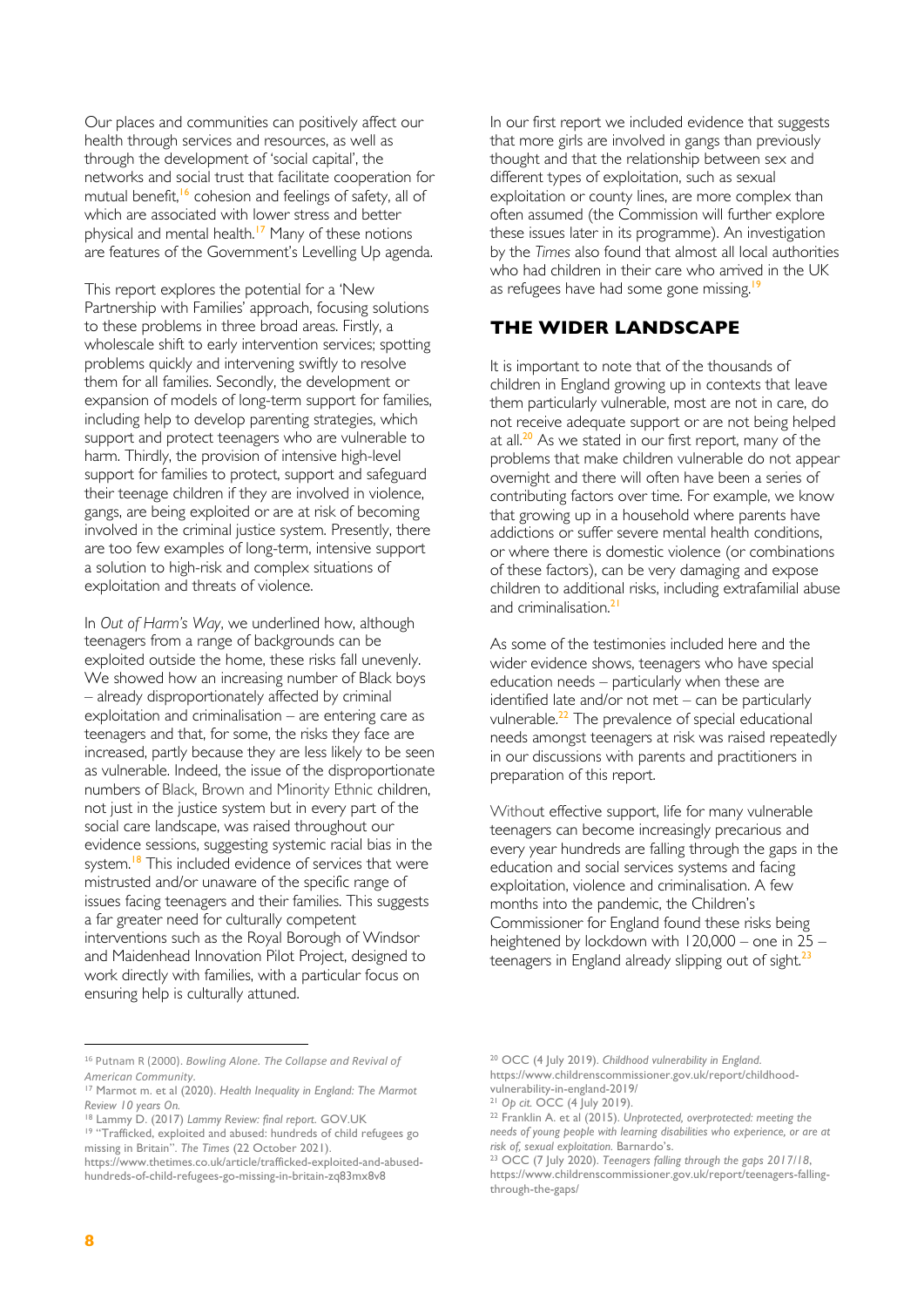Poverty, disadvantage and discrimination can both drive and compound these issues. Risks fall disproportionately on families struggling to make ends meet, children living in areas of deprivation and children of Black, Brown and Minority Ethnic backgrounds who are twice as likely to live in poorer areas on low incomes and who also face racism and discrimination.<sup>24</sup> This highlights the need for structural change to reduce inequality and discrimination as well as urgent action to stem the increase in numbers of teenagers at risk, let alone reduce the numbers.

This requires a deeper shared understanding about teenagers' contexts. Most children want to spend more time out of the home as they grow older; this is part of growing up and is rarely without risk. However, some spend time away from home due to neglect or violence and, as a result, may be more vulnerable to offending behaviour or exploitation.<sup>25</sup> Effective responses are those capable of dealing with the range of contexts that do not ignore what is happening at home, or assume that risk is being driven by familial abuse or neglect. This may include domestic abuse between partners or, as some parents we spoke to describe, abusive or violent behaviour towards parents by their children, highlighting the need for projects like Blue Door that take a 'whole family' approach to domestic abuse and parental control.<sup>26</sup>

As the contextual safeguarding literature shows, "young people's engagement in extrafamilial contexts can also inform, and be informed by, what is happening in their homes. Therefore, when young people are exposed to violence or exploitation in their school, community or peer group this may fracture their family relationships and undermine the capacity of their parents/carers to keep them safe. Likewise, if young people are exposed to harm within their families, such as domestic or physical abuse, this can impact their behaviour in extra-familial settings."<sup>27</sup> As a report by Ofsted and others concluded, this can means sequencing a combination of emergency and longer-term intervention: "Dealing with the most immediate presenting risks first may be the correct response initially, for example by protecting the child from sexual exploitation. However, supporting and protecting older children is about addressing the risks both inside and outside the home."<sup>28</sup>

This approach is being piloted in a number of areas, including in the London Borough of Hackney, which is redesigning its safeguarding systems to address extrafamilial harms.

We know that with the right help, many families can improve their situation and there are programmes that help parents to overcome addictions and domestic abuse as well as interventions to support them with their mental health.<sup>29</sup> However, for many teenagers it is not these issues, familial abuse or neglect that leads to them being placed at risk or in care but factors outside the home. A much better option would be to, where possible, provide more effective support to help parents to reduce risks and for children to stay safely at home.

At the heart of this report are questions about how well we are doing this and how those services that are showing promising outcomes can be scaled and/or used to inform comprehensive, inclusive coverage. These questions land within a harsh landscape. As levels of need rise, there is strong evidence around the complexity of needs and the potential consequences of these not being met due to a combination of high thresholds for accessing (rationed) support, gaps in services and lack of integration. Once more, even before things reach crisis point, there is a marked difference between the blizzard of advice and support available for parents with new-born and very young children to that for older children, even though many find parenting becomes harder as children grow up.

The evidence shows that there are peak points of risk, beyond infancy and including the transition from primary to secondary school. For example, the move from a small, community-based primary school that knows and involves families, to a large secondary school with an increased expectation of independent learning, can be a huge change, especially for children with special educational needs. We have heard consistently how some children fall through the gaps in the secondary school environment, an issue we will explore further in our next report on education. For some children it is during their pre-teen and teenage years when difficulties became very serious, putting them at risk of harm.

<sup>24</sup> Labour Party analysis of DWP statistics released to the *Guardian* (2 January 2022). "More than half of black children live in poverty, analysis shows.".

https://www.theguardian.com/world/2022/jan/02/more-than-half-ofuks-black-children-live-in-poverty-analysis-shows

<sup>25</sup> Allnock, D. (2016) *What is the relationship between neglect and adultperpetrated intra-familial abuse? An evidence scope.* Totnes: Research in .<br>Practice.

<sup>26</sup> https://www.thebluedoor.org

<sup>27</sup> Fermin C. (November 2017), *Contextual Safeguarding: An overview of the operational, strategic and conceptual framework.* University of Bedford and the Context Safeguarding Network.

<sup>&</sup>lt;sup>28</sup> Ofsted, Her Majesty's Inspectorate of Probation, the Care Quality Commission and Her Majesty's Inspectorate of Constabulary and Fire and Rescue Services (HMICFRS) (2018). *Growing up neglected: a multi-agency response to older children*.

<sup>29</sup> Department for Education (2 November 2020), *Children's Social Care Innovation Programme: insights and evaluation: Evaluation and summary reports for the Children's Social Care Innovation Programme (CSCIP) grouped by theme*.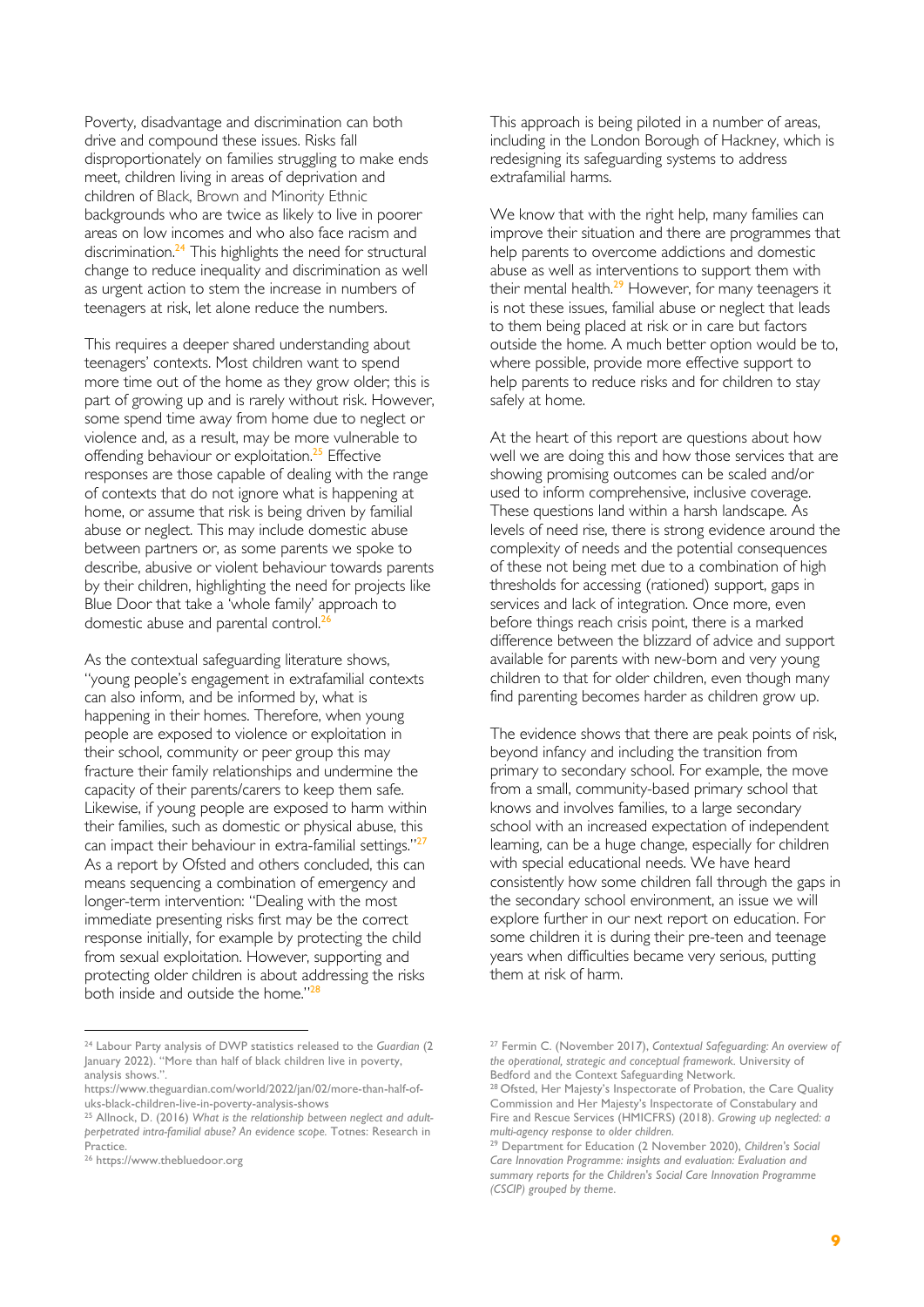In the course of putting together this report, we spoke to parents who have gone through – or are still going through – the devastating process that follows discovering that their teenager was being groomed and/or was involved in activity that was placing them at risk. They report struggling to access effective help when things began to go wrong and this continuing even after they have clear evidence of exploitation and/or county lines activity.

Families talked of not knowing who to turn to and finding that, even when they did get support once it was clear that their child was in danger, that this often fell short of what was needed to stop problems escalating. Where there were pre-existing low levels of trust in statutory services, some parents were hesitant to ask for help for fear of being seen to be the cause of the problem and losing their teenagers into the care system.

Others describe encountering parts of the system but finding a lack of focus on support for the family; several recounted how they had to repeatedly go through a long information collecting process every time they reported their child was missing, which for some could be a daily occurrence. One parent told us how the child and family was left without support as the teenager suffered greater and greater harm, only getting a referral to a St Giles programme when the boy was admitted to hospital with multiple and lifethreatening stab wounds.

These issues impact on the whole family and some need support for siblings, as they struggle to strike a balance the needs of young children with those of vulnerable teenagers and/or when there are risks of other children in the household being groomed and being exploited. Parents talked about the stark choices they face. For example, knowing that the only way that they can protect their older child is to accompany them to and from school and supervise the rest of their time at home but knowing that this would mean not only giving up their job – risking financial hardship – but also reducing the amount of time available for other children.

Parents talked of the deeply negative impact that teenagers at risk can have on sibling relationships and – in the absence of consistent clear advice and support – some parents ended up in conflict as they second-guessed what to do. One couple highlighted the conflicting advice given on whether they should let their son back in the family home if he missed his curfew; this led to them blaming each other and additional guilt.

#### **A NEW PARTNERSHIP WITH FAMILIES**

This report outlines some examples of really good practice, including past projects such as FASH in Enfield, which took a whole family approach to keeping young people out of the care system, and Kirklees' STAR model that takes a restorative 'whole family' approach to extrafamilial harm – including exploitation and radicalisation – where families are seen as partners in the process.

We also include emerging practice, including VRUs, which are placing more emphasis on working with the parents and families of young people at risk of violence while also trying to address some of the longer-term issues that these teenagers face, including exclusion from the labour market. For example, the London VRU approach to violence reduction means putting communities, young people and their families at the heart of tackling the issue; and particularly in those parts of London most affected, often taking a place-based approach to violence reduction. Focusing its interventions in neighbourhoods that have experienced sustained and high levels of violence, the VRU provides positive examples of partnership working at an early stage.

This 'New Partnership with Families' approach should be at the heart of the Independent Review of Children's Social Care and national public health approach, and – backed by new duties for coordinated support for families and their teenagers – applied across every element of services and support nationally and locally including schools, GPs, police, social services, youth offending teams and local safeguarding and community safeguarding boards. Within this framework, Family Hubs and the Supporting Families Programme should be central to funding and delivering these duties and to developing a new local infrastructure that protects teenagers with a distinct offer for those at risk and their families.

Our immediate additional recommendations, which build on those set out in our first report include:

- Government makes a 'New Partnership with Families' a strategic priority across all departments and statutory agencies, reintroducing the Family Test promised by David Cameron in 2014 as a requirement to assess impact of all national policy.
- The Government reaffirms the aspirations of the Children Act 1989 to work with families by introducing a legal duty for local agencies to deliver early intervention.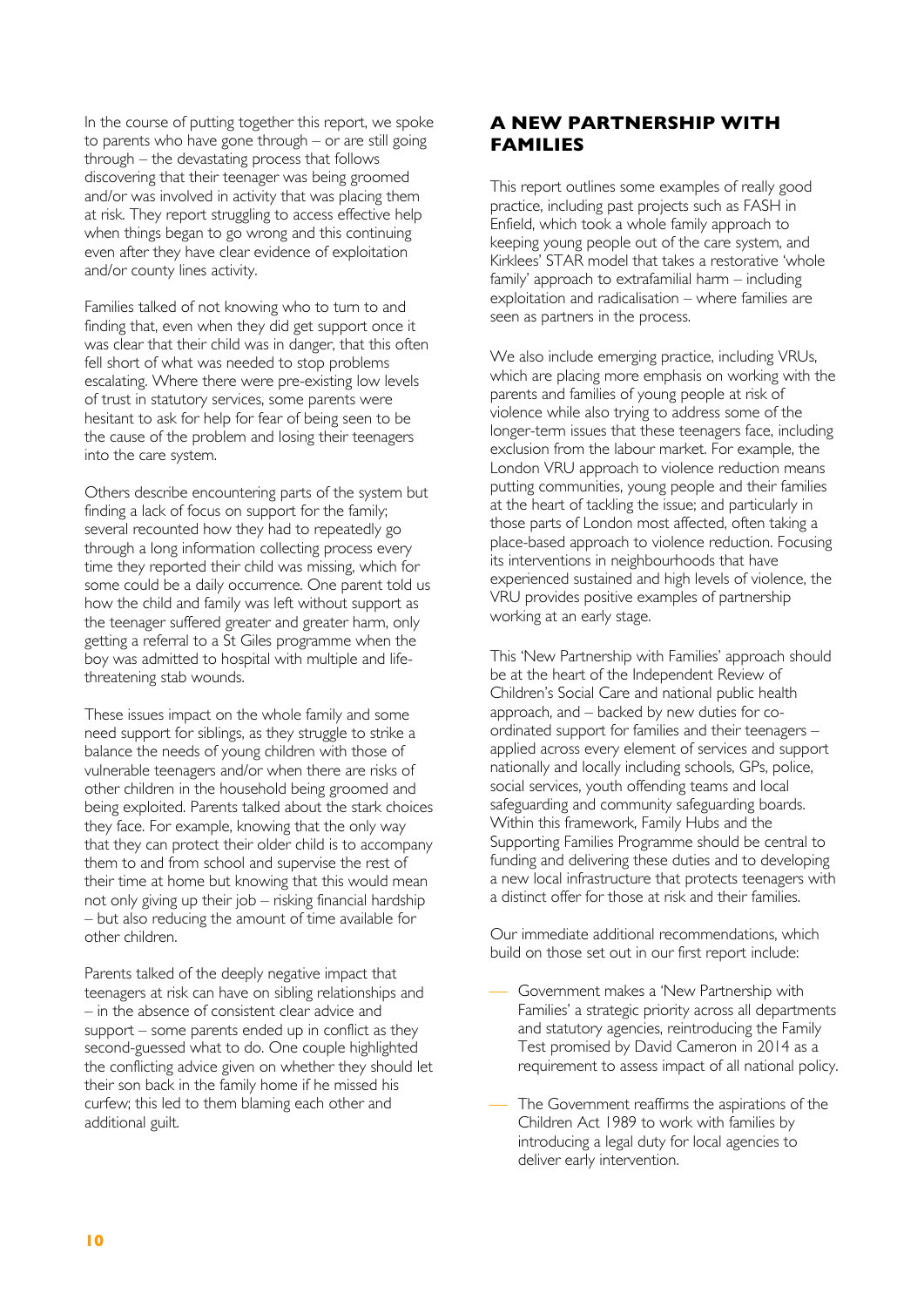- Government Spending Reviews should set out sufficient multi-year financial settlements to local government, with investment in early intervention returned to 2010 levels.
- Government's short-term ambition should be to roll out Family Hubs in every disadvantaged area as a first step, with a longer-term ambition to extend Family Hub coverage to the 3,000 communities that formerly had a Sure Start centre.
- Local authorities should establish a coherent and joined up 'teenager at risk' offer as a requirement in every Family Hub, explaining clearly to parents and teenagers what services and help they are entitled to and how they can access them.
- The Supporting Families Programme should be funded to develop a five-year extended programme of family support for older children at risk as a specialist programme to be run with every local authority and in conjunction with the Youth Endowment Fund and Violence Reduction Units.
- ¾ A new 'entitlement' for families to be involved in decision-making about their support through a Family Group Conference when they are referred to statutory services for help.
- The Department for Education should work at speed with local authorities and other partners to develop and trial new models of intense family support for families with teenagers at risk, including specific strategies to support Black, Brown and Minority Ethnic families.
- The development and piloting of new shared care models of social care that involve and build the strength and capacity of families as part of residential care.
- A national support programme to extend kinship care for teenagers at risk.
- Charities and community groups should be embedded as a core partner in delivering support for children and families.
- ¾ A proportion of the Government's unspent tutoring funding should be reallocated to recruit 2000 Attendance Practitioners and 2000 Family Workers in schools.

Government should recreate its disbanded Child Poverty Unit with an initial target to publish a cross-departmental poverty reduction plan by April 2023.

If we continue to leave families without interventions to help their teenagers stay safe and progress, systems will continue to fail in their responsibilities to protect many teenagers at risk. While responding to risk within the family setting is critical, we need to ensure that our default position is not to ignore, side-line or blame parents and families, often our most important assets in protecting children. Those that are seeking to exploit teenagers need a steady flow of vulnerable young people to support their business models and know that involved parents and families can make it harder for them to get to and groom children. That is why they work so hard to drive them apart with a constant drip feed of doubt, secrecy and criticism, where parents are cast as a problem and hindrance.

Parents told us not just about their fears of their child being seriously harmed or killed but also about the sense of 'losing' their child as others were taking increasing control of their actions and behaviour. And where teenagers are taken into care because they are at such high risk, families, including members of the extended family who could offer support to the young person, often struggle to have any role as they are seen to be part of – or the cause of – the problem, even when this is not the case. Here lies the central message to those that want to protect children from gangs: those who seek to exploit children know it and policymakers and services need to catch up fast.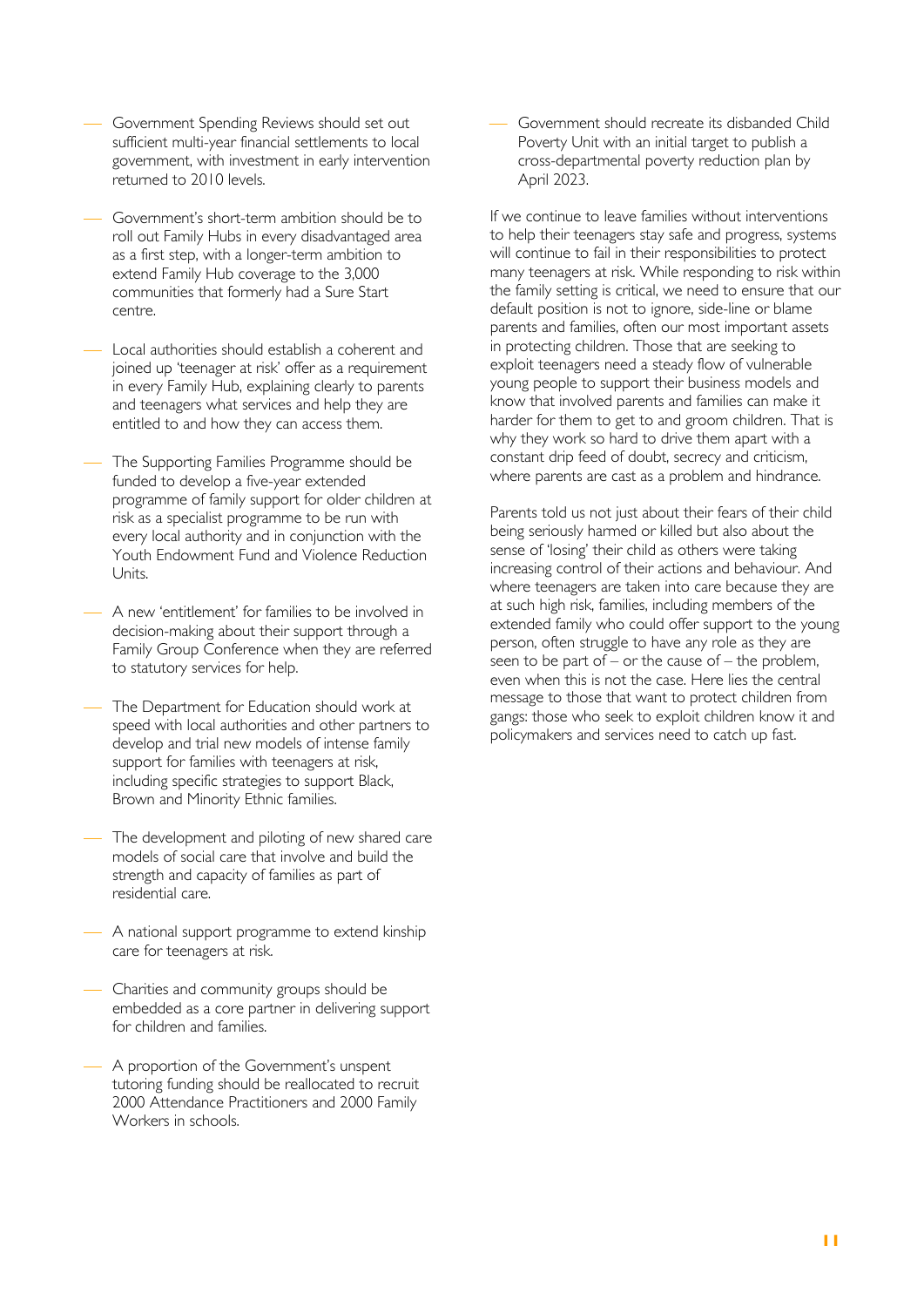#### **MICHELLE**

*Michelle, aged 15, was referred to Catch 22 when she was deemed to be at risk of exploitation, with particular concerns about extremism, radicalisation and grooming. It was believed that she had been speaking with multiple unknown males online who had influenced her extremist views. She was subject to a child protection plan due to concerns around her mum's long-term mental health problems. This resulted in Michelle spending long periods with extended family, during which Michelle's mother would often meet potential partners online* and travel out of the country to visit them. Her most recent partner has a criminal history and is an active *member of a known radicalised group. These experiences significantly impacted on Michelle's cognitive development and mental health, resulting in her self-harming and running away. She lacked motivation and was withdrawn. Michelle holds White extremist views and is under investigation due to terrorist offences. Due to this and the live investigation, the only agencies involved at this stage were social care, CAMHS and Catch22.* 

*The decision was for Catch22 to focus on work on self-esteem, relationships, and to raise grooming when the timing was right. Due to Michelle's mental health issues, weekly sessions were planned to encourage a good working relationship and ensure consistent professional input. Adhering to strict bail conditions, including no access to the internet, Michelle was living with her mum. The pandemic and restrictions made it difficult to communicate with her and required creative approaches that avoided digital resources where possible.* 

*Initially, Michelle did not trust the professionals. Following consistent contact either face-to-face or through her mother, she began to talk about her situation. It became clear that Michelle felt more comfortable on a one-toone basis rather than in her mother's company. This was difficult as her mother was struggling with her own mental health and wanted support. A referral for a family support worker was made to support Michelle's mother and this enabled the caseworker to focus on Michelle's needs. As the rapport with her caseworker strengthened, Michelle began to open up about things she had struggled to talk about. This included how the poor relationship with her mother had shaped Michelle's vulnerability to validation by adult males online. Michelle showed a good understanding of relationships and grooming and began to identify that she had been groomed. She spoke of the impact that her offences had on her and her family and began to show great remorse. This was a huge breakthrough for Michelle and for the police investigation. A National Referral Mechanism (NRM) was submitted, and all evidence gathered through sessions were documented and updated on a regular basis.* 

*Michelle's bail restrictions meant that she had a lot of time on her own or with her mother, as school could not keep her safe and advised she should work from home. Catch22 provided Michelle with vouchers through the Covid hardship fund to buy books and art supplies to stimulate her mind. The relationship between Michelle and her mum – who was struggling to keep Michelle safe – was breaking down. Michelle took a large amount of her mother's medication, resulting in a hospital admission and referral to a CAMHS worker. At home three days later, Michelle climbed out of the window at night and was later found by police. She had broken her bail conditions and all agencies involved were concerned about her mother's ability to protect Michelle. She appeared at court and was remanded into the care of the local authority. Michelle was placed out of Catch22's catchment area but it was agreed that the sessions would continue until the trial date.* 

*Michelle realised that living with her mum was not healthy and her new placement enabled her to reflect on what had led to her actions and how to move forward. With continued support from Catch22, her social worker and support workers, Michelle began to flourish. As her mental health improved, she could now talk about her time online and see that she was groomed into joining chat rooms she would never have previously visited. She stated on numerous occasions that she no longer held extremist views and was willing to help prosecute her groomers. Michelle's risk of exploitation remained at medium due to the nature of the case, and bail restrictions also remained in place to enable services to continue to support her. Michelle continues to flourish and has been producing some astounding art and craft work with her personal tutor. Through the multi-agency support and evidence provided by Catch22, social care, police and CAMHS, Michelle's trial has been discontinued and all proceedings have been ceased due to the lack of evidence to prosecute. The NRM had provided more than enough evidence to suggest that Michelle was a victim of modern-day slavery and trafficking.*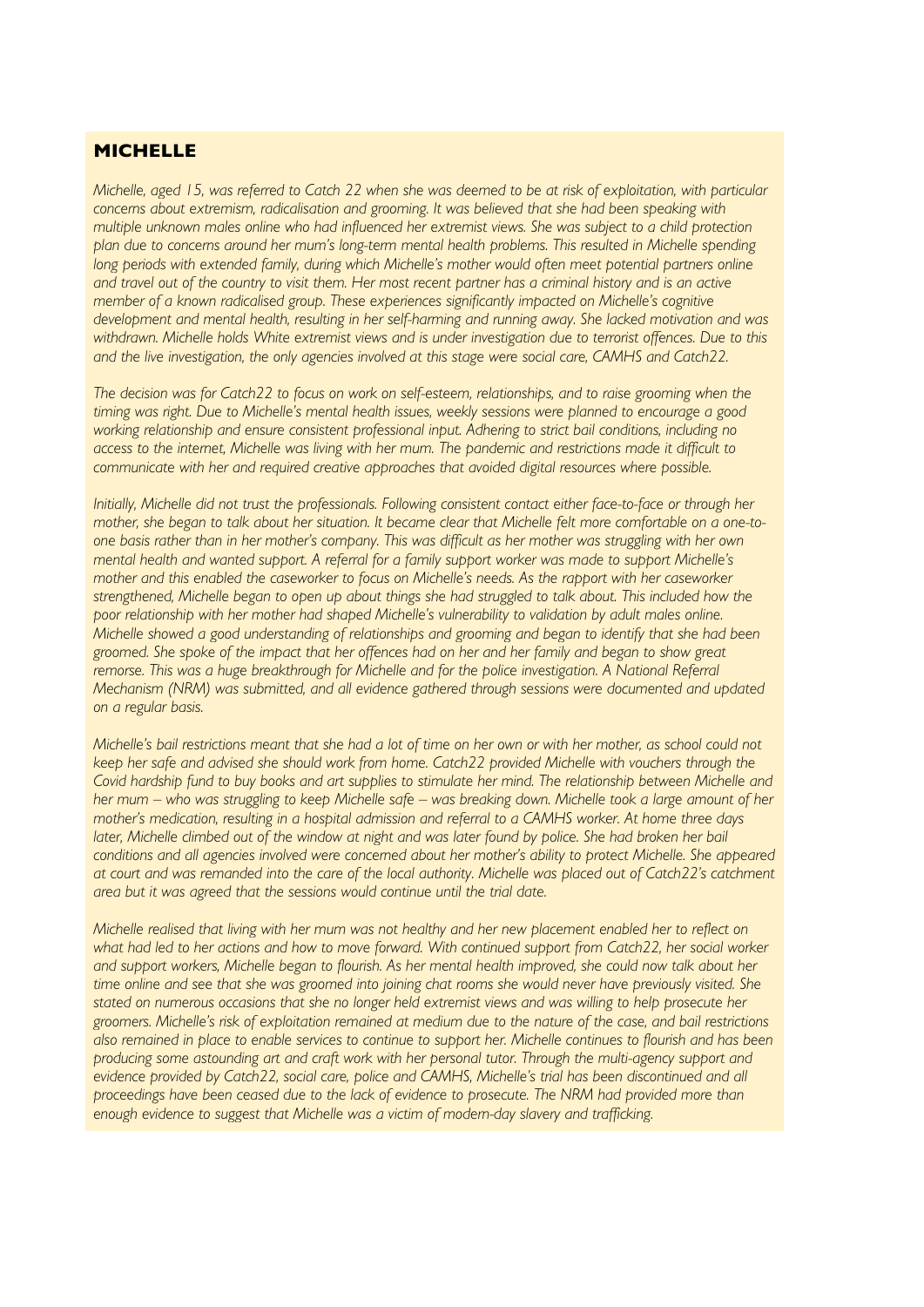# 2 WHAT FAMILIES TELL US

It is no wonder that so many parents bringing up a family are confused. For years they were courted and encouraged to ask for help as children's centres opened up across the country. Over recent years they watched as the help moved out of their local area and became more and more specialised and difficult to access. For some of those we talked to, the pandemic and move to online services put the lid on their expectation that local informal support from their local authority was something they could count on when things got tough. Whilst not all families will want or need support as their children grow up, many will and there has been less and less available. The children entering secondary school this year will be a new generation of those who have grown up without a local children's centre, many of which started to dwindle as budget cuts hit from 2011 onwards.

There are notable exceptions to this gloomy picture as some dedicated local authorities, great charities and – most recently – many schools, deliver excellent support to help families get by and flourish. The Troubled Families Programme, now called Supporting Families Programme, has run throughout. But many projects remain small scale and short term. It feels alike an age since David Cameron's introduction of the Family Test in 2014 set out to: "ensure that potential impacts on family relationships and functioning are made explicit and recognised in the process of developing new policy." Government has not felt confident or made the investment to put family policy to the front of its ambitions for some time.

This needs to change. Well supported parents and families are more resilient to crisis and have more assets to draw on if things go wrong. We are encouraged by new commitments to the Supporting Families Programme and Family Hubs, whilst recognising that neither of these programmes are of the scale that many families say is needed. We hope that this will be the start of a much more ambitious phase of support for families, from early intervention to family-focused support at times of crisis.

Families of teenagers have told us repeatedly how vital this support could have been. The conversations we have had with parents suggest that reality for most is that they feel ignored and abandoned and find a paucity of support until problems become more acute. The experience of parents included in this report tell a consistent tale of missed opportunities, unmet need and a confused tangle of services.

When there is contact with services, families say that they are too often met with a conveyor belt of assessments, churn of professionals and early closure of cases. Large gaps in service provision compound the fact that some groups are particularly poorly served, including children at risk of grooming, exploitation and criminalisation. Similarly, high thresholds for support, fuelled by a lack of adequate funding and a lack of knowledge of what services are available, compound the problem. The result is that the patchwork of services that do exist are oversubscribed and lack coherence. Families repeatedly described meeting a brick wall when they asked for help. When help was forthcoming, however welcome, this often took the form of a short-term intervention that did not tackle underlying problems.

Being passed from pillar to post with the hope of a short-term fix offered little hope to the families we talked to who are facing deep-seated challenges. In fact, for some, this only deepened their existing distrust of statutory services. There is a strong sense in many communities that statutory services and government programmes are neither available nor relevant to them. In fact, many did not know of any statutory or local authority help in their area. For so many families struggling to get by, the intervention of the state seemed to only symbolise more problems rather than less. This includes a sense of being judged as inadequate, being investigated, assessed and – ultimately – having the prospect of having their children taken away. Where positive family-focused programmes are in place, we found these factors are significantly reduced.

When families did talk about getting 'real' and lasting help it was very often from local community or specialist charities. What emerges is the vital importance of building lasting relationships capable of understanding families and their situations, providing long-term support rather than closing cases, and of approaches that worked in partnership *with* families to find solutions rather than 'doing to' them. Sharon Lines of the Oasis Hub in Grimsby, who sits on our practitioner panel, said: "Families come to the Hub for a range of issues and we deal with whatever problem arises, whether this is domestic abuse, substance misuse, behaviour or just the stresses of life. Families who are struggling told us it is long-term relationshipbased support that makes a difference." We explore some of these initiatives later in this report.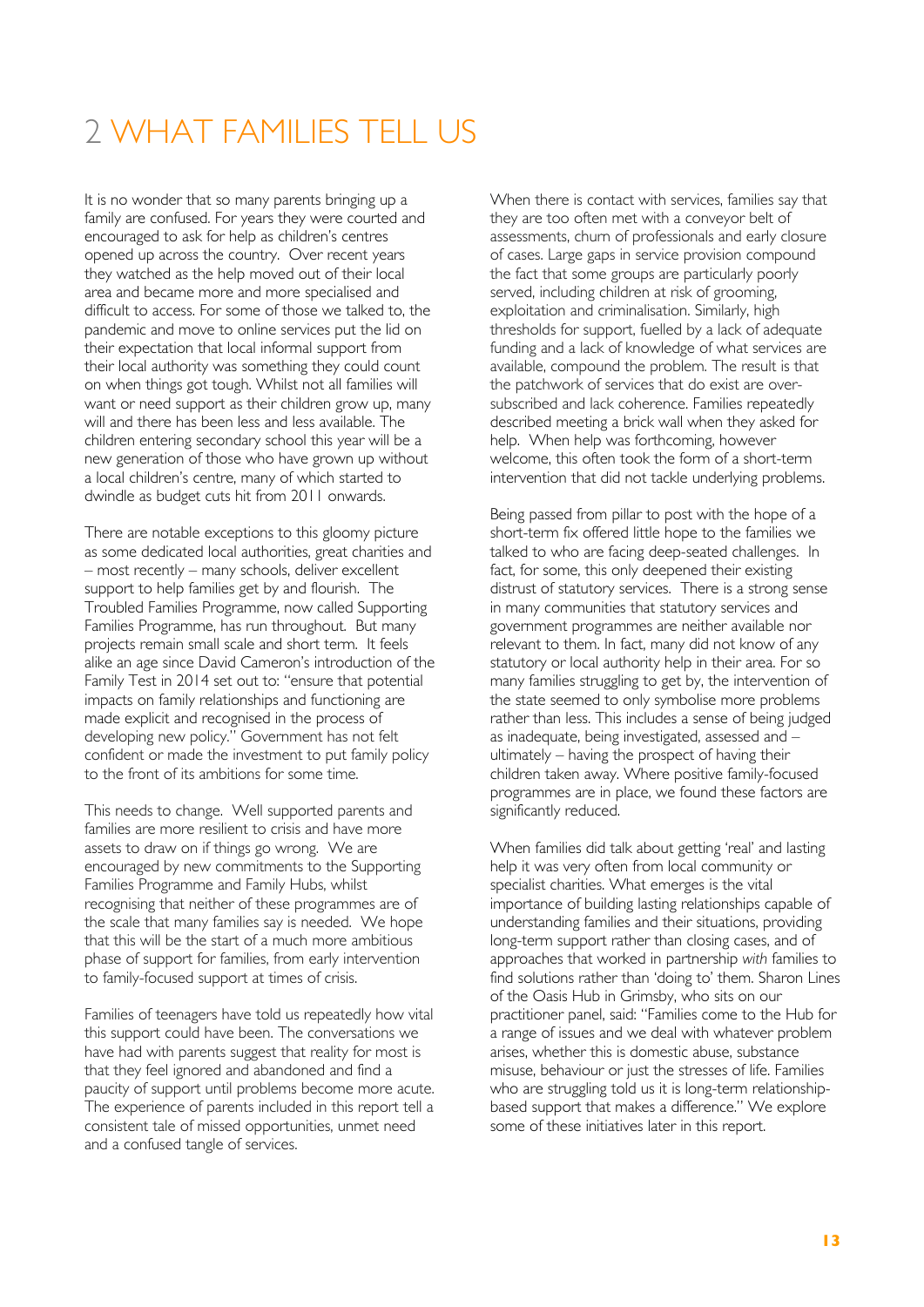#### **PARENTS LEADING CHANGE**

**Action Isleworth Mothers (AIM)** *was set up by 'A', a local London parent after her teenage son was coerced into local road dealing. The service supports and advises mothers who are going through the same thing or fear their child might be being locally exploited. Like much of the research, A has found that there is a high correlation between teenagers becoming involved in missing episodes from home, CCE and domestic abuse. Having experienced this herself she understands the isolation and overwhelm a parent can feel particularly when a child will often act out learned behaviour from having witnessed verbal or physical violence within the home. Her son, who was engaged with youth offending services and is now successfully working and supporting himself, he has since shared with A that part of his motivation was to secure money so that as a single parent 'she would no longer be the only one earning or have to worry.'* 

'A' explains: "With my work I help the parent re-establish boundaries that have broken down in the home. It is important *for all children, particularly those 'on road', that whatever is happening outside of the house they know that home is a*  safe space. If a child has experienced adverse childhood trauma in the home, such as DV or family upheaval, they are *used to being in a constant state of flight or fight mode and that becomes normal to them. It is very hard for them to regulate their emotions and they are prone to vulnerability. I work to create trust, build more positive relationships, break down the choices and include the parents and the child's voice."* 

*AIM works with mothers when their child is ultimately at risk, helping to reduce the stigma they feel. Most children are males between 14 and 16 of lone parents when referred to AIM. This support involves being there to listen and is committed fully sometimes over long periods of time. "My partner was very verbally abusive, said 'A'. "We also experienced the loss of two close family members, divorce and I was working fulltime. I can see how this all affected my*  son to be coerced into his 'road family' and I had lost my authority in the home. I learned that I needed to take that *back." 'A' also worked informally with some of her son's younger contemporaries who were excluded from mainstream schools and also 'on road', getting three of them off road and back into college. She did this by encouraging them to come*  to the house, but with clear boundaries and rules set. Via this structure trust was built which enabled these young people *to feel included, not judged and to turn their life around.*

*AIM really took off when 'A' attended a community meeting after there had been retaliation attacks in response to a fatal and tragic local stabbing. "Someone at the meeting said it was all the mothers' fault. I spoke out and shared my story inviting mothers to come and find me after the meeting. I was inundated! I was then approached by the leader of YOS as*  to how they could collaborate and since then I have been doing this alongside my day job. I get referrals from a range of *services, including family services as well word of mouth. I work at pavement level. It is essentially just me. And my point is that this can happen to anyone. It is no one's fault."* 

*While AIM has received small amounts of funding, 'A' does most of her work voluntarily. She is applying for more funding and her goal is to expand the network by training up and supporting other mothers to do what she does. This is just starting to happen, and 'A' is collaborating/referring with local projects including Project Turnover and No Shame in Running. As a result of her work, the local authority set up an adolescent services ops group to address a more wraparound public health approach which 'A' sits on, and her work has been cited by the Home Office and had support from MPs. What 'A"s amazing journey highlights is the power of working at the 'pavement' level and bringing lived experience into the mix. It also underlines the challenge of scaling the model while ensuring it retains the flexibility and hyper local nature. For us, it speaks to the question of how larger organisations – whether statutory or voluntary – can support people with lived experience to be involved in provision without being crushed by bureaucracy, as well as the importance of engaging parents and teenagers who have been through this experience in co-designing interventions, including Family Hubs. 'A' is very aware of these issues and is working on how she can evaluate her work so that others can build on her experience in other areas. Through AIM, she campaigns for those voices of lived experience to be heard.*

**SPACE** *is a self-funded organisation founded in response to the national prevalence of child criminal exploitation and the county lines phenomenon. The SPACE spokesperson who gave evidence to the Commission argues for parents to be given a far greater role in safeguarding: "Parents are given the least credibility when they are your biggest partner in keeping children safe. They have the intelligence, they know everything about that child and when they flag concerns and say: 'I do not recognise them', they need to be listened to." SPACE, like many other witnesses, stressed the need for all agencies to*  take a welfare approach to child exploitation and to have a much more sophisticated understanding around issues of *consent, not just in relation to child sexual exploitation but county lines and wider criminal exploitation. Like many other witnesses, she also stressed the prevalence of mental health issues and special educational needs and believes there is a critical role for those with lived experience to advocate on behalf of other parents around issues such as school exclusions.*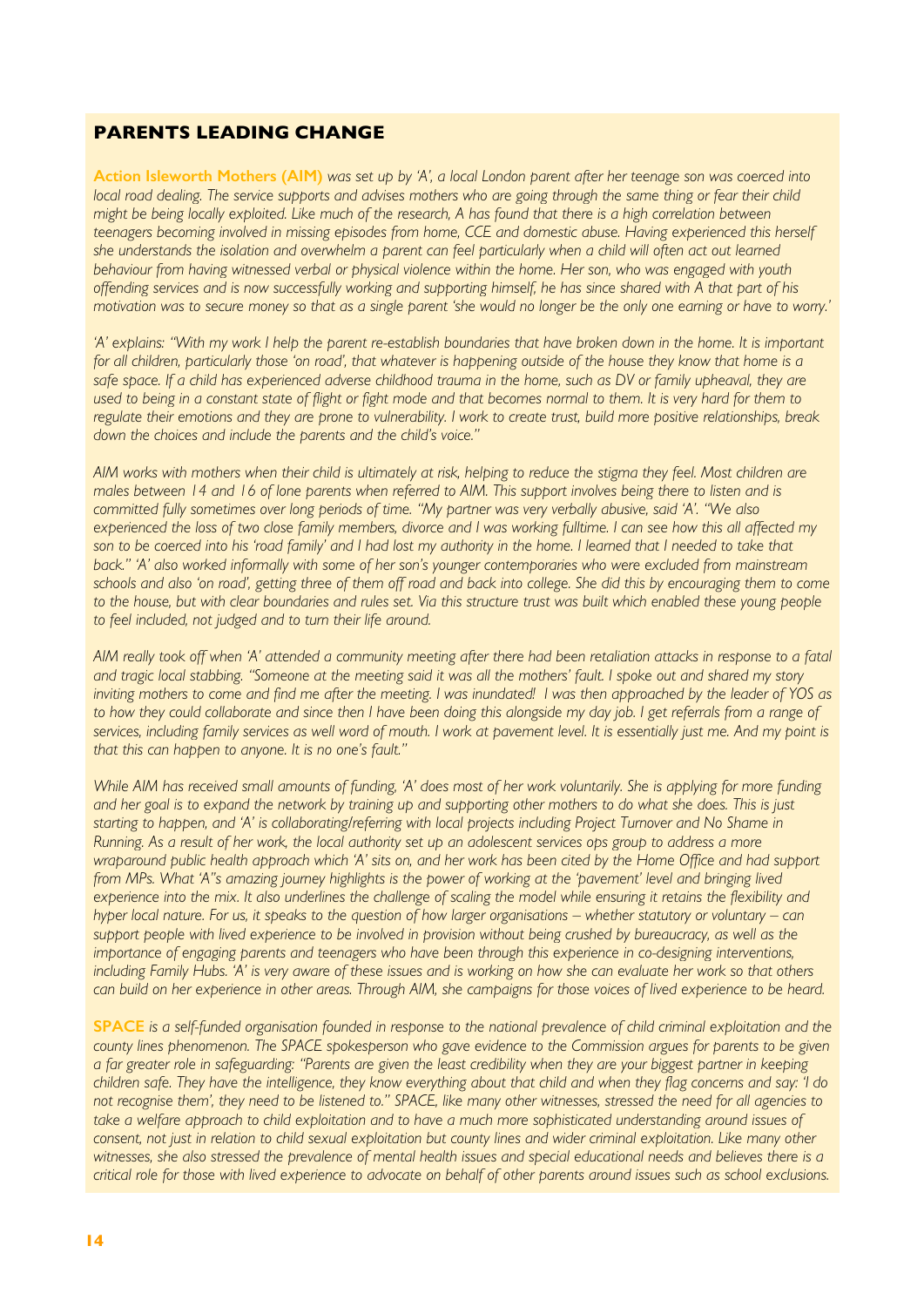Any strategy that seeks to make a long-term impact on the number of children being exploited, harmed and criminalised through extrafamilial harm needs to understand and respond to how these factors are shaped by family vulnerability and resilience. Our witness from SPACE argued that whereas 10 years ago county lines almost entirely involved children who were in care or whose parents were vulnerable, it now involves children from a range of backgrounds.

Listening to parents' experiences, you get a sense of the powerless they often feel. They describe long periods of 'waiting to hear' – for good or bad news or their teenager returning home – interspersed with frenetic activity as they rapidly try to work out what can be done, trying to communicate with their child, the police, and other services, while experiencing disrupted sleep, high levels of anxiety and negative impacts on relationships. Some have people they can talk to but, for others, their sense of shame and guilt, sometimes exacerbated by professional assumptions about their adequacy as a parent, means they do not reach out to others for fear of further judgement.

These experiences are horrendous for all families. However, some have more internal resources (for example, self-confidence) and external resources (for example, money) than others. We spoke to one mother who – when the county lines operation that her son was involved in found out where he lived – could afford to pay off his 'debts'. 'A' from Action Isleworth Mothers said that some of the mothers she works with – particularly victims of domestic abuse – suffered from low self-esteem making it harder to feel they had agency in protecting their children. Income and asset poverty as well as parental vulnerabilities can drive risk and add pressures on families.

Many children who end up in the criminal justice system can identify specific moments when things started to go wrong, or a time when they were desperate for some help but did not receive it. Some feel it is all inevitable; once on the conveyor belt, they could not get off, even though services could have intervened effectively. Levels of need are higher among children in the criminal justice system, with 72% of children who are sentenced having an identified mental health need and 71% having speech and language needs.<sup>30</sup> In 2019 the Ministry of Justice found that children in custody were twice as likely to have special education needs as the national average.<sup>31</sup>

<sup>30</sup> YJB (January 2021) *Assessing the Needs of Sentenced Children in the Youth Justice System 2019/20*.

Evidence submitted to the Commission by Camden Youth Taskforce, included a study of the 43 young people in Camden who received a caution or conviction between October 2015 and September 2016, and who reoffended in the subsequent 12 months. It found that 77% had experienced signs of deprivation, a significant proportion had experienced sustained family dysfunction, and over half had experienced parental or care-giver neglect.<sup>32</sup>

Between April and June 2021, Her Majesty's Inspectorate of Probation undertook a review of the experiences of Black and Mixed Heritage boys in the justice system.<sup>33</sup> Practitioners reported that a large majority experienced multiple adverse childhood experiences and had high levels of unmet need before contact with justice services. Throughout their lives, opportunities to intervene to support children to succeed had been missed. The Inspectorate's review found that almost a third had been victims of child criminal exploitation and that the majority had one or no previous convictions.<sup>34</sup> The report also suggested that Black and Mixed Heritage boys in the youth justice system experiencing racism may have become 'normalised', not only to the boys themselves, but also to those working with them. Most of the boys grew up in the poorest areas and had often been exposed to violence and family breakdown.

#### **FAMILY VULNERABILITY**

In 2019, 2.3m children were growing up in families where a parent had addiction, severe mental health conditions or there was domestic violence.<sup>35</sup> This included around 100,000 children where domestic abuse, parental drug and alcohol dependency, and severe mental health problems, were all present. Prior to the pandemic nearly 50,000 children (17% were over 16) were taken into care because of abuse or neglect at home and across a typical class of 30, six children are growing up at risk due to family circumstances. Whilst four children will have an identified special educational need, only one of them will have a special educational need statement or Education, Health and Care Plan (EHCP).<sup>36</sup> Similarly, four children will have a mental health issue but only one of them will be accessing mental health services (an issue that we will further explore in a later report).

<sup>&</sup>lt;sup>31</sup> "Children in Prison Twice as Likely to Have Special Needs, Figures Show (*Independent* 4 August 20190."

<sup>&</sup>lt;sup>32</sup> Camden Council Youth Offending Service, Risk of Reoffending Cohort Strategic Analysis (April 2017).

<sup>33</sup> HM Inspectorate of Probation (October 2021). *The experiences of black and mixed heritage boys in the youth justice system: A thematic inspection.*

<sup>34</sup> *Ibid*

<sup>35</sup> Office of the Children's Commissioner (July 2019). *Childhood vulnerability in England 2019*. <sup>36</sup> *Ibid.*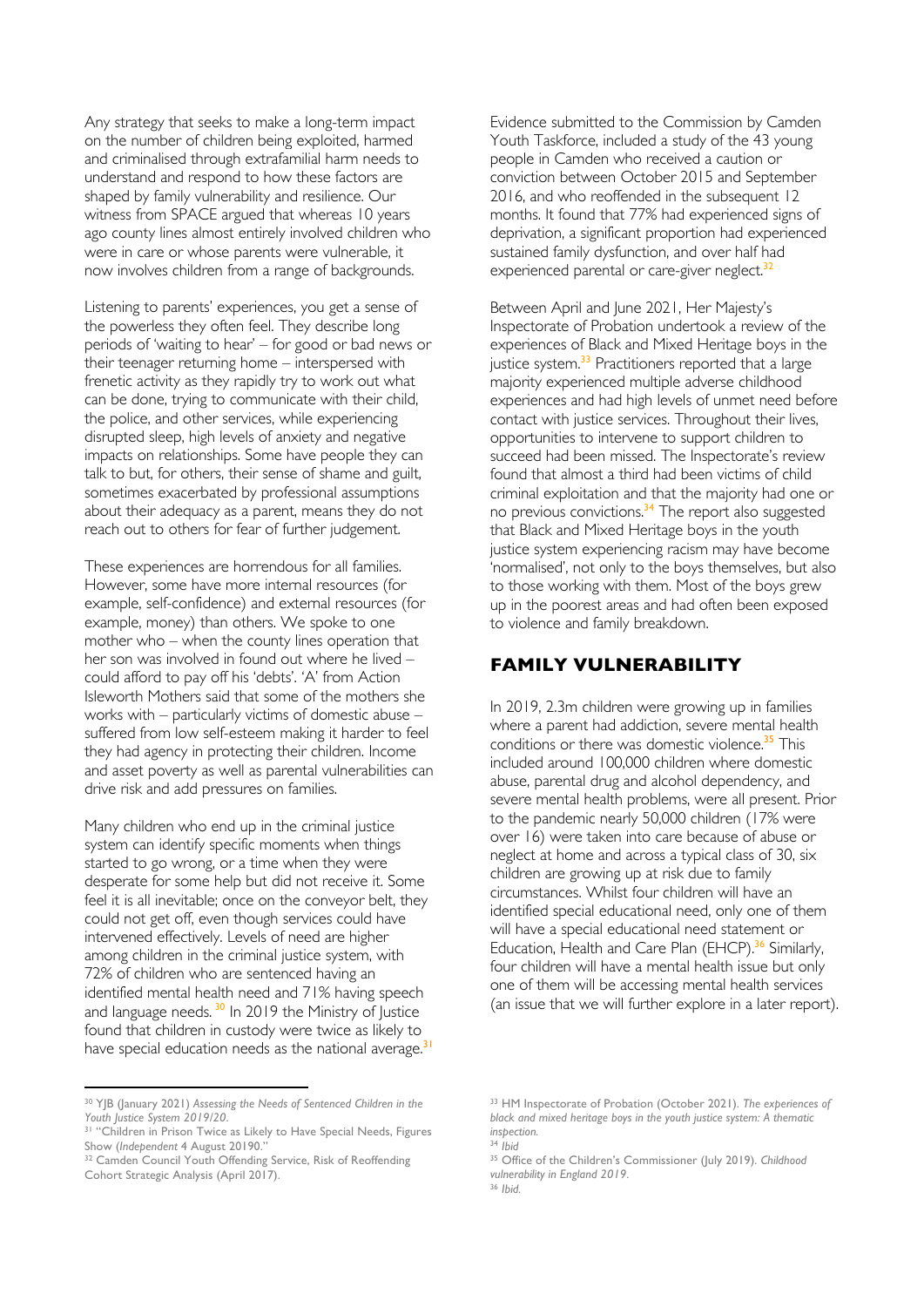The number of vulnerable children was increasing before the pandemic. However, since March 2020, the crisis has accelerated many of the factors that can make children particularly vulnerable, and over one million children are now growing up with reduced life chances. Analysis by the Office of the Children's Commissioner for England published in July 2020 highlighted the heightened impact of lockdown on the 120,000 – one in 25 – teenagers in England already slipping out of sight before the pandemic. $3$ 

In 2021 the House of Lords Public Services Committee also concluded that the number of vulnerable children "invisible" to services was likely to have increased during the pandemic.



It is these families that the Commission on Young Lives is focusing on and, as the evidence in our first report shows, there is an increasing number of teenagers experiencing a conveyor belt of familial vulnerability, conflict, exclusion, exploitation, care and custody.

It is important to understand the contexts in which the children are growing up, what makes them and their families more vulnerable, and how we can work to build resilience and reduce risk. This includes the precarious balance a lot of families face in relation to employment and income, housing, and health.

#### **POVERTY, UNSTABLE EMPLOYMENT AND RACISM**

There were 4.3 million children living in poverty in the UK in 2019/20. The evidence is clear that growing up in poverty can have negative consequences for children's wellbeing and future life prospects. <sup>41</sup> The Child Poverty Action Group (CPAG) has estimated that almost half of these children (49%) were children living in lone parent families.



Child poverty has a disproportionate impact on certain ethnic communities in the UK.<sup>45</sup> One reason for this is the consistent denial about the existence of structural racism and the impacts it has from cradle till grave. A study published in the first week of 2022 found that more than half of Black children in the UK are now growing up in poverty; rising from 42% in 2010/11 to 53% in 2019/20.<sup>46</sup> While this data is the most recently available, pre-pandemic, suggest this will have become worse since March 2020.

During the pandemic, there was a decrease in the employment rate and increases in the economic inactivity and unemployment of those on zero-hours contracts, in insecure employment and sectors such as retail were more heavily impacted than others. Our discussions with families in Oldham showed how these changes have had a severe impact on many families' ability to find work. For example, the number of people claiming Universal Credit in the UK more than doubled since the beginning of the pandemic with around 620,000 families with children having started claiming the benefit since the start of the pandemic, marking a 51% increase.

<sup>37</sup> OCC (July 2020) Teenagers Falling Through the Gaps.

<sup>38</sup> *Op cit.* House of Lords Public Services Committee reporting on a survey by the National Children's Bureau and Children England. G <sup>39</sup> *Ibid*

<sup>40</sup> *Ibid*

<sup>41</sup> HM Government (June 2014) Child Poverty Strategy 2014-17

<sup>42</sup> CPAG (updated March 2021) Child Poverty Facts and Figures.

<sup>44</sup> *Ibid*

<sup>45</sup> ONS (February 2020). *Child poverty and education outcomes by ethnicity*.

<sup>46</sup> "More than half of UK's black children live in poverty analysis shows". *The Guardian*. 2 January 2022.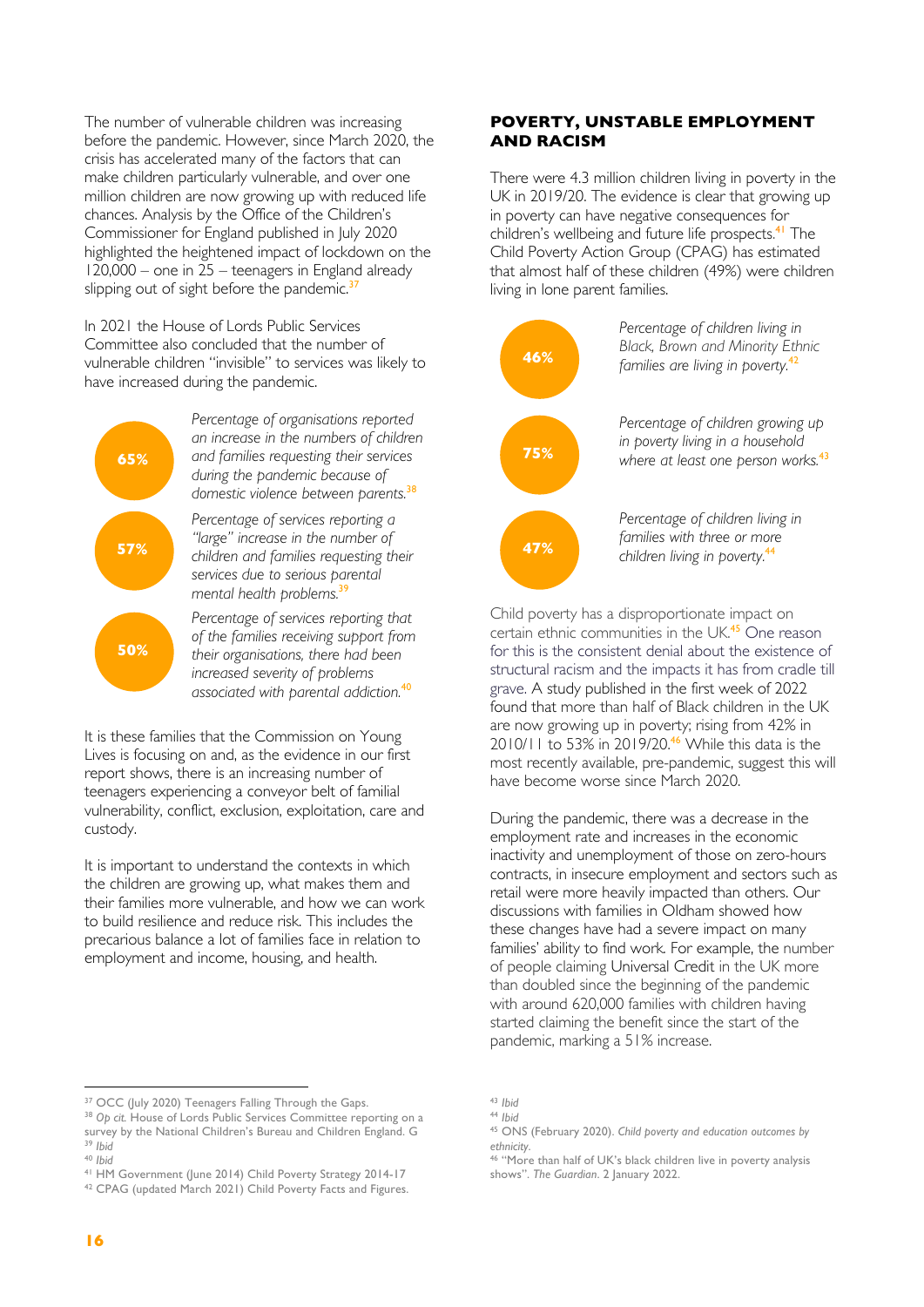Two-thirds of the families now receiving Universal Credit are single-parent families.<sup>47</sup> Whilst the increase in Universal Credit by £20 per week during the pandemic was welcome, its withdrawal has been a blow to families despite a more generous taper rate being introduced. In November 2021, 3.6m children were in families relying on Universal Credit.

Falling behind financially increases strain on the whole family and replacing lost income during the pandemic has been a constant struggle as families try to cope with increased costs. Practitioners reported seeing growing concerns around the cost of living. One told us: "The 'heat or eat' question has never been as prominent as it is now. About half of the families we see are working, including those using the foodbank."

#### **POOR HOUSING**

There were long-standing inequalities in housing long before the onset of the pandemic and these have a direct impact on a range of drivers of wellbeing such as physical and mental health, and relationships. The practitioners we spoke to in preparing our last report; highlighted how lockdown exacerbated the pressures for families living in cramped or overcrowded conditions, particularly where both younger children and teenagers were at home. For some teenagers, this was driving both tensions with parents to explosive levels and also their desire to be away from home.



*The proportion of children that need a new home in the UK, two thirds of these are in social housing.* 48

*The number of children who are living in overcrowded, unaffordable or unsuitable accommodation*.<sup>4</sup>

There were 96,600 households in temporary accommodation at the end of June 2021, around 63% of these included dependent children.<sup>50</sup> There were 1,400 families with dependent children placed in B&Bstyle accommodation at the end of June 2021.<sup>51</sup>

The link between poor housing and the adverse impacts on children and family life are well established and was powerfully highlighted by the evidence we heard. For example, one family with four children we talked to had spent the whole of lockdown in a onebedroom flat – the children sleeping in the bed and the parents in the living room – taking it in turns to work and sleep. Children on one particularly poor housing estate in south London had been scared to go out since a neighbour had been found threatening passers-by with a knife. A man on the same estate had ended his life by jumping from the roof of the flats, landing in the children's play area.

These are not exaggerated cases but the day-to-day reality of some children and families in England. Poor housing often leads to deteriorating mental health, stifles development and can lead to problems with behaviour. According to a Shelter study, homeless children are two to three times more likely to be absent from school than other children due to the disruption caused by moving into and between temporary accommodation.<sup>52</sup> The analysis also showed the direct impact that bad housing has on children's health, including greater risk of respiratory problems, tuberculosis and meningitis.<sup>53</sup>

#### **PRESSURES ON MENTAL HEALTH**

These factors compound our concerns about an increasing prevalence of poor mental health in children and their families. One in six children are now likely to have a mental health condition, with consistent evidence showing that mental health has deteriorated during the pandemic.<sup>54</sup> The increase was evident in both boys and girls. Previous research has shown that children from disadvantaged backgrounds are two to three times more likely to develop mental health problems than their peers from more socioeconomically advantaged.<sup>55</sup>

The Youth Justice Board estimated that in 2018, 70% of young people in custody had a mental health condition.<sup>56</sup> As Lucy Sheppard of Our Time said in her submission to the Commission, children of parents with a mental illness face a unique set of challenges yet receive little or no targeted support.

<sup>47 &</sup>quot;Number of universal credit claimants doubles since start of pandemic to 6 million, figures show" (23 February 2021. *Independent*).

<sup>48</sup> National Housing Federation (December 2021). *People in Housing Need.*

<sup>49</sup> *Ibid*

<sup>50</sup> Department of Levelling Up and Communities (October 2021). Statutory Homelessness Statistics April to June 2021: England. <sup>51</sup> *Ibid*

<sup>52</sup> Shelter (November 2020). *The impact of homelessness on a child's education.*

<sup>53</sup> Shelter (October 2021). *Health of one in five renters harmed by their home.*

<sup>54</sup> NHS Digital (September 2020). *Mental Health of Children and Young People in England 2021.*

<sup>55</sup> Reiss, F., Meyrose, A. K., Otto, C., Lampert, T., Klasen, F., & Ravens-Sieberer, U. (2019). Socioeconomic status, stressful life situations and mental health problems in children and adolescents: Results of the German BELLA cohort-study. PloS one, 14(3), e0213700. https://doi.org/10.1371/journal.pone.0213700

<sup>56</sup> YJB and MoJ (May 2020). *Assessing the needs of sentenced children in the youth justice system 2018/19*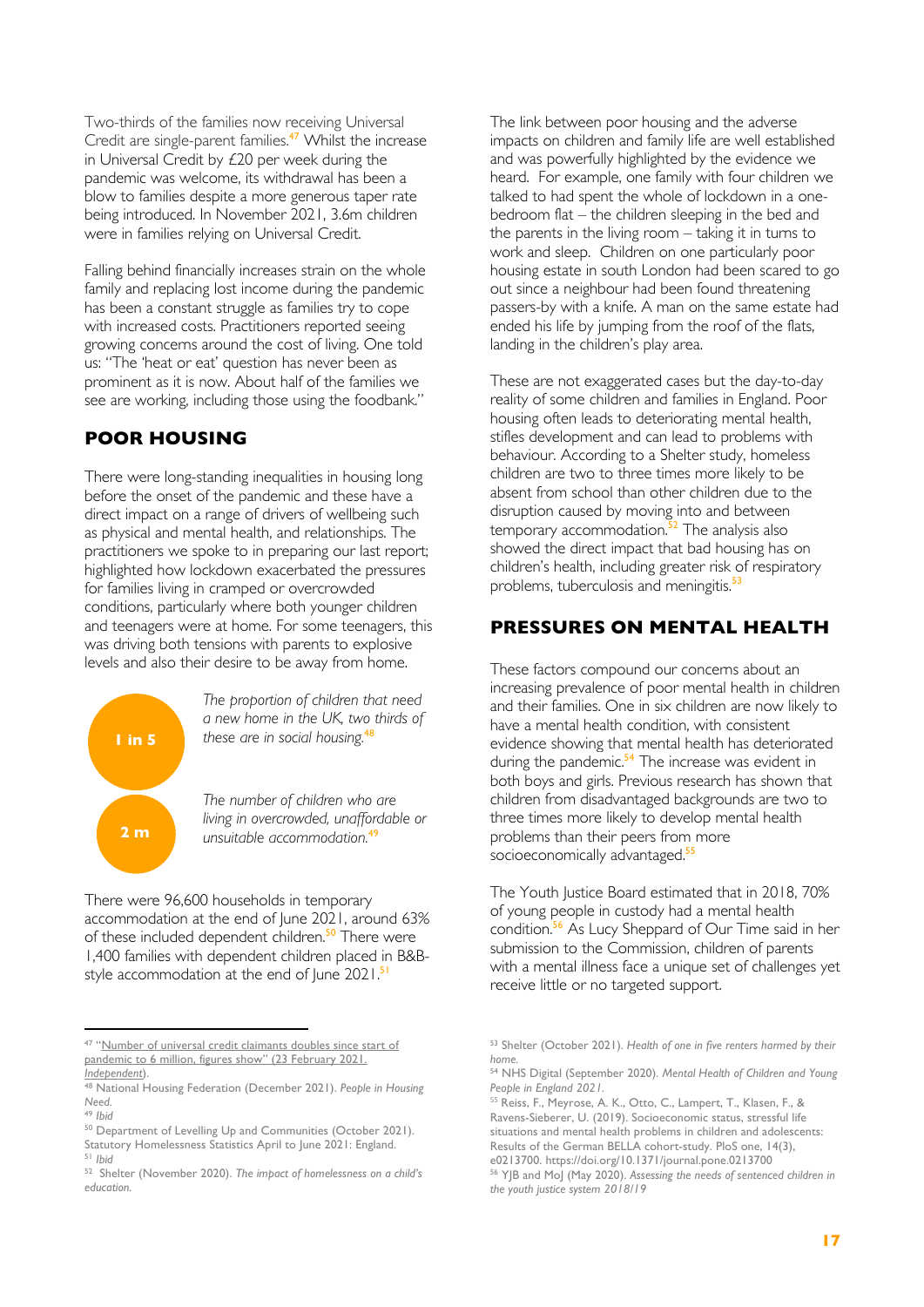An under-reported impact of the pandemic is the bereavement experienced by children and their loss(es) of primary care givers. Between March 2020 and April 2021 more than 12,000 children in the UK were orphaned or lost their primary care giver.<sup>57</sup> Over 50,000 children also had a parent, guardian or carer die from other causes over the last 20 months.<sup>58</sup> ONS analysis shows that rate of death involving Covid-19 was highest for the Black African group (3.7 times greater than for the White British group for males, and 2.6 greater for females), followed by Bangladeshi (3.0 for males, 1.9 for females), Black Caribbean (2.7 for males, 1.8 for females) and Pakistani (2.2 for males, 2.0 for females) ethnic groups.<sup>59</sup>

The loss of such central figures in the lives of children is unsettling at the best of times and these deaths are another example of how the pandemic has increased child vulnerability. The disproportionately high figures for many Black, Brown and minority ethnic groups are again structurally patterned with these groups more like to be working in frontline roles, on zero-hours contracts, in key worker jobs and in employment outside of the home, making self-isolation harder and leaving them over-exposed and under-protected.<sup>60</sup>

The Commission aims to explore these issues around young people's mental health – and that of their parents – in more detail later in our programme. The focus of this will be looking at the potential for providing earlier, lighter touch mental health support services, which provide more services in the community, taking some of the pressures off acute services that are over-stretched.

#### **FAMILY STRUCTURES**

All the evidence shows that a key foundation for life is a secure attachment to at least one stable relationship with an adult, and that children benefit from the active engagement and involvement of both their parents.

There are around 1.8m single parents, making up a quarter of families with dependent children, and there has been a long and raging debate about the impact on children of single parenthood, and more particularly, the benefits of having active, involved fathers during childhood and adolescence.



*The number of lone parent families, with London having the highest proportion (19%).*<sup>6</sup>

*Percentage of lone parent families are*  headed by mothers.<sup>62</sup>

Although the absence of fathers is not an isolated risk factor – for example, single parents are more likely to face poverty – there is evidence that positive relationships with their birth fathers brings benefits to children. It is worth emphasising that having an absent father or indeed mother does not in itself lead to increased vulnerability.

A recent literature review for the Government's Equalities Office found that father's involvement in children's lives improves children's emotional wellbeing, cognitive development and academic achievement, and is good for fathers themselves.<sup>63</sup> A father's involvement in a child's care can help reduce a number of negative outcomes for children in terms of emotional and behavioural problems and can also help improve children's cognitive development. Father's involvement in care has also been linked to positive emotional and well-being outcomes in children.

In the US, the Fatherhood Project<sup>64</sup> researched the specific impacts of father engagement at different stages of child development and its findings provide strong evidence of the range of benefits of children having active and engaged fathers. The research showed that when both are parents involved with the child, infants are attached to both from the beginning of life and that positive father involvement relates to better outcomes in relation to children's emotional, academic, social, and behavioural development. A 2013 study, which reviewed a range of research, including some from the UK, using rigorous designs, did find negative effects of father absence on children's wellbeing, particularly in relation to continued education, children's social-emotional adjustment and adult mental health.<sup>65</sup>

<sup>57 (</sup>Pembrokeshire bereavement charity supports Child Grief Awareness Week | *Western Telegraph*).

<sup>(</sup>Charities call for a renewed focus on children who have lost a parent during Covid-19 | *Nursery World*).

<sup>&</sup>lt;sup>59</sup> ONS Updating ethnic contrasts in deaths involving the coronavirus (COVID-19), England: 24 January 2020 to 31 March 2021

<sup>&</sup>lt;sup>60</sup> The Runnymede Trust (2020). Over-exposed and Underprotected, The Devastating Impact of COVID-19 on Black and Minority Ethnic Communities in Great Britain.

<sup>61</sup> Families and households in the UK - Office for National Statistics (ons.gov.uk).

<sup>62</sup> *Ibid*

<sup>63</sup> Shared care and well-being outcomes: Literature review.

<sup>64</sup>https://www.thefatherhoodproject.org

<sup>&</sup>lt;sup>65</sup> McLanahan S. et al (2013). The Causal Effects of Father Absence. *Annual Review of Sociology* Vol. 39:399-427 (Volume publication date July 2013) https://doi.org/10.1146/annurev-soc-071312-145704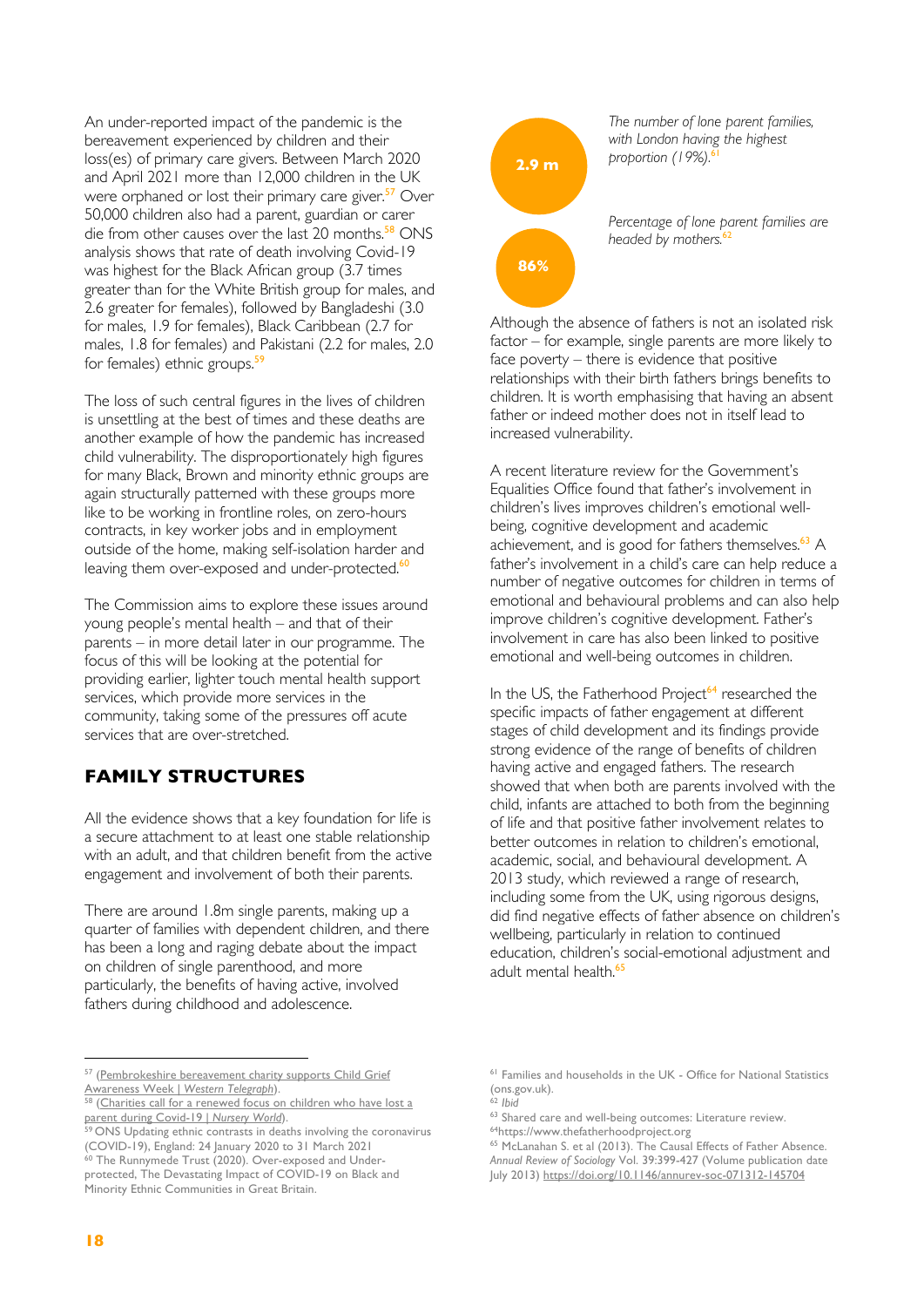Caution is however needed in relation to some literature on father absence, which is frequently criticised for not taking into account variables and reverse causality. What we can say with far more confidence and certainty is that this is more of a single parent issue linked to a range of wider issues including poverty, childcare, wrap-around support, job precarity and other key metrics. All of which make children more vulnerable.

There have been numerous studies that show children growing up in same-sex parent couples do not suffer from any adverse effects. Research has shown that children who grow up in same-sex families do just as well emotionally, socially and educationally as other children. <sup>66</sup> A study from 2017 by the *Medical Journal of Australia* pointed to the importance of family processes – parenting quality, parental wellbeing, the quality of and satisfaction with relationships in the family – rather than family structures making a more meaningful difference to children's wellbeing and positive development.<sup>67</sup> This again then reinforces the argument that it is single parents that struggle more than individual mothers or fathers.

One debate that emanates from 'absent fatherhood' is the role of Black fathers. In its review of research, the Fatherhood Institute found that Black and Black British fathers were twice as likely as white British fathers to live apart from their children.<sup>68</sup> It found substantial social class differences, and that the main reasons for non-resident fatherhood in Black and Mixed Heritage families are the same as those found in white families, including low socio-economic status, unemployment and low education. The research showed that living apart from children did not mean fathers were 'absent' and that many mothers were in a close relationship with their babies' fathers.

The Fatherhood Institute concluded: "Stereotypes of Black men as irresponsible or uninvolved abound, largely due to researchers' building on the 'absence' demographic, drawing their samples from among inner-city socially excluded communities; failing to take age and social disadvantage into account, failing to acknowledge high levels of involvement by Black fathers who do not live with their children full-time and ignoring substantial involvement with children by uncles, grandfathers and other male family members. Practitioners, too, tend to hold highly stereotyped views of Black fathers."

<sup>66</sup> Short, E. Et al (2007). *Lesbian, Gay, Bisexual and Transgender (LGBT) Parented Families.* The Australian Psychological Society.

Indeed, a range of research points to the 'myth' of absent Black fatherhood,<sup>69</sup> again showing that factors surrounding socioeconomic status, unemployment and low education have a more important role to play than either absent fathers or absent Black fathers. This evidence is important given many of the inaccurate and racial stereotypes that are attached to this group.

This does not mean that there is not a strong *correlation* between teenagers at risk and absent parents, but that claims of *causal* links need to be seen in the wider context. The Croydon Safeguarding Children Board's Vulnerable Adolescents Thematic Review considered cases involving 60 children either with poor outcomes or of considerable concern, found that 72% of the children had absent fathers although the review found some fathers continued to have an influence in the child's life.<sup>70</sup> It concluded: "A significant proportion of fathers were absent from the family home, which meant they had limited parental control or influence on their child's behaviour, with the remaining parent finding it increasingly more difficult to curtail risky, or troublesome behaviours." However, the report also drew attention to the complexity involved: "Domestic abuse or child to parent abuse, absent fathers or absence of both parents, compounded by the implications of the poor mental health of the remaining parent undoubtedly had a significant impact on the child's behaviour and relationship with figures of authority."<sup>71</sup>

The community group 'Dope Black Dads' aims to widen the conversation around Black fatherhood, offering a safe space and support for fathers to discuss issues they face.<sup>72</sup> Projects such as Father to Father and Lads Need Dads have been established to support fathers' involvement. Father 2 Father is a Black-led project providing advice, guidance and mentoring to support involvement. Essex based Lads Need Dads works with 11 to 15-year-old boys with absent fathers or limited access to a male role model, supporting them to be motivated, responsible, capable, resilient and emotionally competent. They aim to prevent them becoming at risk of under achieving, offending, exclusion or dropping out of school.

<sup>67</sup> Nageh, A (2018). All evidence shows that children of gay parents do just as well as their peers.

<sup>&</sup>lt;sup>68</sup> The Fatherhood Institute (2010).

http://www.fatherhoodinstitute.org/2010/fatherhood-instituteresearch-summary-african-caribbean-fathers/

<sup>69</sup> Coles, R (2009). *The myth of the missing Black father.*

<sup>70</sup> Croydon Safeguarding Children Board (February 2019). *Vulnerable Adolescents Thematic Review*.

<sup>71</sup> *Ibid.*

<sup>72</sup> Dope Black Dads (2018) Dope Black Dads • Dope Black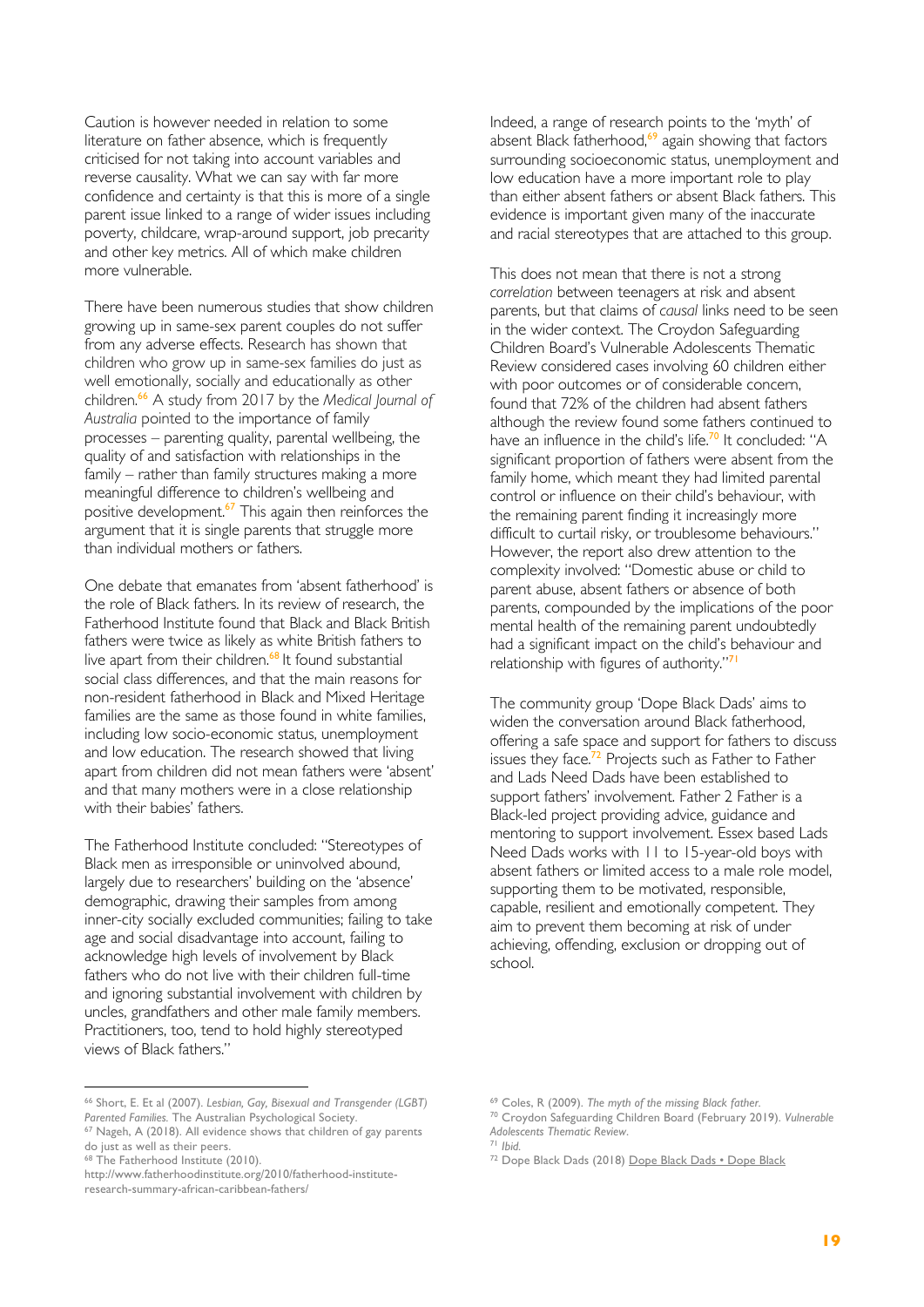#### **THE CLARKE CHILDREN**

*The Clarke children are four girls who are growing up in a household where there have been persistent problems of neglect, vulnerability, low attainment, homelessness, obesity, poor physical and mental health, low esteem, as well as the risk of child sexual exploitation. The girls' parents are not together, and they have spent time staying*  with different family or community members, often in different places from day to day. Their dad is very difficult *to deal with, often verbally abusive to support workers. Their mother has mental health problems and has often disappeared for prolonged periods. Care in the home is sporadic and inconsistent.*

*The eldest girl, Keira, now 19, had repeated social care referrals for neglect and emotional abuse. She has*  significant emotional and mental health needs, including self-harming, inappropriate relationships and struggling to regulate her behaviour. Each time the referral went to an early help team, and each time the family refused *intervention. Any help offered to their father would not be received well and would never be enough. This*  included purchasing school uniform, food and practical items, including furniture. Their father has always refused to engage with any financial support offered, despite struggling with debts, low income, and needing financial *support for housing. Keira left school at 16 after GCSEs and is currently homeless. She has struggled to hold*  down work and her mental health has become worse. Oasis family support teams have tried to offer help *around housing and finances, but she often withdraws from support. Despite a huge amount of care and*  support from the wider family and community, this cycle that has left her trapped and it is a pattern that is *being repeated by the younger children.* 

*In 2021, there were again issues with neglect with the youngest two children after they became seriously obese during the Covid lockdowns. They were unkempt, uncared for, and had no beds to sleep on. They were doing all the cooking and housework, and often different men were staying at the flat with their dad. The offer of help from a social worker was refused by their dad. During the pandemic, their attitudes towards community members and support workers changed for the worse. The children would often be sat in a car outside school from 3pm until 7pm. Their cases were escalated to social care, with all involved pushing hard for a social care* intervention to prevent this continued abuse. There was a Child in Need conference, attended by their parents, *who were agreeable in the meeting. However, Dad subsequently refused any other support and social care deescalated to 'early help'.* 

*The girls feel they have been repeatedly let down by a system that has meant that the parents lack of*  engagement, willingness and neglect will dictate much of their future, drawing them deeper into a very toxic and *co-dependent environment*.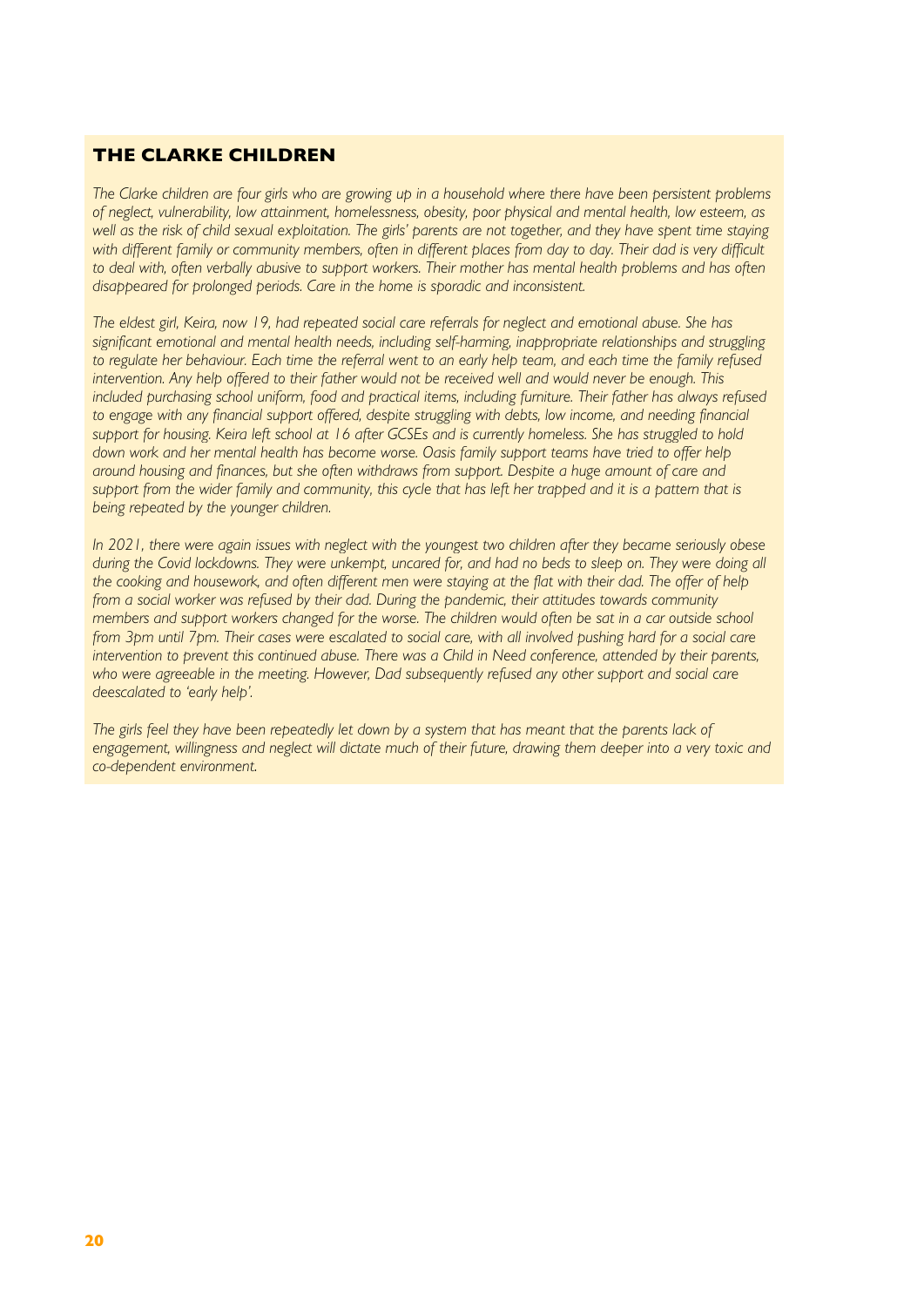# 3 SUPPORTING FAMILIES THROUGHOUT **CHILDHOOD**

In the last section we presented an overview of just some of the contexts and different pressures that some families are facing. We do not pretend that this gives a full picture of the myriad of factors that can make families more vulnerable but new and continued added pressures linked to poverty, austerity, unemployment, insecure and precarious work, childcare costs and access, flexible working all mean that some families struggle more than others. Of course, every family is different and some are more resilient than others. However, what is clear is that millions of families were struggling without help before the pandemic, which has had a detrimental impact on some of the most vulnerable families and children.

Not all teenagers who are exploited or involved in the criminal justice system will have grown up with disadvantage, but the statistics speak for themselves. Over half (56%) of children sentenced are currently or have previously been a Child in Need and seven in 10 have identified mental health needs.<sup>73</sup> 86% of boys in young offender institutions have previously been excluded from school.<sup>74</sup> When compared to their peers, children in residential care are at least 13 times .<br>more likely to be criminalised.<sup>75</sup>

We know how and why some of these teenagers end up in crisis. They will often tell us themselves: early signs of a parent's addiction, severe mental health conditions or domestic violence were left to worsen; parents were struggling to cope and provide the care and stability that their young children needed; problems in school led to exclusion; bereavement and loss at a young age, without any support. Far too frequently, these serious problems are being missed and go unidentified, with difficulties being left to escalate and children going without the help or protection they need until a crisis occurs.

This can end in tragedy. As we have stated, examination of the 60 most serious case reviews in Croydon, published in 2019, found these children experienced multiple adversities.<sup>76</sup>

<sup>73</sup> Youth Justice board/Ministry of Justice (2020). Assessing the needs

As well as the hardships that the children were experiencing at least 41 had received fixed term exclusions in secondary school, and 28% had faced homelessness and multiple moves between temporary accommodation.<sup>77</sup>

Identifying these different needs and providing early support, and then continued support throughout their school years, is an essential part of diverting young people away from offending. We know too how children with these types of additional needs are more likely to be excluded from school, a known trigger point for increased risk. It is astonishing – but perhaps not surprising – that 85% of boys in young offenders' institutes had been excluded from school before coming into custody.

Most families need support at some time, but for those who face acute challenges and disadvantages in their life, long-term support from professionals, family members and communities can often be essential. Too often, vulnerable children and families are slipping from view. Our systems of support have to do more to identify and respond to vulnerability early if we were to improve the life chances of our most disadvantaged children. If vulnerable families do not receive help, and – in some cases – intensive intervention, then problems can get worse. So many of the teenagers this Commission is designed to support and divert from crisis entered their teens facing harm, exploitation, and serious violence because interventions were not made earlier in their lives.

In its 2019 *Childhood Vulnerability Report*, the OCC used a fictional example of a two-year-old child called Ben, whose parents are homeless, living in a B&B. Both parents have poor mental health, and this home life affects Ben's development. $78$  The family does not receive any help and by the age of five, Ben's father is drinking too much. Ben starts school already behind his classmates and not meeting more than half of his developmental benchmarks.

of sentenced children in the Youth Justice System 2018/19<br><sup>74</sup> Transforming Youth Custody (2014). Impact Assessment – Ministry of Justice

<sup>75</sup> Children's Commissioner (2020). Injustice or In Justice

<sup>76</sup> *Op cit*. Croydon Safeguarding Children Board (February 2019).

<sup>77</sup> *Ibid* <sup>78</sup> *Op cit* OCC 2019.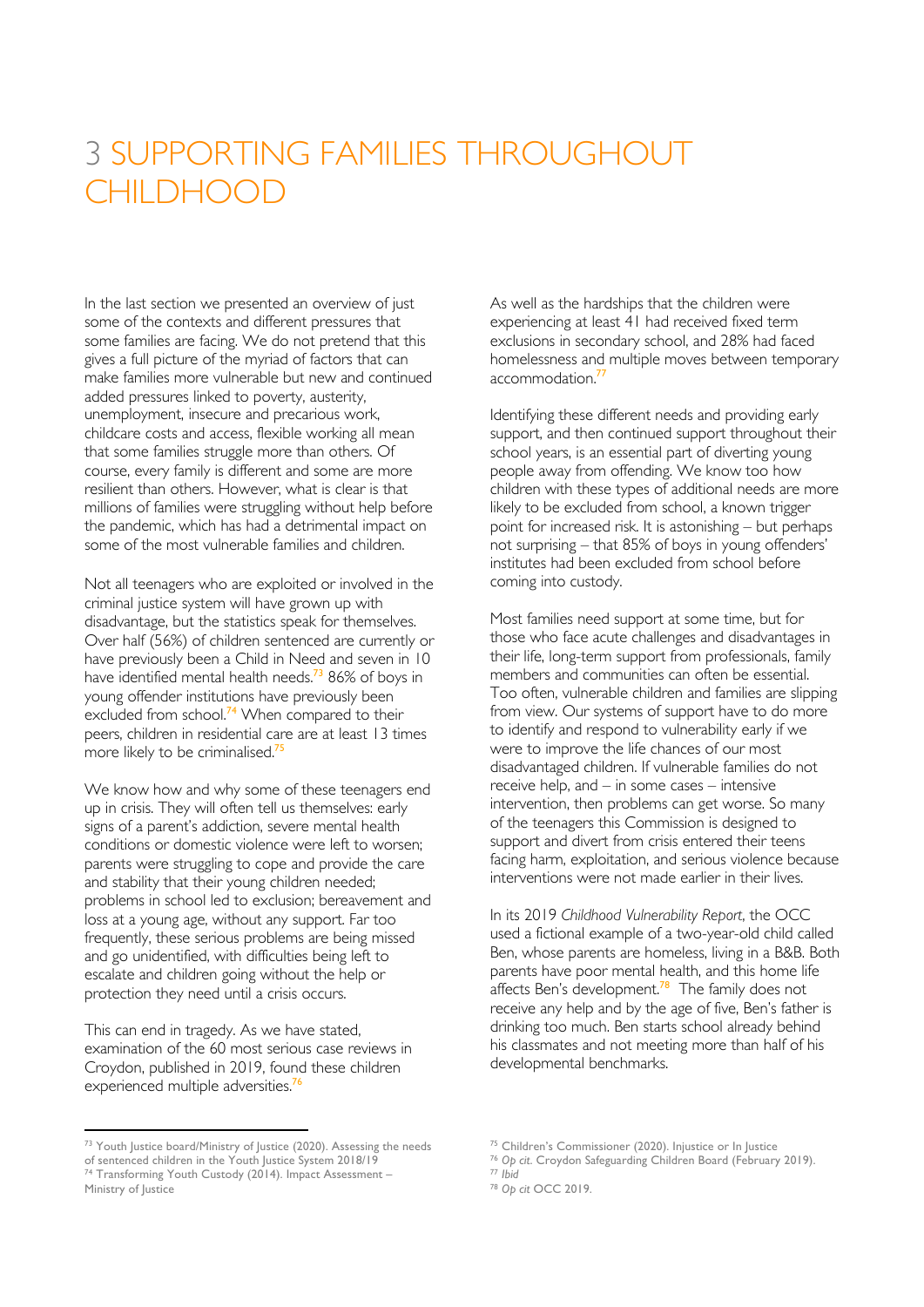Ben finds it hard to communicate and manage how he feels, has difficulty understanding things, and loses his temper when he is confused. By the time Ben is 12, he has been expelled from school. He never received help for his emotional and communication problems, which led to violent behaviour in the home and the classroom. By the age of 14, Ben is spending a lot of time out of the house and is in a gang, running drugs. His family want him out of the house because he is aggressive. After a fight where he is stabbed, Ben is taken into care. No foster family will take him in, and he is placed in a children's home 100 miles from home. By the age of 16, Ben has already been in three different children's homes. He frequently runs away. He is caught up in a fight and ends up in custody. He also has a six-month-old daughter. When he leaves prison, he doesn't know where he will live, he has no contact with his family and no qualifications.

Although Ben's trajectory is fictional, these experiences are the reality for many thousands of children in England. Children like 'Ben' need the right help at the right time to flourish. Early intervention tackles problems but also builds a protective scaffolding around the child and family to build resilience and support them to succeed. Many parents who have had the support of a trusted children's centre or Family Hub, say how they have been able to get through periods of despair, build their confidence and friendships, and tackle their long-term problems of addiction, poor housing or domestic abuse, whilst their children have got the help and support they need.

#### **THE EARLY YEARS**

Pregnancy, birth and the first 24 months can be tough for every parent and some may find it hard to provide the care and attention their baby needs. But it can also be a chance to affect great change, as pregnancy and the birth of a baby is a critical 'window of opportunity' when parents are especially receptive to offers of advice and support.

From birth to 18 months, connections in the brain are created at a rate of one million per second. Poor attachment and early exposure to trauma and high levels of anxiety affect the developing brain, particularly in those areas involved in emotions and learning. Such overwhelming stress can hard wire a fight or flight mechanism which can have long lasting consequences throughout life, effecting physical and mental health, relationships and ability to regulate emotions. A foetus or baby exposed to toxic stress can have their responses to stress (cortisol) distorted in later life.

#### **ADVERSE CHILDHOOD EXPERIENCES**

*'Adverse Childhood Experiences' (ACEs) include being the victim of child abuse or neglect, and living with parental mental ill health, parental substance abuse or domestic abuse. These are not only traumatic and dangerous for a child at the time, but also predict poor outcomes in adulthood, particularly poor mental health, violent behaviour and problematic substance use.* 

*It is important to acknowledge the impact of these experiences and to address how we can mitigate these ACEs in childhood, as well as reduce their onward transmission by supporting parents who themselves experienced ACEs. But as a recent review by the Early Intervention Foundation pointed out, it is important not to focus on ACEs to the exclusion of everything else. Many other early childhood experiences – such as experiencing bullying, discrimination, or parental conflict – can increase children's chances of experiencing depression, anxiety and conduct problems. A home free from adversity and stress must also mean a home free from poverty, which not only increases children's chances of experiencing ACEs but also is in itself one of the main drivers of poor outcomes for children.*

This early stress can come from the mother suffering from depression or anxiety, having a bad relationship with her partner, or a trauma such as bereavement. International studies show that when a baby's development falls behind the norm during the first year of life, they are then much more likely to fall even further behind in subsequent years, than to catch up with those who have had a better start.<sup>79</sup> For babies and toddlers, good, loving relationships with caregivers underpin everything. Without care from parents that is nurturing and responsive to their needs and feelings, whatever else that we want for children will be much harder to achieve. Children who grow up with a secure attachment to a caregiver have been shown to have better outcomes than non-securely attached children in social and emotional development, educational achievement and mental health.

There is a strong body of research to show that children who are speaking and communicating well, who are curious and exploring the world and making sense of numbers do better later in life. We also know that the educational attainment gaps between richer and poorer teenagers are already present at a very young age, with low-income children on average over  $a$  year behind their peers at school entry.<sup>80</sup>

<sup>79</sup> Gov.UK (25 March 2021) *The best start for life: a vision for the first 1001 critical days.*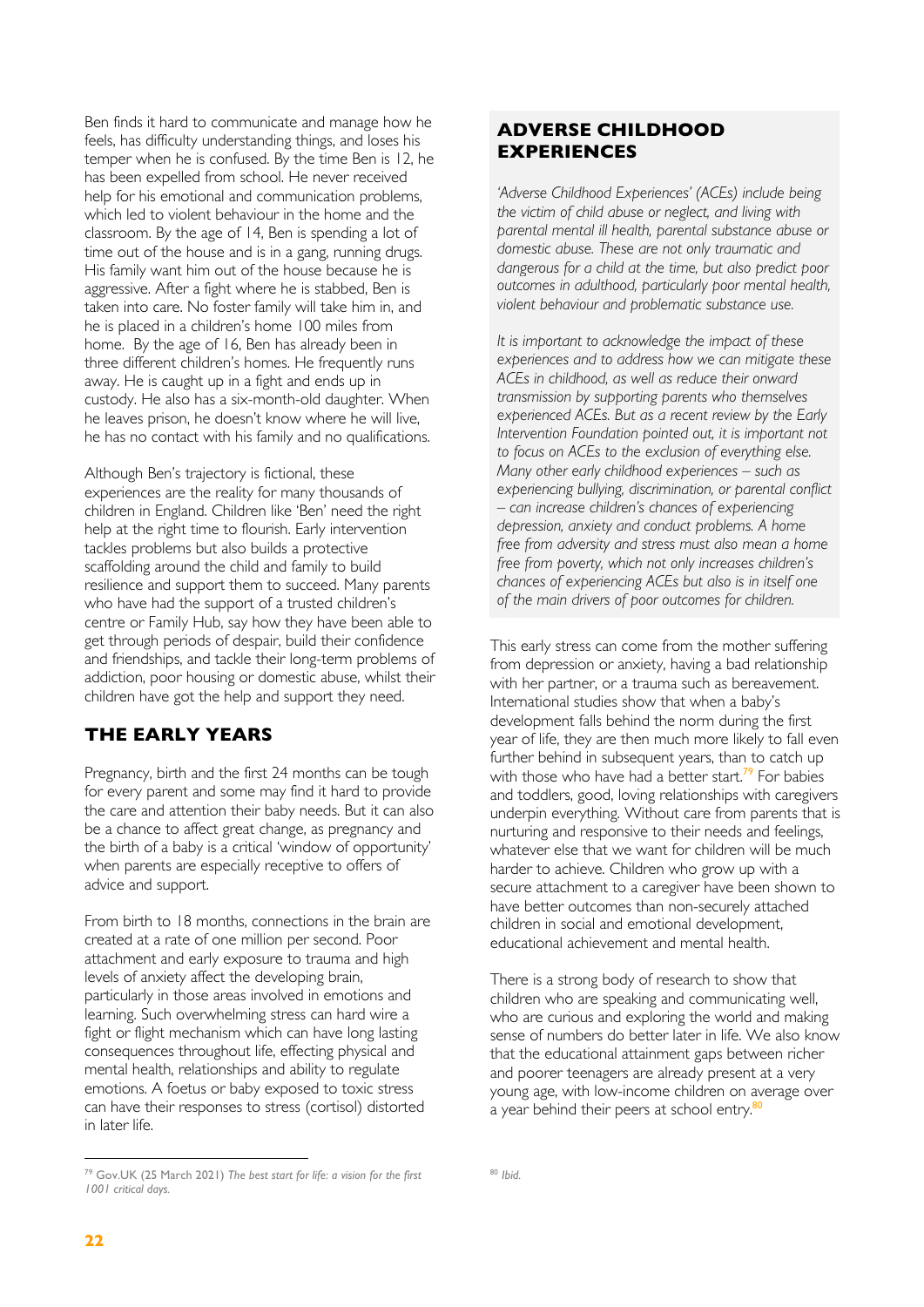Only 57% of children from deprived backgrounds achieve all their learning goals at five compared to 74% of other children.<sup>81</sup> Research has shown that children with poor vocabulary skills are twice as likely to be unemployed when they grow up,<sup>82</sup> and over 60% of children in Young Offender Institutions have communication difficulties.

We know that children who at an early age can manage their own emotions and behaviour go on to have much better outcomes later in life. Babies and very young children cannot regulate their emotions alone, and so need help from parents and carers to do so, which in turn helps them learn to regulate their emotions independently. Evidence shows that children who are less able to control their feelings and behaviour in the early years are more likely to have worse long-term outcomes, for example they are more likely to struggle in education.

Children with poorer socio-emotional skills at age 10 are more likely to experienced unemployment and to have a criminal conviction by the time they are adults.<sup>83</sup> Long-term health outcomes have also been connected to these early skills, with children's socioemotional skills at five years of age often predictive of a likelihood of smoking and obesity in adolescence.<sup>84</sup>

Although much of the research focuses on the 'skills' of managing emotions, deferring gratification and showing an ability to concentrate, there is also evidence that early childhood wellbeing more broadly is closely related to later outcomes with significant effects on income, wages, employment, social mobility and relationship choices. 13% of children beginning school have failed to meet half of their expected development indicators on the Early Years Foundation Stage Profile.<sup>85</sup> On average, 40% of the overall development gap between disadvantaged 16-year-olds and their peers has already emerged by age five.<sup>86</sup>

More than one in five of all children in our most deprived communities start school so far behind that they will struggle to ever catch up. Children who are this far behind in the early years are also more likely to be excluded from school or have involvement from social services by the time they are  $11<sup>87</sup>$ 

#### **CHILDREN WITH SPECIAL EDUCATIONAL NEEDS**



*Percentage of people identified as having a learning disability or difficulty following assessment on entry to prison in 2017–18.*<sup>88</sup>

*Percentage of children who offend*  that have communication difficulties. *Of this group, around half have poor or very poor communication skills* 

Children with special education needs are more likely to be excluded from school. In 2018/19 they accounted for 44% of permanent exclusions overall, as well as 82% of permanent exclusions from primary schools.<sup>90</sup> This is twice the rate for children with an EHCP. Children with special education needs have markedly worse educational attainment than their peers across all headline measures; those with additional vulnerabilities struggle even more.



This highlights the importance of work around education, such as the charity School-Home Support, which works with children and the entire family in a holistic manner, to help improve a child's education and life chances, based on the understanding that problems beyond the classroom affect a child's ability to be in school and ready to learn.

<sup>81</sup> UK Parliament (2021). Giving Every Baby the Best Start in Life -Hansard

<sup>82</sup> ICan – Help Children Communicate (2021). *Understanding Developmental Language Disorder*.

<sup>83</sup> Early Intervention Foundation 920150. *Social And Emotional Skills In Childhood and their Long- Term Effects On Adult Life: A review for the Early Intervention Foundation.*

<sup>84</sup> *Ibid*.

<sup>85</sup> Education Policy Institute (July 2019). *Education in England: Annual Report 2019.*

<sup>86</sup> Education Policy Institute (2016). *Divergent Pathway: the disadvantage gap, accountability and the pupil premium*.

<sup>87</sup> *Ibid.*

<sup>88</sup> Prison Reform Trust Bromley Briefing 2021

<sup>89</sup> *Ibid.*

<sup>90</sup> DfE (30 July 2020)

https://www.gov.uk/government/statistics/permanent-and-fixed-

period-exclusions-in-england-2018-to-2019 <sup>91</sup> Key stage 4 performance 2019 (revised) - GOV.UK (www.gov.uk) <sup>92</sup> *Ibid.*

<sup>93</sup> *Ibid,*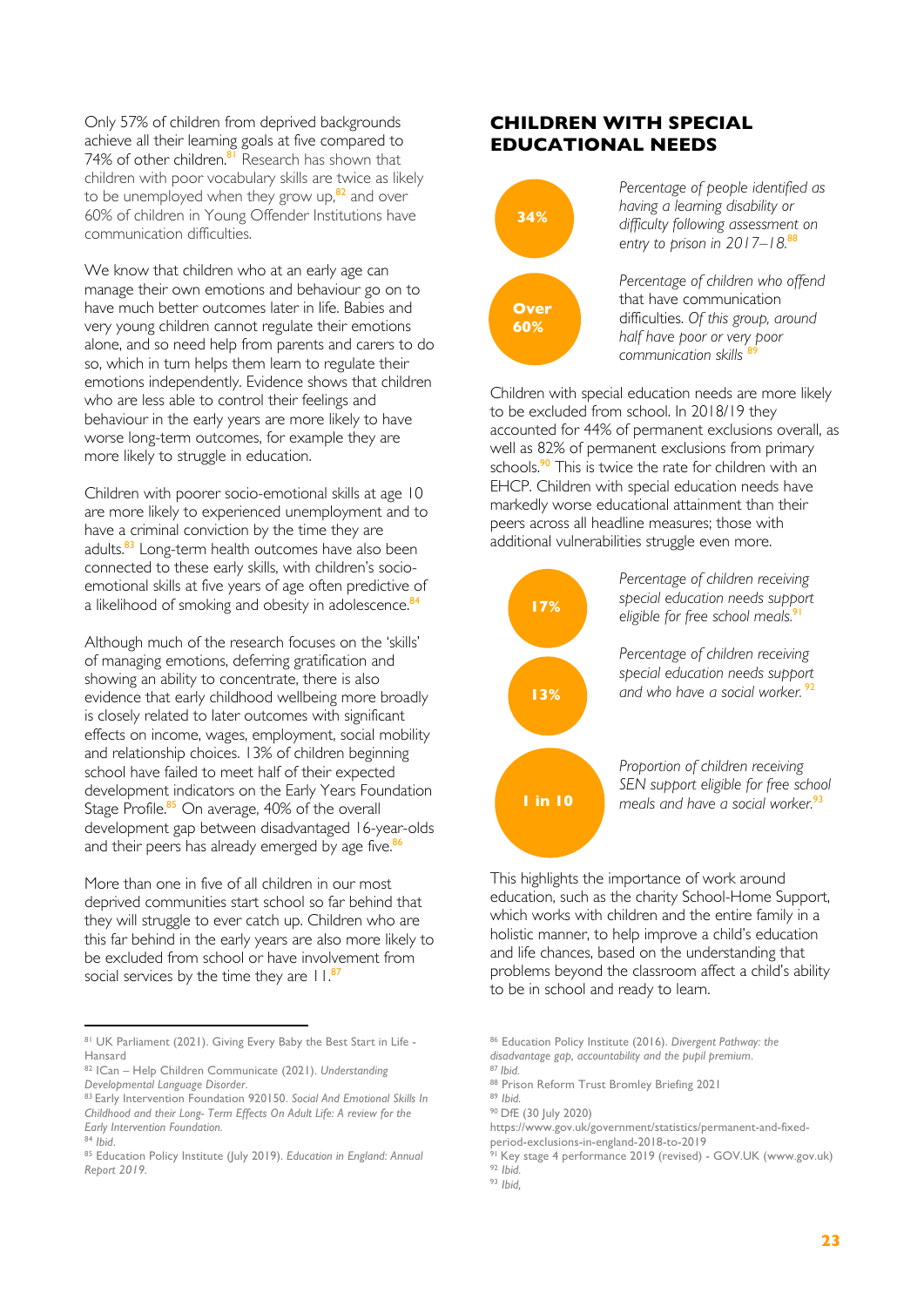#### **SUPPORT THROUGH TRANSITION AND TOWARDS ADULTHOOD**

Young people and parents often say how the move from primary to secondary school was the time when problems escalated. Moving from the small, intimate primary school, where there are strong links to families and the community, to a larger secondary and growing independence can be overwhelming. The size and scale of the new school can increase pressure as children struggle to find their own identity, develop social skills and make friends. Children talk of the pressure to be popular and fit in. This is often amplified by social media and its own sense of success. Some children, especially those with special education needs, struggle with the growing requirement for independence and the busy school timetable.

"It was OK at primary school," a 13-year-old boy who had been taken off the school roll to be educated at home told us. "It was small, and people knew me and how I was. I knew who to go to for help and they talked to my mum. It's not like that at the new school. No one knows me and when things go wrong, they think I am doing it deliberately and then I get punished. I don't know other kids and they just laugh at me."



*Percentage of women in prison expelled or permanently excluded (13% for men in prison), compared to 1% of the national population.* <sup>94</sup>

We will look at how schools are supporting children who are vulnerable and what more needs to be done in our next report, but it is clear that the transition to secondary school can often escalate difficulties and be a trigger to greater risks. Without the protective factor of school in their lives, parents often describe how they can see their children decline. They talk about the feeling of rejection their children feel, spending long periods at home, unable to learn or be with friends. Restricted timetables leave hours each day unfilled with limited opportunities to build relationships with trusted adults. None of this goes unnoticed by those that are looking for vulnerable children to exploit. Many parents told us how they worked tirelessly to find ways of keeping their children safe and in school.

Parents of children with special education needs talk of becoming experts in assessment criteria, processes and entitlements to secure support. Some struggle to get that support for their children and can find a combination of daily phone calls of concern from the school and their child's growing level of distress means that taking their children out of school to be educated at home is the only option.

Navigating the system of support for children can be overwhelming for any family and for those already struggling, it can feel almost impossible. Supporting families to find the formal and informal support they need to help their children stay safe and build their own resilience is as vital as children approach adolescence as it is when they are first born.

#### **GRACE AND TERI**

*Teri and her daughter Grace have struggled to find secure housing for years and have been living in temporary accommodation. As Grace became a teenager, their living arrangements became too cramped, and they lacked basic facilities. Grace moved in with her Nan, who had mental health problems and was unable to properly look after her. Grace started to truant from school and her behaviour was becoming unmanageable. Interventions are being made to keep her in school and she is now on a Child Protection Plan. The police have become involved after antisocial behaviour incidents and there are fears that she is becoming exposed to grooming and exploitation as her whereabouts are often unknown outside school. Grace had a managed move three times unsuccessfully and the school is looking at whether she needs to be referred to a PRU.* 

*Teri was referred to the Oasis family support team and a support worker has been able to meet some of her practical needs, including providing a fridge and cooker and grants for a phone and data. They have built a trusting relationship with Teri, are acting as an advocate for her. She has started some counselling.*

*Temporary accommodation remains the biggest issue for Teri and Grace. Children's social care have tried to help but there has been no progress. Even senior social care and department leads have had no success in securing better housing for the family, despite the family's vulnerability. This lack of joined up support is leaving the family in limbo, costing them their future, and the state more money. Oasis is continuing to put pressure on the housing department, while continuing to work with Terri to keep her engaged with what is happening with Grace's school and her social worker. But relationships with statutory services remain fractious. Each time social care reviews come around, Teri struggles, often disengages and feels patronised. The social worker has good intentions but has lost the trust of the family. Terri still feels children's social care have been unable to create any positive pathways to enable the family to have a more stable home.* 

<sup>94</sup> Prison Reform Trust Bromley Briefing 2021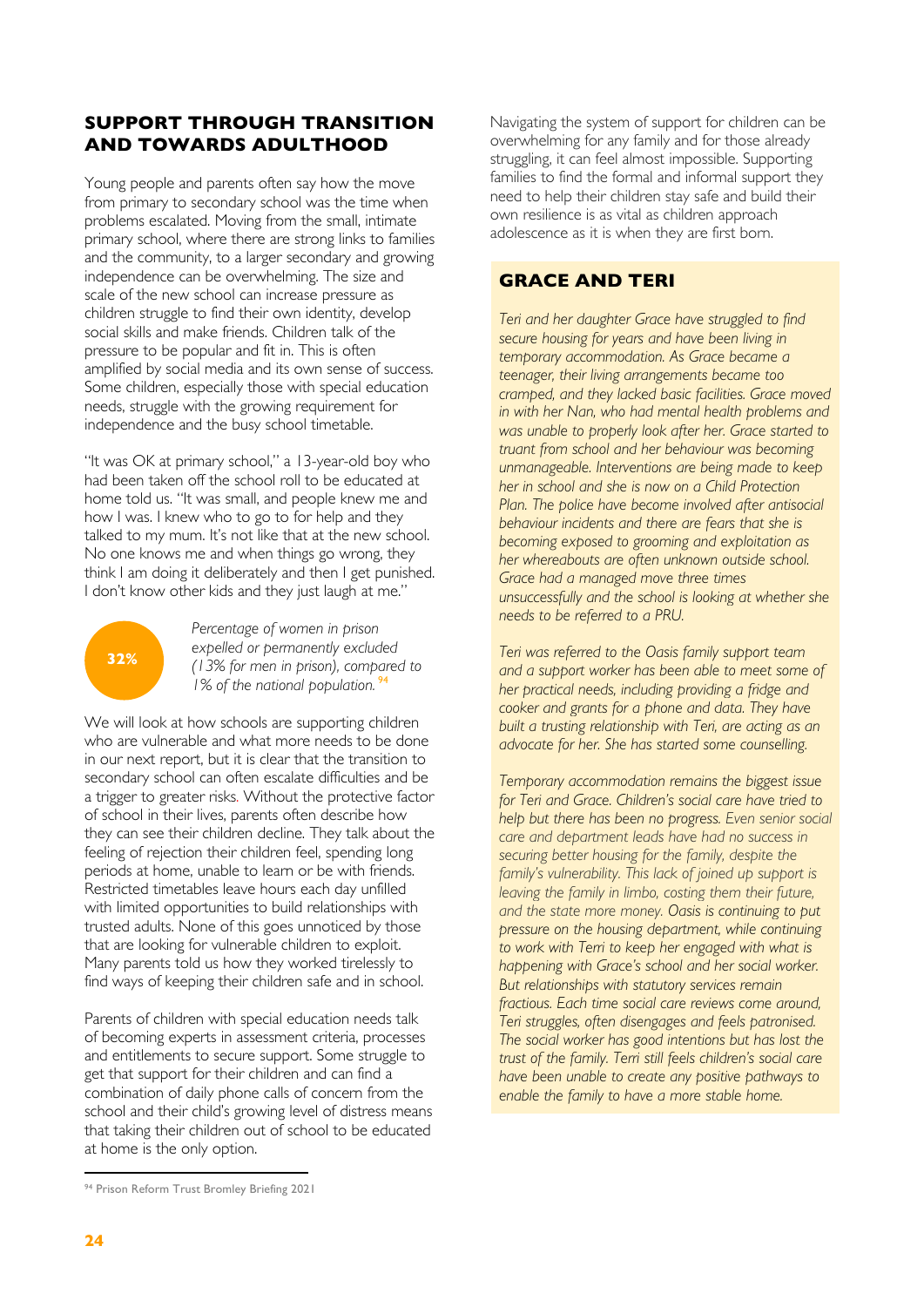# 4 DELIVERING SUPPORT FOR YOUNG PEOPLE AND THEIR FAMILIES

It is clear from our conversations and the statistics that there are many families in crisis and on the edge of crisis who are not getting the help they need. Many are failing through the gaps in services, and many are passed from pillar to post with occasional short-term interventions that have little long-term impact. As we set out in the last chapter, the Commission understands the need for early intervention as children grow up. However, our focus is on reducing the risks of harm to teenagers and we have therefore examined programmes that are working with children largely over the age of 11 and their families.

Our conversations with parents show both the paucity of support available and the lack of co-ordination and coherence of what is on offer. Both the Safeguarding National Review Panel and the Independent Review into Children's Social Care have raised concerns about serious failures in multi-agency working to protect teenagers at risk of exploitation. The Lords Public Services Committee has also highlighted this as a major weakness in the report of their recent inquiry into vulnerable children and public services.

Some children are falling into crisis that would not do so if their families had received help. Justice Keehan, a High Court judge in the Family Division, was asked by the president of the family court to review the family justice system for those in care proceedings. He estimated that about a third of cases that come to court should have been dealt with through properly resourced social work, rather than a legal case. This is nearly 27,000 in the care system who, with the right support, may not have needed to be there. $95$ 

Behind all of this lies the reality of a decade of reduction in funding for early intervention. Whilst there have been a few encouraging signs of a growing understanding of the importance of early intervention, as the Institute of Fiscal Studies (IFS) has said, the UK could be headed for a new era of austerity<sup>96</sup> and the Government's commitment to primary prevention and early intervention needs to hold if we are to make a significant step change early intervention services, including effective partnerships with families.

As outlined earlier in this report, the parents that we have spoken to have gone through – or are still going through – the devastating process that follows discovering that their teenager was being groomed and/or was involved in activity that was placing them at risk, often without help and support.

However, there are signs of an emerging renewed interest in family support nationally. Whilst still in their infancy, the development of Family Hubs is encouraging. The extension of funding for the Supporting Families Programme is also a positive step. Yet this is a low bar. There is no getting away from the reduction in funding for early intervention over the last decade and, with local authorities strapped for cash, many are the first to say that Supporting Families is now their main and sometimes only way of offering early support.

New commitments, while welcome are also not of the scale to be transformative and are certainly not of the scale of family interventions a decade ago. While some good programmes are being developed, most remain short term or in their pilot phase. The scale of crisis facing many teenagers and families demands much, much more.

#### **FAMILY SUPPORT PROGRAMMES**

There are some signs of good intentions and some progress in some areas as local authorities and their partners take on new approaches to joined up working with families. The Family Safeguarding work pioneered in Hertfordshire and extended across a number of local authorities has resulted in statistically significant reductions in looked after children and/or Child Protection Plans following its introduction. Police call-outs have reduced by up to two-thirds and there are signs that the approach is reducing the frequency of unplanned, reactive mental health contacts amongst the adults it supports. The data available to the evaluation suggests that the financial case for Family Safeguarding is strong.<sup>9</sup>

<sup>95</sup> Polly Curtis: *Behind Closed Doors*. (Little Brown Group 2022). <sup>96</sup> "Britain heading for new era of austerity think tank warns". *Guardian* (18 March 2022).

<sup>97</sup> Marmot M. et al (2020) *Health Equity in England: The Marmot Review 10 years on.* The Health Foundation.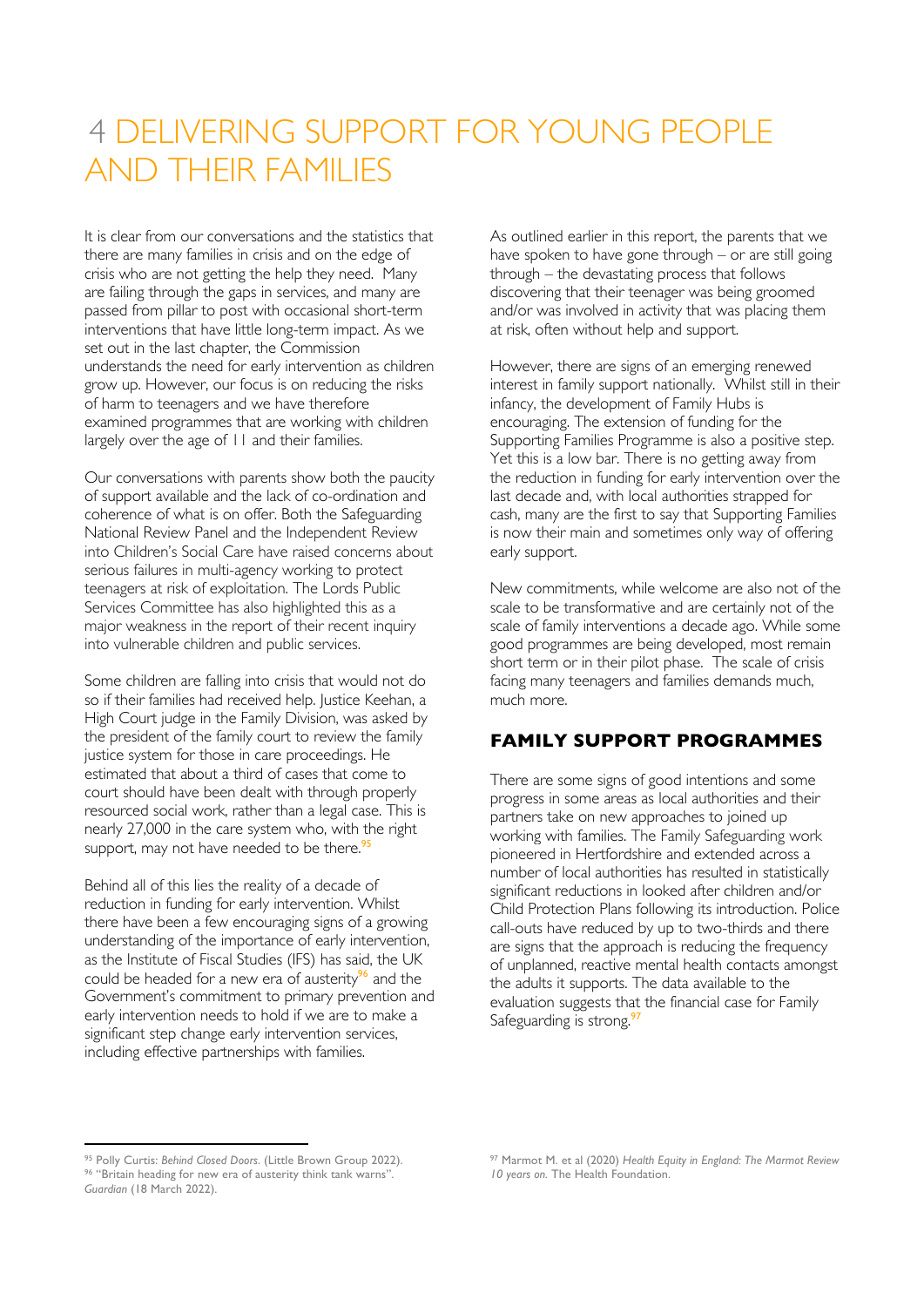The Leeds Family Valued programme has similarly been taken up by several authorities, supported by DfE funding with widely recognised positive results. This family focused approach, utilising the potential support from extended families through family group conferences has seen positive results from the number of children going into care to youth justice.

Other family focused programmes, funded through the DfE Innovation Programme over recent years have also shown promise. We highlighted the Catch 22 programme to reduce the number of children going into care in our last report. The 'Bradford B Positive Pathways Project' has incorporated the well-respected North Yorkshire 'No Wrong Door' approach with the Mockingbird model of fostering support to make support available to children in care or on the edge of care, and to foster families. The aim is to, where possible, return children safely back home and to prevent entry into care in the first place.

The Right Home Project in Calderdale sought to support vulnerable adolescents and their families to prevent family breakdown and its consequences for young people, such as homelessness and entering care. It aims to divert adolescents into the right home, at the right time with the right care and support around them and their families. In Windsor and Maidenhead, a partnership is offering culturally attuned family support and early help for families within the context of two community 'hubs' based in areas where there is perceived to be a higher incidence of children coming into care and or with a child protection plan. We find other examples of good practice, including WalkWithMeUK, a peer-led support service that focuses on building family resilience and giving parents and carers the tools that they need to best engage with their older children.

Mel Meggs, Strategic Director of Children's Services in Kirklees told us about three programmes designed to support young people and families to stay safe:

**Working with children and families to reduce exploitation.** Youth Endowment Fund-ed multisystemic therapy focused on working with children and families around exploitation. A restorative, evidenced-based intervention working intensively with the families of young people aged 11-17 where families are seen as partners and not as the problem.

**Support through transition***.* STARS (School Transition and Reach Service) is a structured intensive family and community-based intervention.

The project was developed to support those children and their families who are likely to struggle with transitions, and where there has been early identification of risk. Programmes focus on risk factors that could increase the potential of child exploitation including sexual, criminal, gang affiliation and radicalisation, and the impact and risks of domestic abuse. The aim is to increase protective factors that support children and young people and make them resilient, such as positive engagement in community and education, high self-esteem, ability to manage emotions, supportive family and peer relationships.

**Long term support for young people.** A new youth plan developed with the young person. The aim is to make the system child focused while ensuring that families are not excluded from the process.

These are all positive programmes with the potential of wider dissemination into mainstream practice.

#### **CONTEXTUAL SAFEGUARDING, HACKNEY**

*A joined-up multi-agency approach is fundamental to the project, which aims to redesign the safeguarding system to address risk or harm experienced by adolescents outside the family home, including child sexual and criminal exploitation, peer-on-peer abuse, serious youth violence, and gang affiliation. Drawing on Contextual Safeguarding Theory, the project has worked to create systems that can effectively address these risks, recognising that to do so effectively requires overcoming more siloed traditions of working in different agencies, as well as 'significant cultural shifts towards a more welfare-oriented response to young people, some of whom commit offences, across interagency systems', including criminal justice, the police, health and education. The project also works to build partnerships with community stakeholders including transport providers, retailers, residents' associations, recreation services and youth workers.* 

*A key change introduced by the project is that agencies can now make single referrals for peer groups, as well as schools or neighbourhood locations where it is believed that they facilitate extra-familial risk. A multi-agency panel and 'Context Safeguarding Conferences' can now also agree to take action in relation to these groups and places, as well as individual young people.*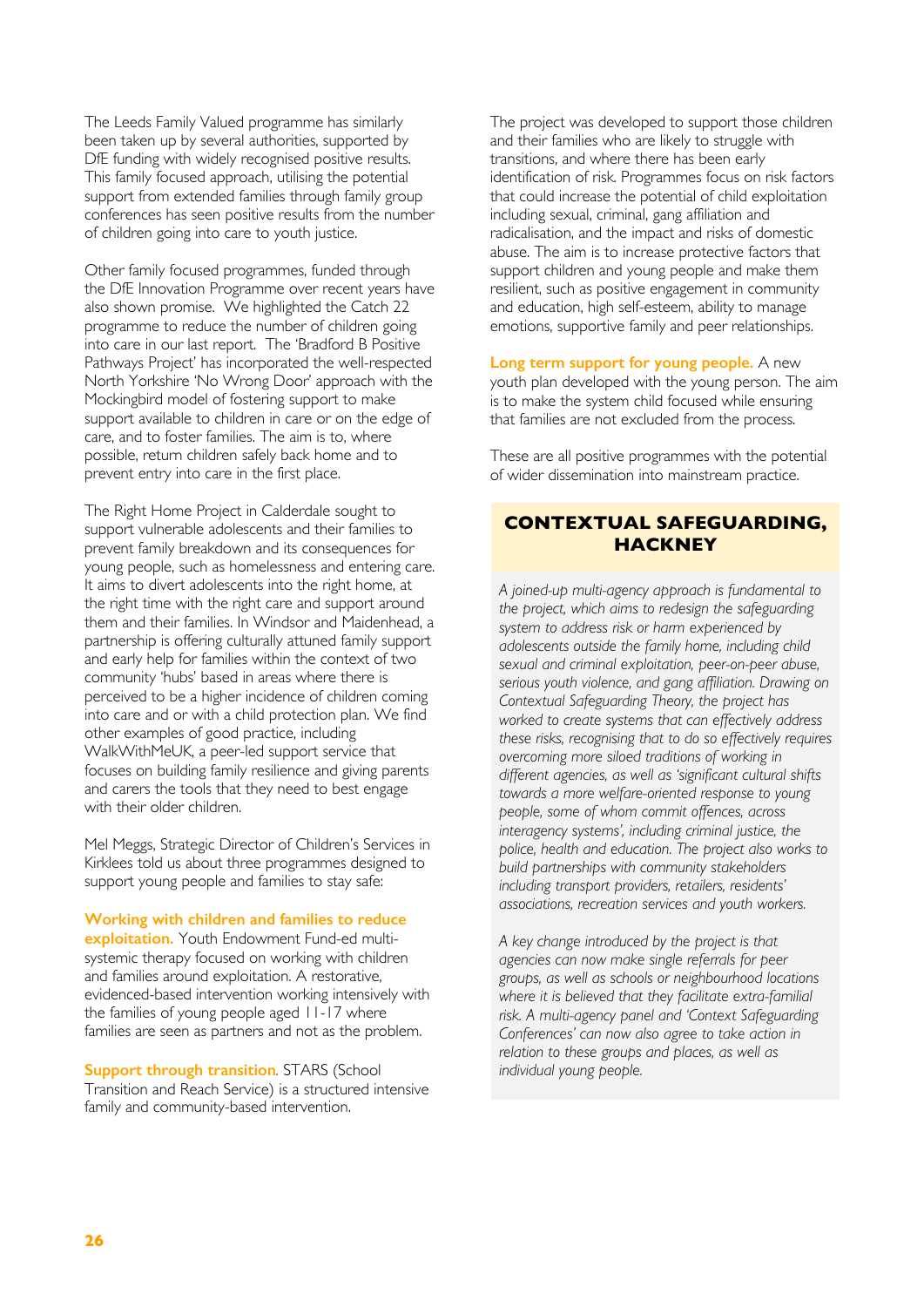#### **THE JACKSON FAMILY**

*The Jackson family includes four children who all went to the same primary school. The eldest, Mark, was a talented musician when he was a child. His dad at home – who is disabled and is cared for by Mark's mum – isn't his birth father but is the father of two of his younger siblings. Mark had to help out at home, including looking after the younger children and the family received some help from Oasis community projects with their finances, childcare and with visits to Mark to see check he was doing OK.* 

In Year 8, Mark was excluded from his secondary school. He began attending a PRU, which had significant *problems with gangs and drugs, and became friends with a group of boys that his mother did not feel were a good influence. Mark's mum was already struggling; she didn't trust the statutory authorities who were involved and felt social services and others had not supported the family earlier and had not helped to prevent Mark from being excluded from school.*

*Mark was stabbed on public transport and attended A&E. While he was there, he was referred to the Oasis youth workers based at the hospital. To begin with he didn't engage, but the youth worker was persistent and consistent in keeping in contact with him and his family. Mark was by now disappearing for nights and then days at a time and his mum had no idea where he was and felt helpless. By now Mark was known to the police and becoming involved in petty theft and fraud.* 

*When he was 15, Mark's mother decided to move him overseas as she felt this was the only way to keep him*  safe. Within a year Mark was back after social services and police agreed he could return, despite this being *against his mum's wishes. Within a few months, he was arrested in possession of a firearm, and was remanded*  in custody awaiting trial. The Oasis family support team supported Mark's mum, acting as an advocate, ensuring *she understood what was happening and the legal process, being there for her during the hearing and sentencing, and visiting Mark with her after his conviction. Oasis also provided family support for the younger siblings who are much more likely to be at risk of becoming involved with gangs and crime because of their elder*  sibling's involvement. When the family's second eldest child, James, transitioned to an Oasis secondary school, the *Oasis family support team were able to build on their existing relationship with the family to continue to offer support to him and check on how he was settling in.*

*James was hanging around the streets after school until late, and family support workers worked with his mother* to put a curfew in place, so he was home by 5.30pm. This worked well. During the school holidays, Oasis family *support workers encouraged the family to get involved with holiday clubs, trips and activities, music programmes and fun experiences, the children attending with their mum and on their own. They created a network of people around the family who they trusted and felt safe with. This gave the children confidence that there are people who know, love and care about them across the community, who they can talk to, who are looking out for them,*  who have high expectations of them and who will encourage them with learning to reach their potential.

*After a year in custody, Mark was released with a tag and curfew and went back to live with his family. Within a year, he had been arrested for possession of a weapon and was back in custody. Although his siblings were older*  now and able to understand what was happening, and despite being on a Child Protection Plan, there was still little support from or trust in social care, particularly for Mark's mum. Mark was released again but broke his *curfew and was rearrested, this time, as he was now18, he was placed in adult custody. His mum did not want him in the family home on release and Mark was housed outside the borough to keep him away from the gang he had become involved with.* 

*Oasis family support workers are continuing to support and advocate for Mark's mother and they have helped her build a trusting relationship with a new social worker, who has developed a strong rapport with the family. Mark is still not allowed to visit the home whenever he likes but is receiving positive visits from his siblings and they had a good Christmas together. Family support workers are continuing to help Mark's mother access support around employability, confidence and participation in activities, community and parenting opportunities. All three of her children are receiving support from Oasis and their youth and family support team will continue to work with the family and the children's school as they grow up.*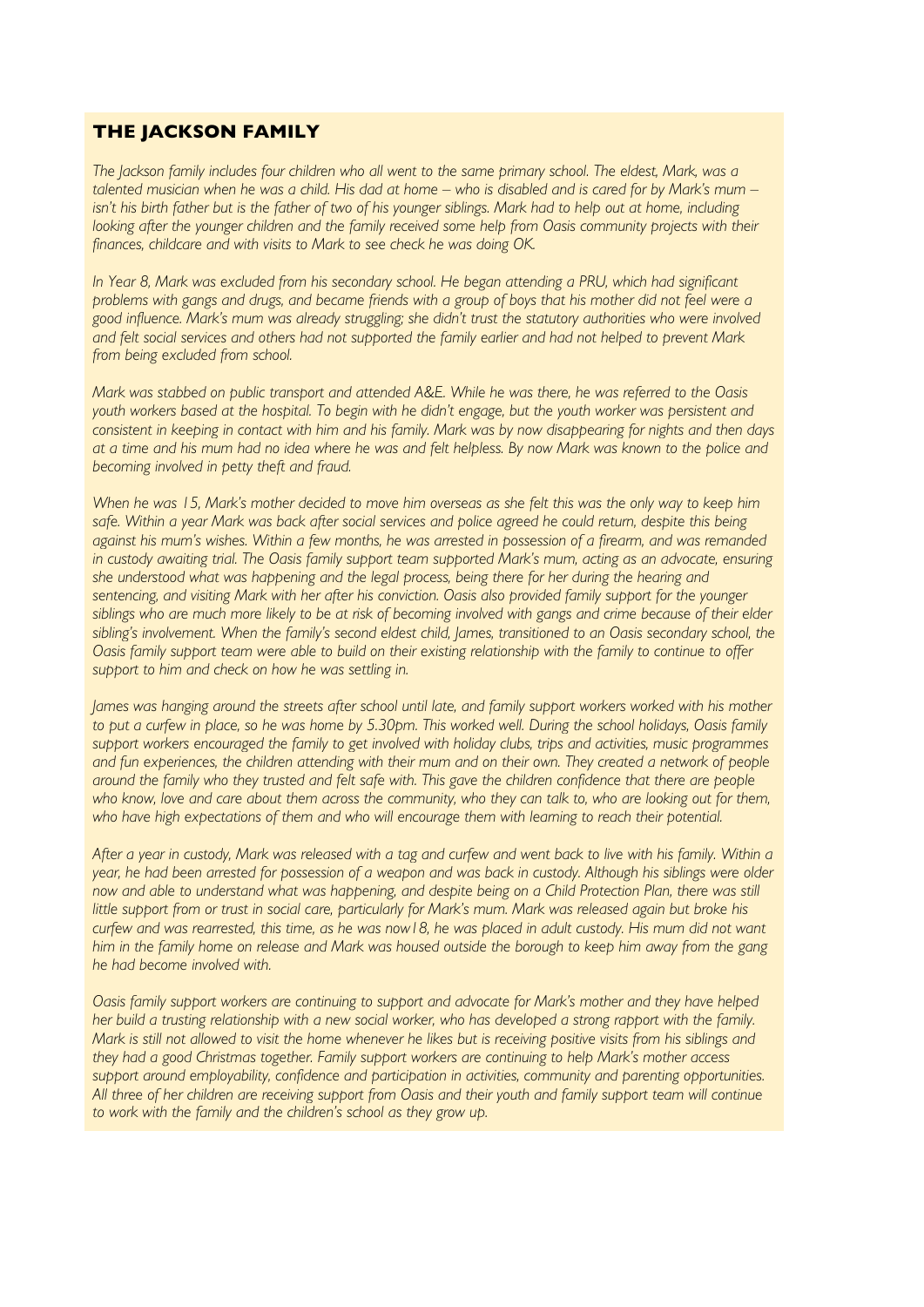#### **LONG-TERM RELATIONSHIP- AND COMMUNITY-BASED HELP**

These programmes and interventions are offering important support for young people and their families but until they become part and parcel of the local infrastructure, most families will continue to go without the help they need. But it is not only the availability of support that is failing to meet the level of need but also the nature of that support and the conveyor belt of assessments as families are passed between agencies before help is given. Once support is agreed it will often be a short-term, one-off intervention and too often the case is closed without much effect. Some Directors of Children's Services highlighted an over-focus on clunky assessment forms at the expense of building relationships between statutory services and families.

Sadly, too many of the families we have spoken to have little time for statutory agencies: dismissive of their ability to offer real meaningful help and suspicious of their motives, worried about feeling judged and about the power to take their children away. The impression of many was of services that are inflexible and rigid, and about process rather than people. This was a view shared by some practitioners. One senior practitioner in a London authority told us how too often 'teachable moments' are lost because children are simply waiting too long for anything to happen, and that too many children are missing out on support when they first need it. By the time they receive any help, they are already in crisis. She described the assessment system for support as being bureaucratic, slow, tick-box and matrix-driven.

The support and programmes we have been impressed with are those taking a very different approach. In addition to those highlighted, below are three that we visited, which are providing the longterm, bespoke and relationship-based care families tell us they would like:

**ShiftUK in Greenwich** is working closely with 20 young people at risk of becoming involved in the criminal justice system, and their families. Shift 'Guides' are selected because of their ability – rather than their professional title – to work empathetically with young people. The team includes social workers, residential care home workers, youth workers and those with lived experience. The Guide works closely with the young person and their family for around 18 months, helping to build relationships and skills, to navigate local services and support teenagers to build confidence, attend and progress in school and develop relationships.

The emphasis is on hope and aspiration; doing whatever it takes to help families progress and support themselves. Relationship-building is at the core of their model. This means 'going with the flow' with the family, being flexible and informal. As a result, families are more relaxed and accepting of support.

#### **The Hertfordshire Transforming Care**

**Keyworker Programme** works with young people with a learning disability, autism or both with the most complex needs. The designated keyworker scheme is part of the wider Hertfordshire Safeguarding Families partnership with the County Council. The  $0 - 25$ partnership also includes the Transitional Safeguarding Programme from Research in Practice, the Children's Society and Bedfordshire University. The Transforming Care Programme brings together the professionals working with a family as one team. It provides longterm support for vulnerable teenagers and their families over an 18-month period via a children's keyworker who works with a small number of young people over the period.

The emphasis, once again, is on understanding the individual, building relationships and skills and working intensely over time to build the capacity of the family. Keyworkers work at the pace of the young person and family, following their lead. The families we spoke to could not speak highly enough of the support and the difference it made. The key-working model has been developed through extensive consultation with young people, parents, carers and other stakeholders, including co-producing with the national parent carer participation forum.

**Oasis Community Hubs** work alongside the Oasis schools to build a strong, safe and resilient community. They work holistically with schools, partners and residents. Programmes enable young people and families to develop the skills and character to be more independent and actively involve community members in designing, delivering and leading activities. Activities include youth clubs, NEET interventions, mentoring and vulnerable family support, as well as holiday activities, community kitchen, farm and growing projects and a financial inclusion project. For a community hard hit by loss of earnings during the pandemic, an essential focus for families has been on employment skills and confidence. We visited the Oasis community hub in Oldham and saw how positive relationships and trusted workers are at the heart of all they do; this means that families feel able to reach out for help when problems occur, and youth workers are able to work with young people to help keep them safe.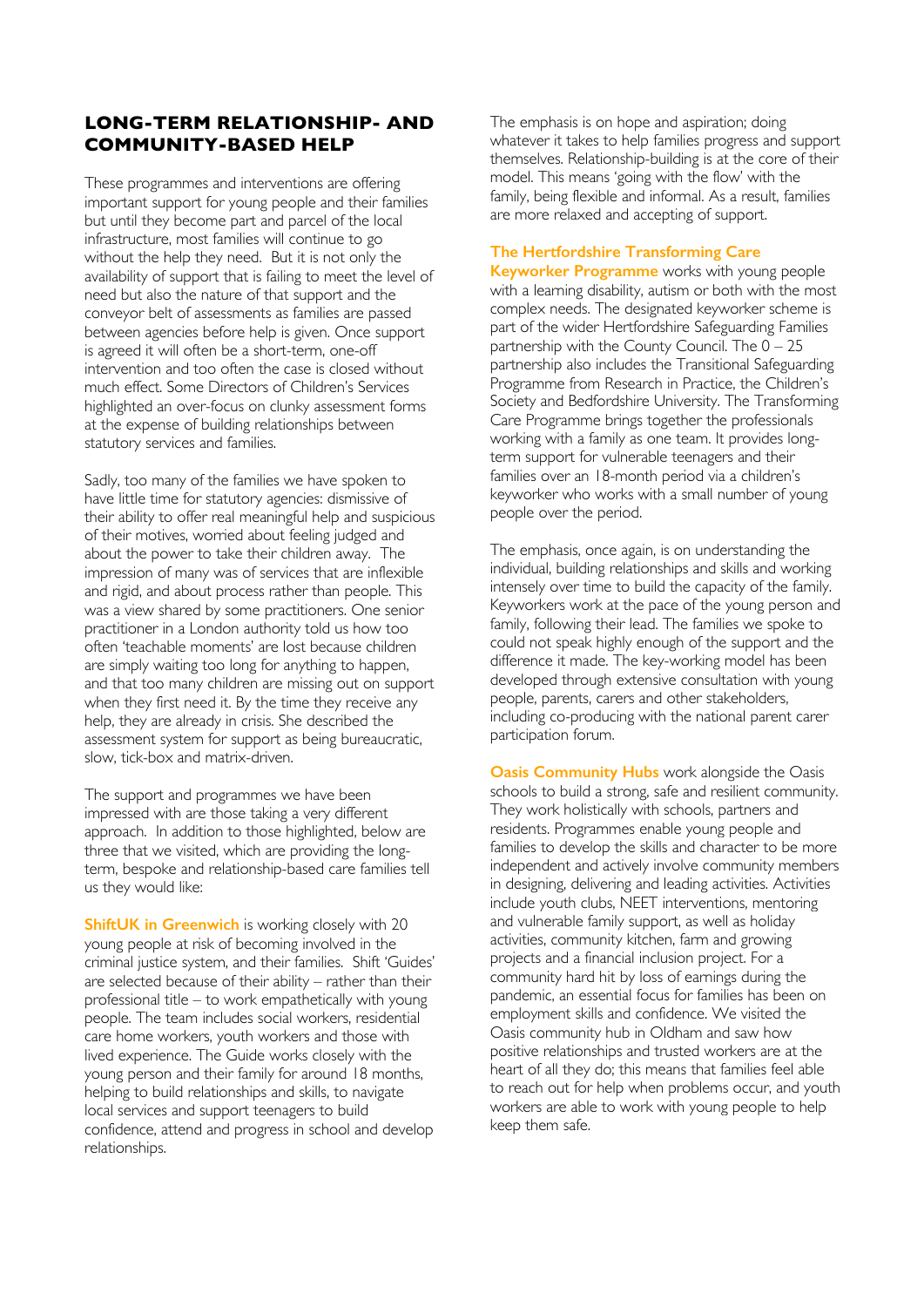We also visited Oasis Hub Hadley in Enfield, where a team of community workers and volunteers run a variety of services including food parcels, one-to-one mentoring and parenting support. Oasis Academy Hadley is part of Oasis Hub Hadley, with the community centre situated just over the road from the main school building. It caters to the needs of the whole community and is clearly a trusted asset for many families and young people who are often deeply distrustful of statutory services. Its whole approach is based on building trust and sticking with families, and it supports families to engage with those statutory services they may otherwise not engage with.

#### **SUPPORTING FAMILIES PROGRAMME AND FAMILY HUBS**

Now in its second decade, the Supporting Families Programme remains the largest national intervention to support families with multiple disadvantages through a whole family, keyworker approach. The Youth Endowment Fund is working with the Supporting Families team to gain insight into how interventions are delivered by local areas and their partners. This should provide important insights to the work of the Supporting Families Programme and local authorities and their partners more generally.

The Supporting Families Programme (previously called the Troubled Families Programme) takes a whole family approach and is delivered through a trusted key worker, allowing locally available services and specialist support to be drawn together for the family in a coordinated way. It works with families with multiple disadvantages. The most recent 2015-2020 evaluation of its work showed the programme was successful in reducing the proportion of children in care, with 2.5% of the comparison group having children in care compared to 1.5% of the programme group; a 32% difference for this cohort at 19-24 months after joining the programme. <sup>98</sup> Adults receiving custodial sentences fell from 1.6% to 1.2% (25% decrease); young people receiving custodial sentences fell from 0.8% to 0.5% (38% decrease) and adults claiming Jobseeker's Allowance fell by 11%. Over 80% said their key worker was helpful, with this increasing to 91% for those who saw their key worker every week.

A cost benefit analysis showed the programme provides £2.28 of savings for every pound invested. The Government announced in the last spending review that it is to invest an additional £200 million over the next three years to expand the Supporting Families Programme.<sup>9</sup>

In evidence given to the Commission, the Local Government Association (LGA) said councils support the cross-cutting approach of the Supporting Families Programme and would like to see this integrated, preventative approach to understanding and addressing disadvantage embedded more widely across government.

We spoke to the Supporting Families Programme, and whilst it plays an important role in delivering support for families, it remains a relatively small amount of funding compared to other resources spent by children's services. For example, in one London authority Supporting Families spends about £1 million, whereas in total they spend around £9 million on children's services. However, Supporting Families does make up a sizeable portion of total preventative and early help spend.

#### **SAFER OPTIONS**

*Safer Options is Bristol's multi-agency partnership response to youth violence, county lines, drug dealing, and children and young people exploited for criminal activities. It is supported by Supporting Families, with local data sharing accelerated by national funding and a whole family key working approach linked to community safety initiatives in a public health approach to violence prevention.* 

*The team identifies children and young people at risk using intelligence from the community, police, statutory partners and predictive risk analysis of known vulnerabilities. The team ensure joined up working across Bristol's services, including early help teams, children's social care, and youth offending teams. Families with multiple needs in Bristol are allocated a keyworker who takes a whole family approach. 2019 saw these Safer Options mechanisms respond rapidly to a sudden rise in serious violent youth crime incidents.* 

*The systems in place worked swiftly to identify those involved and implemented preventative tactics to bring the situation under control. At its heart, Safer Options enables the local system to respond to risks yet goes further. Its principles are intelligence led, evidence based and focused on prevention and whole family working.*

<sup>98</sup> Ministry of Housing, Communities & Local Government, 2019

<sup>&</sup>lt;sup>99</sup> https://www.gov.uk/government/publications/supporting-familiesprogramme-funding-allocations-by-local-authority-area-2022-2023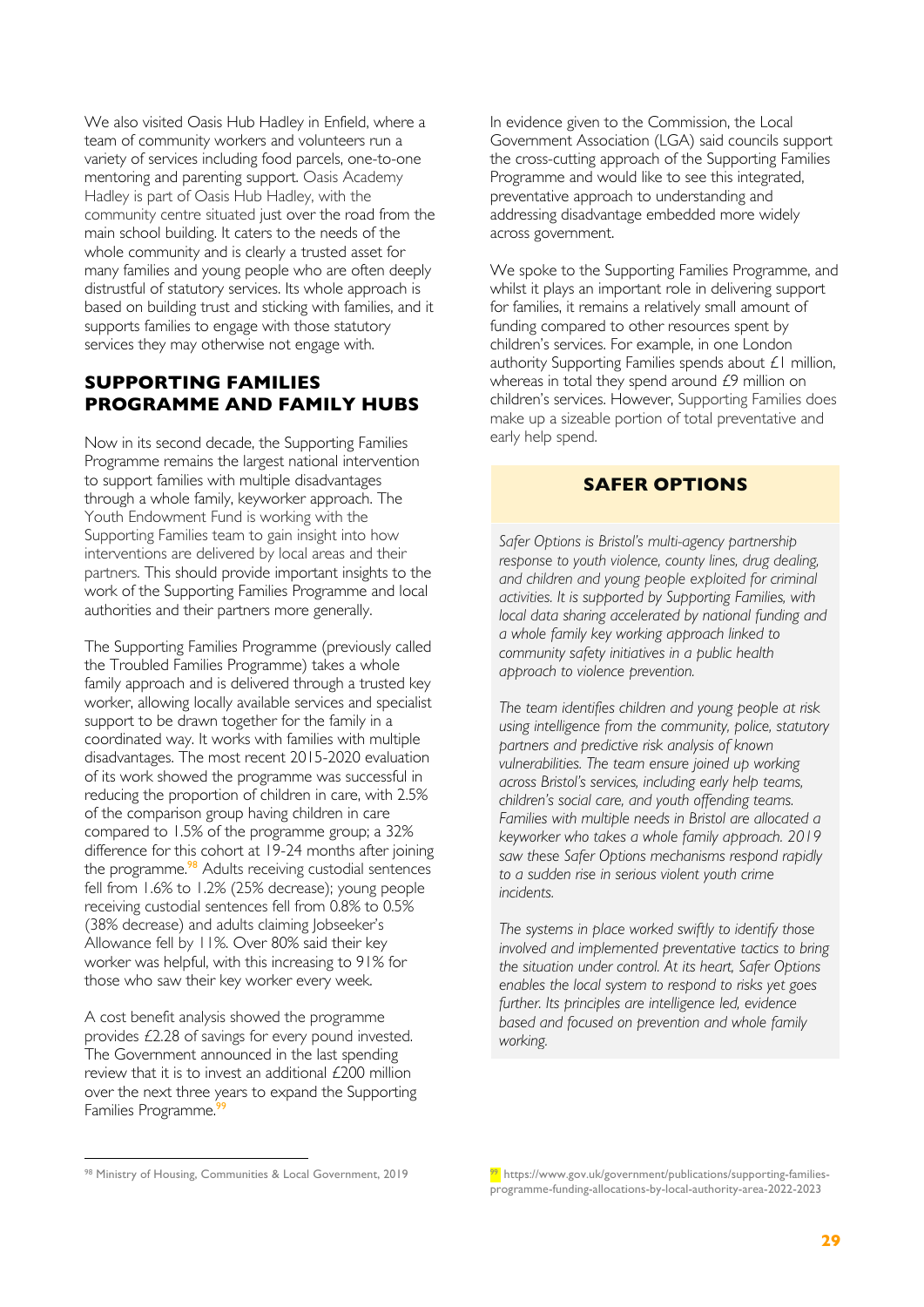With local discretion, the programme does not stipulate what work should be undertaken with the group of young people this Commission is focusing on. We were told that the default is around early intervention with younger children, an area that has had an increasing focus. However, there is still the potential to work with the most challenging families and around 10% have already committed a crime or have an anti-social behaviour order.

The key issue is the group of children who are involved in violence and harm and involved in the criminal justice system, which has already been the focus of Supporting Families interventions in local areas. The level of interest in funds for these purposes is high, suggesting that there is the scope for an extended focus on these young people and their families in some parts of the country.

#### **PRIORITIES FOR REFORM**

In the meantime, our evidence sessions suggest key priority areas for delivering family support for young people at risk of violence, exploitation and becoming involved in the criminal justice system:

Changing the culture of support. We have learned through Supporting Families that it is essential to not address a young person's issue (for example, persistent low attendance) in isolation. A whole-family approach is needed to ensure the family is worked with and supported as a unit, given issues impact a family as a collective. The whole-family approach ensures that practitioners can understand the root cause of behaviour and find out what family factors could be driving it. This promotes a culture of not treating the symptoms of an issue but addressing the underlying cause to stop the issue reemerging. Adopting a whole-family approach to support in local areas will help practitioners dig deeper into the drivers that lead children to be vulnerable to gangs, crime and exploitation. Additional to this, young people often need an independent relationship with a skilled and trusted professional focused on their needs within the context of a whole family, systemic approach. This is essential to maintain sight of issues affecting both child and parent(s).

Strengthening youth support. The role of the community is integral in ensuring young people are deterred from crime. Considering the role of contextual safeguarding and creating safe spaces for children outside of school is essential to tackling routes into crime.

The £82m Family Hubs investment announced at the Budget in 2021 will aid in creating more safe spaces in high-risk areas but there needs to be coherency and join up between these community-based services if they are to work effectively. We should consider how to best utilise existing services to strengthen the coordination and cohesion of youth support on the ground.

Trauma-informed working. Schools and services working with young people would benefit from an increased awareness of trauma-informed working and how this can be embedded in practice to better support young people and their families. Trauma-informed working recognises families where they may be vulnerable as both victims or preparators of crime and ensures that support is given with an enhanced awareness and understanding of the impacts of trauma on behaviour, communication and mental health.

Access to evidence-based trauma recovery and family therapeutic services is essential for families whose issues are entrenched and complex. While tight budgets may be a barrier to local areas investing in trauma-informed training for practitioners, we should aim to promote an awareness of the benefits of moving towards this bespoke style of support, particularly in cases of youth crime/violence. This should be part of an overall practice framework in a local area, bringing together the tools and strategies practitioners across the multi-agency workforce use to support young people and families.

Multi-agency working. Services that work around families in need – particularly education, social care, crime/police, housing and welfare – all need to be working more closely together to aid in recognising and supporting children at risk. The more public services can share data on families in need, the more we can prevent children falling through the gaps. This will be particularly important for the role of schools in monitoring attendance, as lowered attendance rates and exclusion are often warning signs of deeper issues, such as a child being involved in crime. We need to go further to ensure relevant services can spot red flags early, before issues escalate.

In considering how services are integrated, it will be important to align youth offending and other services for young people and families. Often, separate systems/pathways and disjointedness means that children who interact with the justice system, and their families, are not connected proactively with other support services to address whole family needs.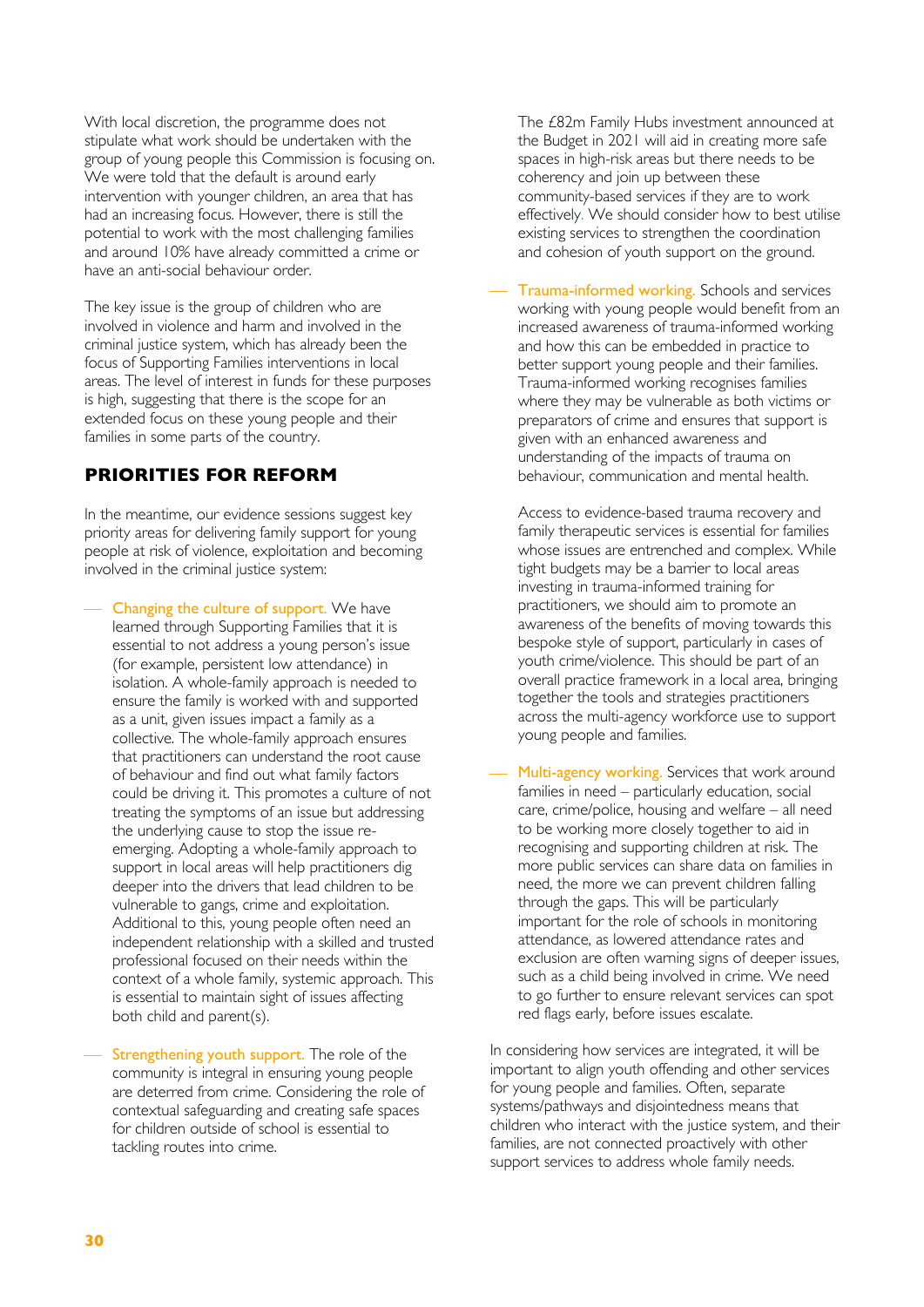At a local level, services need to be integrated with relevant services around them (for example, through family hubs) to ensure children who are vulnerable to crime/exploitation can access support. Co-location, flexible working and integrated assessment and case management systems play an essential role in this.

#### **FAMILY HUBS**

A Family Hub is a system-wide model of providing whole-family, joined up, family support services. They deliver these family support services from pregnancy, through the child's early years and later childhood, and into early adulthood until they reach the age of 19 (or up to 25 for young people with special educational needs and disabilities).

Family Hubs aim to make a positive difference to parents, carers and their children, through providing a mix of physical and virtual spaces, as well as home visits for families to easily access non-judgemental support for the challenges they may be facing. They should be there to provide a universal 'front door' to families, offering a one-stop shop of services to meet their social care, education, mental health and physical health needs.

As highlighted above, new investment in Family Hubs offers an opportunity to both provide specialist services and support for vulnerable teenagers and their families and co-ordinate the work of local partners and agencies for this group of children. The 0 – 19 model has been delivered by some charities and local authorities from the outset of children's centres, but it is only now that it is being incentivised as core business. This is a new development for the majority of centres.

For many local areas, the move towards Family Hubs is one that is built on their experience in delivering children's centres. Local authorities such as Doncaster moved to a Family Hub model over recent years. More recently, local authorities have been invited to bid for one-off transformation funds to establish a Family Hub approach across their locality. 12 local authorities will share this £34m fund with a further £82 million committed in the last spending review to establish Family Hubs in 75 local authorities over the next three years. This is a far cry from the £1.8bn per year investment in Sure Start children's centres at their peak, though these commitments present a welcome opportunity and have the potential to play an important role in developing and delivering better joined up support for older children.

The early stage of development of Family Hubs services for older children was reflected in our discussion with our witnesses. David Holmes, CEO of Family Action and Jon Brown at Barnardo's are both established providers of children's centres and proponents of Family Hubs. They said that whilst their experience showed that there was a strong demand for models of Family Hubs that could work with older children, both in doing preventative work and crisis intervention, developments and models were very much in their infancy. The potential for strong bespoke programmes of support for teenagers at risk and their families is real but they are not yet in place. Developing these models alongside local communities with the backing of funding is now a priority.

Both Bristol and Enfield are proposing to establish a teenage at-risk focus to Family Hubs, which will provide both access to preventative support and targeted support for teenagers at risk. This would build close links with existing youth provision and schools. Bradford has developed a Family Hub approach over recent years, but the emphasis has been on support for young children and their families. The authority is now extending the reach to older children and teenagers. This includes linking with the Bradford Break the Cycle scheme, Youth Justice Service and YMCA for vulnerable young people at risk of crime. Bradford is looking to provide family support workers in schools and extending family hub training and activities to secondary schools in target areas of need across the city.

These are positive developments which have the potential to begin to put a sharper focus on meeting the needs of older children to prevent risk and harm. However, the form that this will take is far from clear and will therefore differ between areas. Unlike the Family Hub start for life offer, there is no set requirement for a teenage and family package in Family Hubs. This is something that our evidence suggests needs to change.

When researching family focused programmes, the Youth Endowment Fund found that interventions of family focused support for older children are less evidenced than with younger children', particularly in relation to return on investment assessments. They explored two groups of family interventions. The first, programmes based on parenting and clinical therapies, were well evidenced and scalable. In relation to the second, based on domestic abuse and parental conflict, a lack of knowledge could be seen as a barrier to scaling best practice.<sup>100</sup>

<sup>100</sup> Forthcoming Youth Endowment Fund.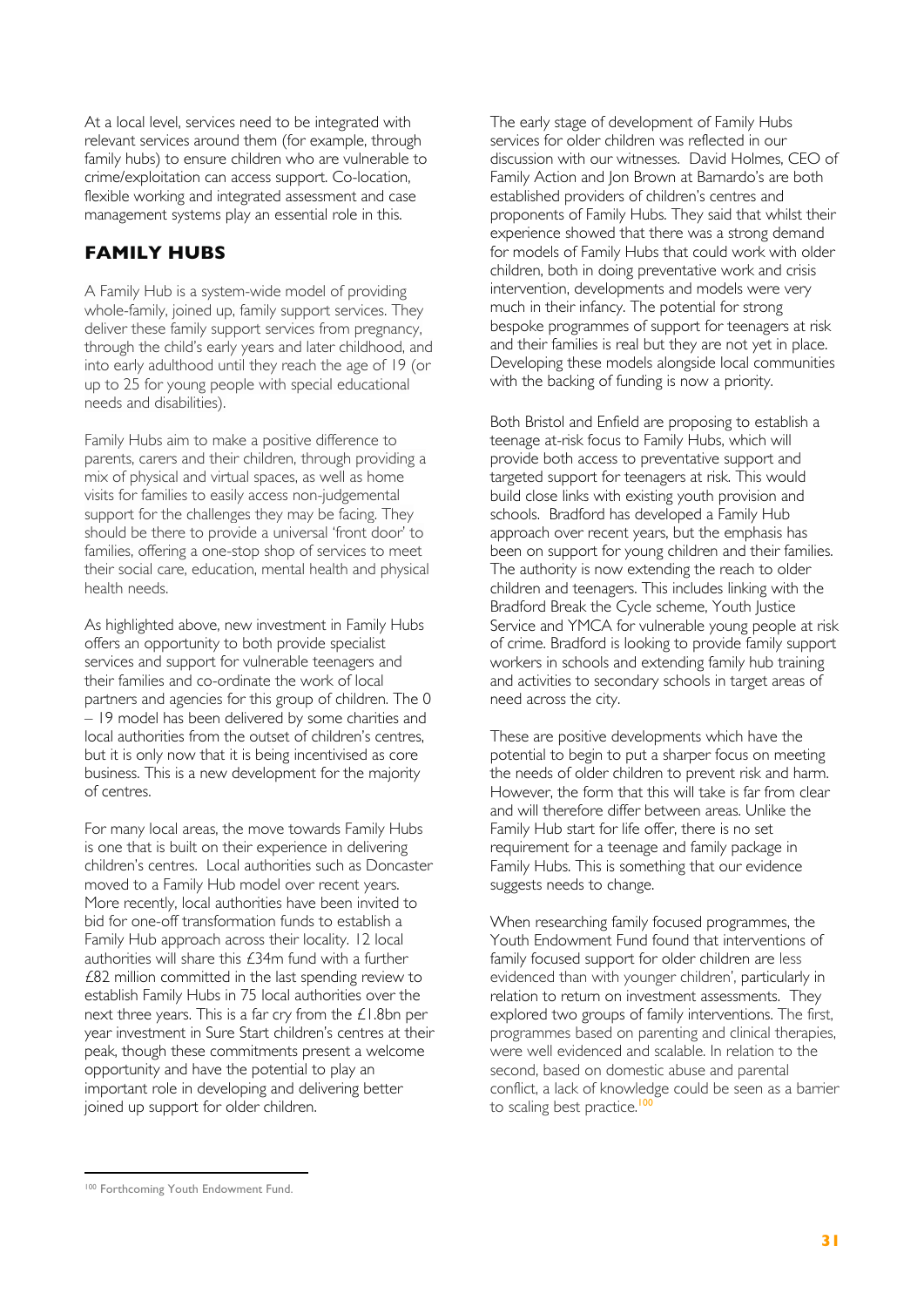#### **LEARNING FROM SURE START CHILDREN'S CENTRES**

*Early evidence from the Sure Start children's centre programme showed a positive improvement in parent and child relationships and an improvement in children's early self-regulation – two aspects that are central to the positive outcomes for teenagers and their families. An evaluation by the Institute of Fiscal Studies showed a significant reduction in hospitalisations of children attending persisting into the teenage years with an 8% reduction in hospitalisation of 11to15-year-olds each year.*

*The model combining universal services with an area-based focus on disadvantaged neighbourhoods was seen by the IFS as providing "important lessons for existing services (such as Family Hubs) and should inform the government's approach to the recommendations in the recent Leadsom Report on the first 1,001 days of life.* 

#### **KINSHIP CARE**

The Commission's first report highlighted how the children's social care system too often breaks, rather than builds, relationships for children in or on the edge of care. The charity-led, Care Inquiry in 2013, came to very similar conclusions and research shows that stability and support from their family and community are the most important ingredients in young people making a successful transition to adulthood.<sup>1</sup>

Sometimes this is not possible but is more likely to happen if children are placed in kinship care arrangements, which in themselves can offer some of the protective factors that reduce risk to children. In 2017, the Family Rights Group and Nuffield led Care Crisis Review concluded that family and friends were a significant untapped resource for some children in, and on the edge of care.<sup>102</sup> Greater focus on exploring and supporting this resource could, they said, safely avert many children from being moved into care, or could help them thrive in the care system.

Kinship care can happen when children whose parents are unable to look after them on a short or long-term basis and they are cared for by other relatives, like grandparents, uncles or siblings, or by other adults who have a connection to the child, such as neighbours or a close friend of the family.

Most kinship carers are grandparents raising grandchildren. Some are brothers and sisters who are raising their younger siblings. Kinship carers can also be aunts, uncles, cousins, stepparents, close family friends and others. Some children go to live with a kinship carer on a temporary basis. This may be because a parent is struggling and needs time or support to address their difficulties. Or it may be because of a crisis that will quickly resolve. But for some children, kinship care will be a long-term or permanent plan.

In our evidence session, Cathy Ashley, of the Family Rights Group acknowledged that some things have improved since 2013. For example, more children's services are using family group conferencing. In our first report, we outlined the example in the London Borough of Camden. Cathy highlighted that a third of children living in kinship care were in unregulated care previously, raising the question of why this move did not happen earlier, particularly given the risks associated with unregulated care.

The Family Rights Group supports local authorities to implement a Lifelong Links programme, bringing a network of family and friends together in a family group conference to make a plan with and for the child, which the local authority supports to ensure these relationships continue to grow. By offering Lifelong Links soon after a young person enters care, the aim is to ensure those social networks can be available for them in care, providing stability during their childhood and support as they become adults. The charity is now developing the model in prison.

Cathy wants to see a radical change to how we view kinship care in the UK. In Australia and New Zealand kinship care is the norm. Family group conferences, increasingly used in the UK, originated in New Zealand as a response to the high levels of children from indigenous communities being taken into (white) institutional care. Legislation in 1989 changed this and decisions about where children go could no longer be made without first having a family group conference that brought together all of those who care about the child to make a plan, which the state would support as long it was deemed safe and appropriate to the child's needs. The process draws on families' networks that bring wider knowledge about the familial and community context of the child, identifying potential friends or family carers and putting contingency plans in place. This process also allowed for more shared care arrangements.

<sup>101</sup> Nuffield Foundation (2013) *Making not Breaking: Building Relationships with Our Most Vulnerable Children*.

<sup>102</sup> Ryan M. and Tunnard J. *Care Crisis Review: Options for Change*, on behalf of the Family Rights Group review team (June 2018). https://frg.org.uk/product/the-care-crisis-review-options-for-change/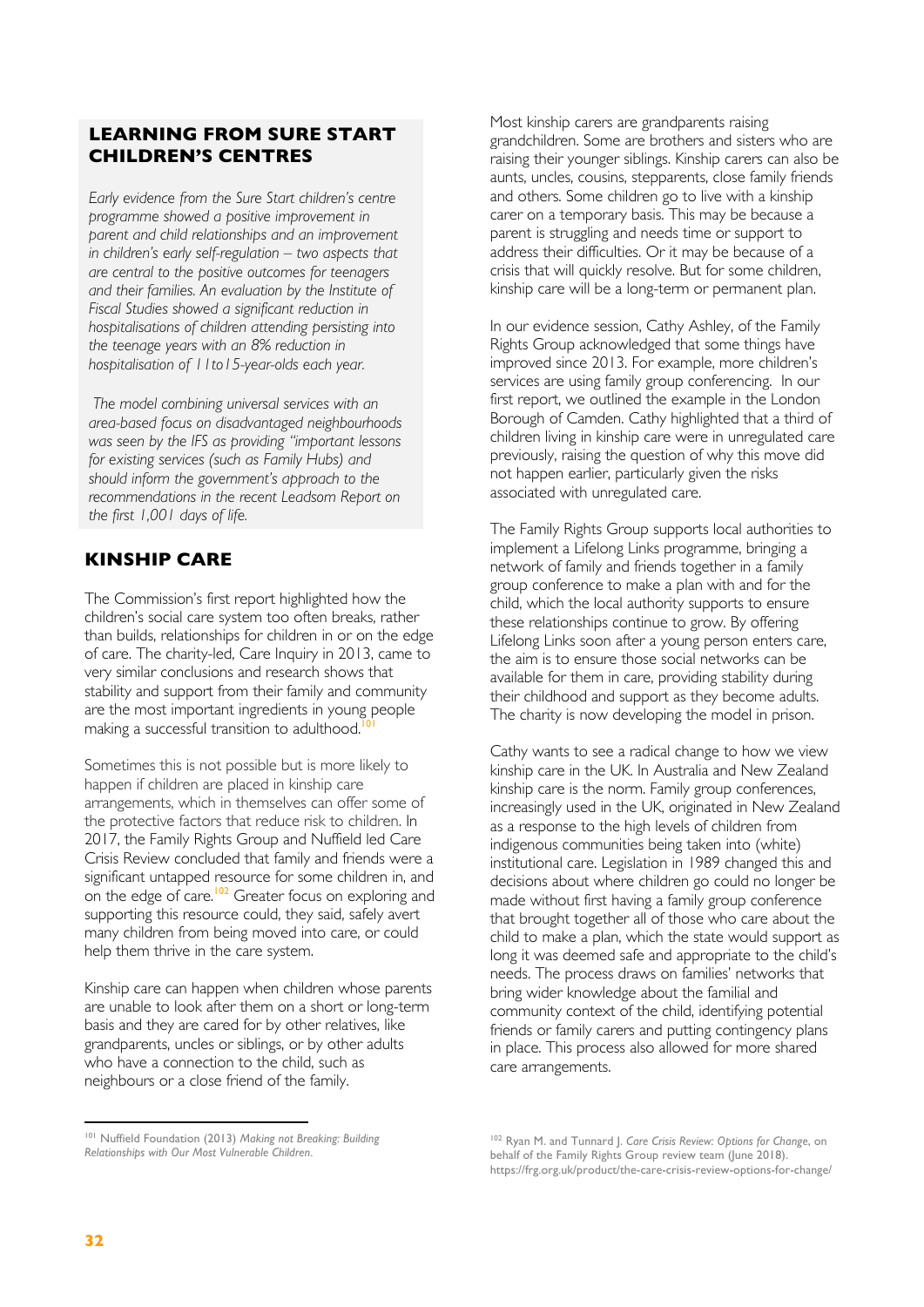Cathy welcomes the increased focus on contextual safeguarding in the UK that is leading more local authorities to raise these questions more often. "There is currently a huge variety in how it is approached. For example, 8% of children in Durham are placed in care with wider extended family or friends, whereas in Leeds this is 29%."<sup>103</sup> While the Family Rights Group have developed good practice standards, there is no minimum standard for local authorities to proactively consider kinship arrangements. This can, according to Cathy, often leave wider families "completely at sea" and without any involvement leading to emergency decisions being made that can have long-term consequences for all. While Cathy's organisation offers legal advice, many families are unaware of this and can end up in court unrepresented and/or in debt due to costs.

Yet we know that if you ask parents who they would want to look after their children if things went wrong or if they died, 91% say it would be with family or friends.<sup>104</sup> In addition, according to the 2011 Census, around 180,000 children and young people are living with friends and family but without the support that would be entitled to if these carers were recognised officially. This includes a higher proportion of Black children living in families where they are more likely than the white population to be living in poverty.

Cathy would like to see in legislation a clear definition of kinship care and alongside this a passport to entitlement, including, for example, their additional responsibilities being recognised financially (about half of kinship carers face poverty and hardship) bereavement support where needed and/or therapeutic support available to both the kinship carer and child if needed. This is not, argued Cathy, an argument for these children to enter the 'care system' but to acknowledge that there are a lot of friends and family that are looking after children without any additional or patchy support.

When it comes to children at risk of exploitation, Cathy wants to see far more focus on identifying whether a child could voluntarily be accommodated by a friend or relative but with support available to understand the risks. Her view is that this does not happen as either the 'whole family' is seen to be in some ways culpable or  $-$  if the teenager at risk is already with friends or family – that they are seen as part of the problem.

#### **FAMILY DECISION MAKING – FAMILY GROUP CONFERENCES**

*By adopting an approach centred on the value and importance of Family Group Decision Making (also referred to as Family Group Conferencing) it has been shown that current patterns of entry into the care system can safely and appropriately be changed dramatically, with more children and young people being helped to be safely and appropriately looked after in their own 'family' networks.*

*Central to this is the skill in bringing family, friends and connected others together (anyone who cares enough to want to be involved in supporting the child/young person's family to stay together) to help them understand the professionals concerns and then support the family group to come up with a supported response to those concerns – always allowing the family group to have private family time (without professionals present) to work out a plan that is then presented and (in the majority of cases) signed off by the social worker as workable.*

*In Leeds the evidence suggested that 90%+ of plans drawn up by a family group were considered as good as if not better than anything a social worker could have come up with.*

The Commission agrees that kinship care should form part of the wider shift that local authority children's services need to make in relation to adjusting to the greater numbers of older children in the care system. In *Out of Harm's Way*, we argued for transitional funding including wider training and use of family group conferencing. There is a need for more research in this area, particularly in relation to Black, Brown and Minority Ethnic families, ensuring changes in practice and policy are informed by the experiences of the disproportionate number of Black families providing and using kinship care and the impacts on family life and household income.

Cathy concluded: "Alongside giving kinship carers the right to some statutory support, we need families to be involved in shaping the system, locally and nationally." She argues that better understanding of the value of kinship care and of the child's broader context early on would reduce statutory costs in the long term with less children entering the care system.

<sup>&</sup>lt;sup>103</sup> Response to a Parliamentary Question tabled by Helen Hayes UIN 83443 on 29 November 2021 and answered by Will Quince MP on 2 December 2021PQ, referring to DfE's Children looked after at 31 March 2021, who were placed with a relative or friend by local authority.

<sup>104</sup> Family Rights Group (January 2022) https://frg.org.uk/news-blogsand-vlogs/news/91-say-kinship-care-would-be-their-number-oneoption-if-they-couldnt-care-for-their-child/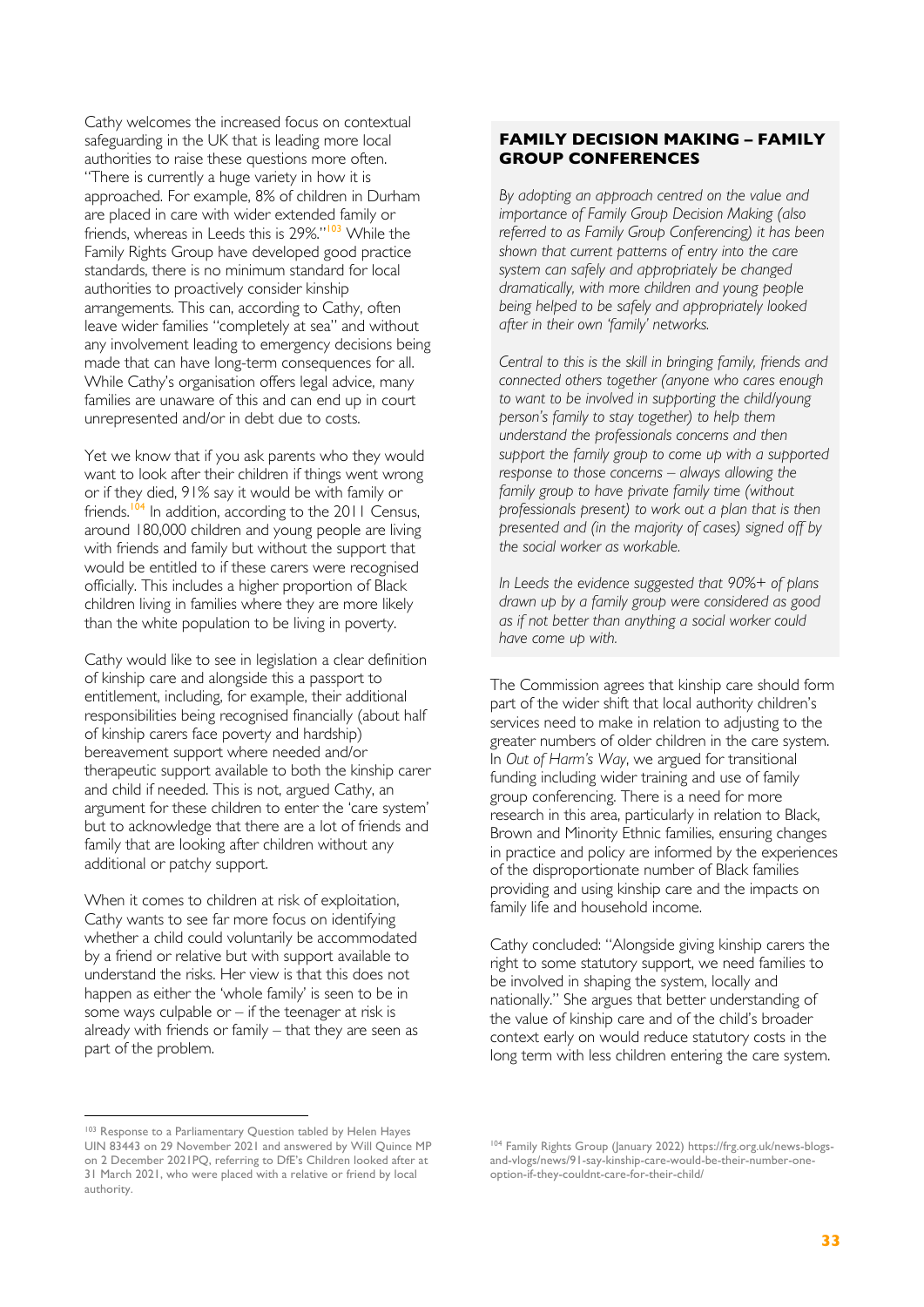#### **BEN AND HIS FAMILY**

*Ben was about 11 when he was caught dealing weed in school. While Ben has refused to be assessed and so is not diagnosed, his parents now think he has Attention Deficit Disorder (ADD) and, as his mother, Julie, said: "While this means he finds it difficult to focus on some things, it can also mean that when he does engage, he gets hyper interested. Ben will not discuss his diagnoses, including, the extent to which he has used – still uses – drugs to self-medicate."*

*Initially, Ben was picking up and dropping drugs for older kids and was paid in weed. "As far as I could work out," said Julie, "this was part of a type of pyramid selling. The older kids were getting the drugs from someone else and would then pass this; Ben struggled with academic achievement, but this seemed to give him status and access to 'grown up' things. We did wonder whether he was being groomed but having discussed it with the school, thought it was a one off." Ben did well in his SATs and when he moved to secondary school, things seemed fine. But at parents' evening at the end of year 9, Ben's parents heard from teachers that his behaviour was aggressive, that he was not working but was hanging out with older boys.*

*Julie recalls that when Ben was 12, she was helping him with homework when he got a call and then suddenly needed to go out. "I began to understand what was happening and it turned out it had been going on for a year. He had established a high status amongst groups of kids in the area, including older kids. Although he does not immediately present as vulnerable, he is willing and has no fear." By this time Ben had abandoned his schoolwork and, when his parents challenged him, he would tell them they were 'fucking mad' and swore blind that he was not dealing. At 13 he was beaten up and had his phone and watch taken. He had been doing a deal but had smoked some of the weed he was meant to deliver. One time, when Ben was 14, one of the dealers threw a brick through the window, contributing to the family moving.* 

*Despite the promises he made, Ben was still smoking weed and would lose his temper when Julie threw it away. At the same time, he was a child and would sometimes ask if he could sleep on a mattress in Julie's room. By this time, she and Ben's father had split (they have since reconciled): "Things were not great but the strain of what was happening did not help and we disagreed about what we should do." Ben decided he wanted to move schools but although he had a good first term again things escalated. "Soon he was dealing at lunchtime, then after school and then before school," said Julie. "His mate had been expelled and started at a PRU and they were now dealing together. It became clear that he was involved in county lines. There was a lot of police activity and increasing chaos at home. Ben was stealing, dodging fares and smashing windows at home. When he was 15 there was a day when it really kicked off as he had taken £150 out of my account. I confronted him and he got very aggressive. A neighbour drove him around to his dad's. They got into a massive row and the police were called."*

*A few days later Ben disappeared again. Julie accessed his computer and found that he had been making deals, traveling around the country, sleeping in crack dens with the money underneath his body. "By now we knew the name of sone of the adults involved; we told the police but he is still out there." The YOT escalated the case and the family were assigned a social worker, who alongside Ben's dad, decided that a curfew should be set for Ben and that, if he broke this, he should not be allowed back into the family home. "We registered him again with [missing persons] and the grooming register with the idea that the more triggers around Ben's name the less useful he would be to the county lines operators." Ben was picked up on his way to make a delivery. The train conductor sensed that something was wrong and contacted a police officer who found all the 'flags' against Ben's name. He begged her to arrest him as he wanted to prove why he did not get to do the drop off. "He*  went off again and arrived back two days later crying. Saying they would never let him go. That there was an exit *fee of £500. We rang the YOT for advice and, unusually, they advised paying this."* 

*For Julie, one of the breakthroughs was being referred to Keeping Families Together by the YOT. They met with the family once a week for over a year. "The advice they gave – which went against everything we had been told – was to always keep the door open, let him come home. He needed to still be part of the family, who are the frontline of defence. This was a massive relief. That does not mean everything is alright. Ben is always on something and we work on that. It has been exhausting and devastating. His brother is really angry and at one stage wanted Ben to go into care."*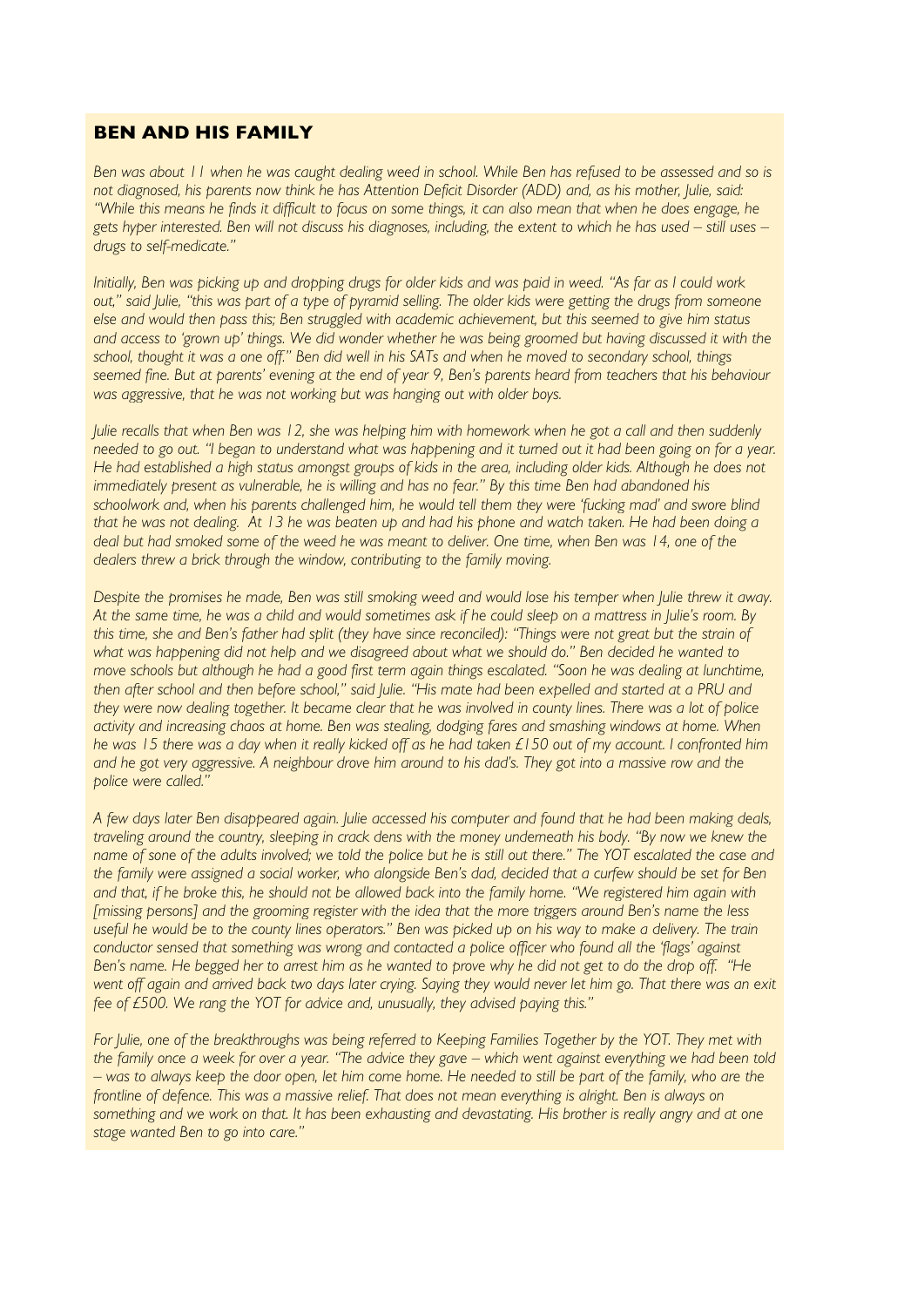# 5 A NEW PARTNERSHIP WITH FAMILIES: CONCLUSIONS AND RECOMMENDATIONS

If we continue to leave families without interventions to help their teenagers stay safe and progress, systems will continue to fail in their responsibilities to protect many teenagers at risk. We need to ensure that our default position is not to ignore, side-line or blame parents and families, often our most important assets in protecting children. Those seeking to exploit teenagers need a steady flow of vulnerable children to support their business models and they know that involved parents and families make it far harder for them to get to and groom children. That is why they work so hard to drive them apart, with a constant drip feed of doubt, secrecy and criticism, where parents are cast as a problem and hindrance. Supporting families to tackle these challenges head on and to provide the protection and support, particularly for the most vulnerable, should be at the heart of a public health approach to wellbeing and safety.

This report has shown how families in crisis are failing to get the help they need, putting their teenagers at risk of harm and violence and in some cases leading to the removal of their children into the care system. Our first report *Out of Harm's Way* has shown how teenagers are placed in a care system that is illequipped to support older children and that, too often, this increases the risk of exploitation and harm. A generation of vulnerable teenagers are growing up without the protection they need with some experiencing extreme violence ad diminished life opportunities as a result. Sadly, some are losing their life. The growing pressure on family life – increasing levels of poverty, poor housing and mental health and prevalence of domestic violence – create a mix that is fuelling vulnerability and increasing harm.

Yet despite these problems, this report has shown how families – so often our greatest asset in supporting children and young people to thrive – are being systematically ignored by a system that is too obsessed with assessments and process. The closure of early intervention programmes like Sure Start, the decimation in funding and provision of youth services, together with the loss of adequate funding and services at a local level, means many local partnerships are no longer able to adequately respond to the majority of cases raised until crisis hits. This goes against the basic aspirations of the Children Act 1989 and leaves many parents with nowhere to go.

The result is a bleak picture of dwindling support for vulnerable families across the country as the notion of working in long-term partnership with families to build capacity gets lost to a process of statutory assessment of risk of harm. What was envisaged as a system of identifying and responding to families' needs is now a system of judgements being 'done to' families with the majority of interventions being at the point of crisis. As one of our witnesses said, this is like having a health service with just ambulances and hospitals.

Where support does exist it is often uncoordinated, inconsistent, and highly variable between localities. The notable exceptions are the charity and community support networks and programmes which are trying to fill some of the gaps; working with families to avert disaster and ploughing support into helping young people and their families to flourish. Many do so outside the statutory system with little money and little capacity to scale up. However, they hold the key to how the system could change, and with it the chances of so many young people.

We have highlighted programmes which work in this way, including the potential of Supporting Families Programme and Family Hubs. Their focus must be on working alongside the whole family, understanding their experience and context and on bringing together the support and resources of local agencies to help families succeed, including close working with charities and communities. Critically, they must also have funding to this end. In its evidence submission to the Commission, the LGA called for a multi-year financial settlement that gives local government certainty and recognises the benefits of investment. The current plans for Family Hubs are welcome but fall a very long way short of what is required.

#### **RECOMMENDATIONS**

The Commission on Young Lives is proposing a 'New Partnership with Families' approach with a new highprofile strategic intent across statutory agencies, backed by a significant investment and resources. This would be at the heart of a new Teenager in Need programme and – backed by new duties for coordinated support for families and their teenagers – it would be applied across every element of services and support nationally and locally including schools, GPs, police, social services, youth offending teams and local safeguarding and community safeguarding boards.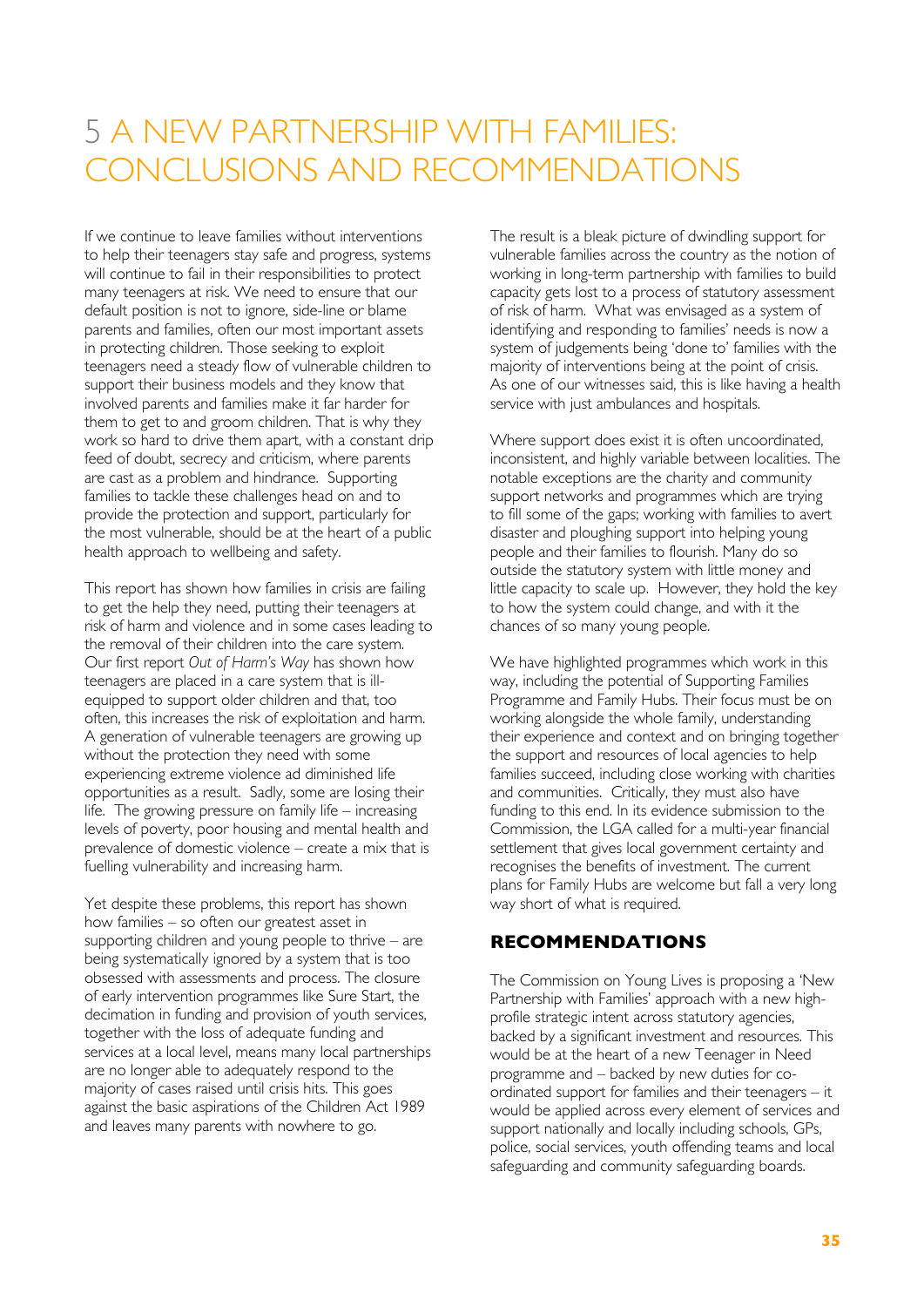Within this new framework, Family Hubs and the Supporting Families Programme would be central to funding and delivering on these duties, developing a new local infrastructure that protects teenagers with a distinct offer for those at risk. We will make our full recommendations in our final October report but our immediate additional recommendations are:

- The Independent Review of Children's Social Care puts a 'New Partnership with Families' at the heart of its approach, with support for families with teenagers at risk a priority as part of their proposals for a reformed social care system.
- The Government makes a 'New Partnership with Families' a strategic priority across all Government Departments and statutory agencies, reintroducing the Family Test promised by David Cameron in 2014 as a requirement to assess impact of all government policies.
- The Government should reaffirm the aspirations of the Children Act 1989 to work with families by introducing a legal duty for local agencies to deliver early intervention, backed by data-led early identification, to support children and families as a central aspect of a new strategic approach to support throughout childhood. This should include a specific strategy for supporting Black, Brown and Minority Ethnic families.
- Spending Reviews should set out sufficient multiyear financial settlements to local areas. This would provide greater funding certainty for councils and grassroots organisations, assist with planning and forward-thinking, and enable more long-term investment in prevention and early intervention. Government investment in early intervention should be returned to 2010 levels.
- The Government's short-term ambition should be to roll out Family Hubs in every disadvantaged area as a first step, with a longer-term ambition to extend coverage to the 3,000 communities who formerly had a Sure Start centre.
- Local authorities should establish the coherent and joined up 'teenager at risk' offer as a requirement in every Family Hub, explaining clearly to parents and teenagers what services they are entitled to and how they can access them. The Family Hub would be proactive in identifying teenagers at risk in their area, linking with safeguarding and wider statutory services, youth programmes and wider family wellbeing programmes for families with teenagers.
- The Supporting Families Programme is funded to develop a five-year extended programme of family support for older children at risk as a specialist programme to be run with every local authority and in conjunction with the Youth Endowment Fund and Violence Reduction Units.
- At the heart of the new approach would be a new 'entitlement' for families to be involved in decision making about their support through a Family Group Conference when they are referred to statutory services for help. This would bake in a partnership with families.
- The Department for Education should work at speed with local authorities and other partners to develop and trial new models of intense family support for families with teenagers at risk as part of a Teenager in Need programme. These would provide intensive interventions for teenagers on the edge of care to enable them to remain safe and with their families and must be culturally attuned to support families from Black, Brown and Minority Ethnic communities.
- The development and piloting of new shared care models of social care, which involve and build the strength and capacity of families as part of residential care.
- A national support programme to extend kinship care for teenagers at risk, including the replication of programmes such as Family Rights Group Lifelong Links programme.
- Charities and community groups should be embedded as a core partner in delivering support for children and families, including the provision of Family Hubs, with a requirement for partnership working throughout. Building strong communities to support families need to be prioritised as a key aspect of levelling up for the Department for Levelling Up, Housing and Communities.
- ¾ A proportion of the Government's unspent tutoring funding is reallocated to recruit 2000 Attendance Practitioners and 2000 Family Workers to support absent children to return to school after the pandemic.
- The Government should recreate its disbanded Child Poverty Unit with an initial target to publish a cross government poverty reduction plan by April 2023.